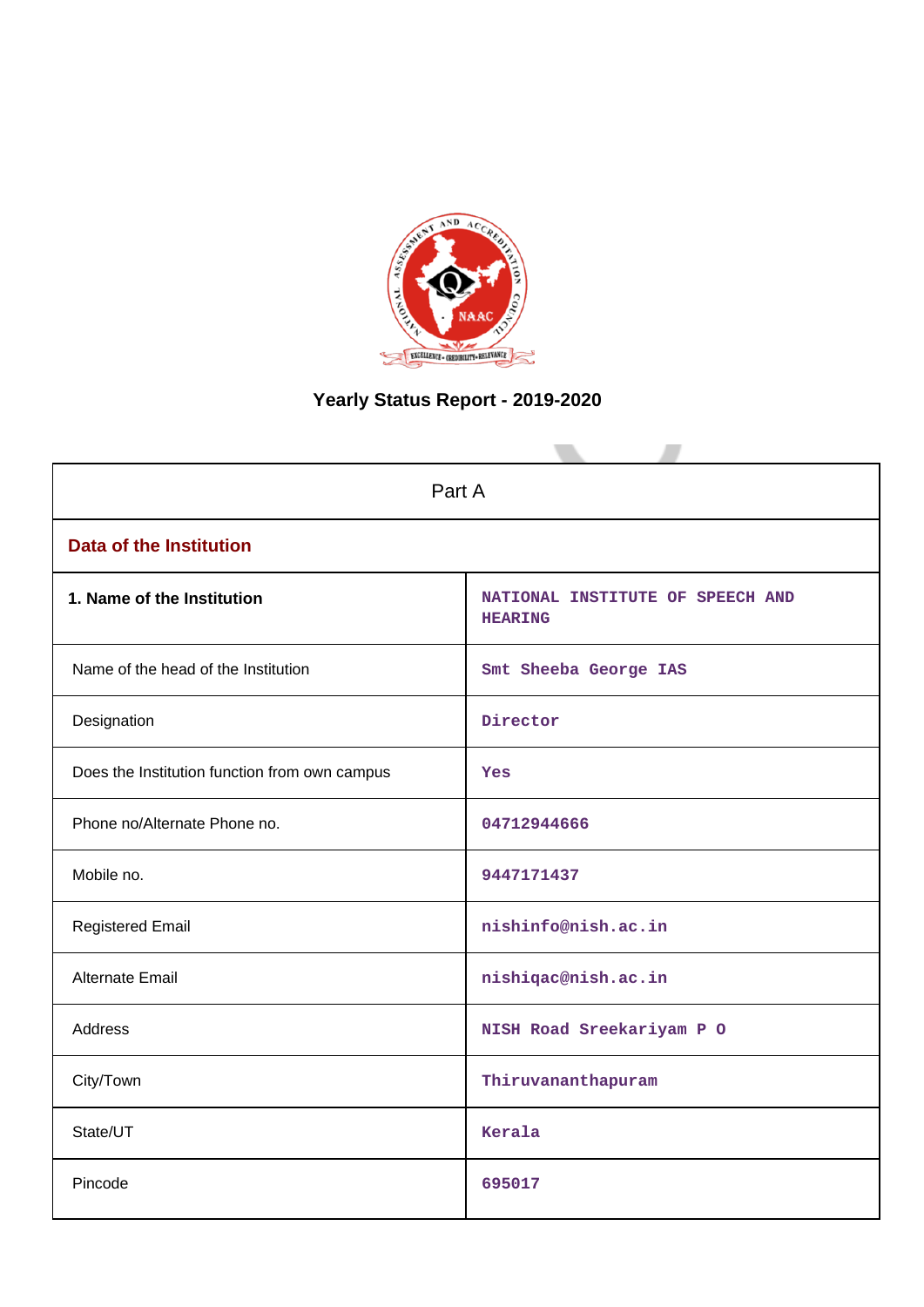| 2. Institutional Status                                  |                                          |             |                                                                                                                                       |                   |                   |  |  |
|----------------------------------------------------------|------------------------------------------|-------------|---------------------------------------------------------------------------------------------------------------------------------------|-------------------|-------------------|--|--|
| Affiliated / Constituent                                 |                                          |             | Affiliated                                                                                                                            |                   |                   |  |  |
| Type of Institution                                      |                                          |             | Co-education                                                                                                                          |                   |                   |  |  |
| Location                                                 |                                          |             | Urban                                                                                                                                 |                   |                   |  |  |
| <b>Financial Status</b>                                  |                                          |             | state                                                                                                                                 |                   |                   |  |  |
| Name of the IQAC co-ordinator/Director                   |                                          |             | Shirly G                                                                                                                              |                   |                   |  |  |
| Phone no/Alternate Phone no.                             |                                          |             | 04712944678                                                                                                                           |                   |                   |  |  |
| Mobile no.                                               |                                          |             | 9447257374                                                                                                                            |                   |                   |  |  |
| <b>Registered Email</b>                                  |                                          |             | nishiqac@nish.ac.in                                                                                                                   |                   |                   |  |  |
| Alternate Email                                          |                                          |             | nishinfo@nish.ac.in                                                                                                                   |                   |                   |  |  |
|                                                          | 3. Website Address                       |             |                                                                                                                                       |                   |                   |  |  |
| Web-link of the AQAR: (Previous Academic Year)           |                                          |             | http://nish.ac.in/docs/naac/AQAR2019<br>$-20.pdf$                                                                                     |                   |                   |  |  |
| 4. Whether Academic Calendar prepared during<br>the year |                                          |             | <b>No</b>                                                                                                                             |                   |                   |  |  |
| <b>5. Accrediation Details</b>                           |                                          |             |                                                                                                                                       |                   |                   |  |  |
| Cycle                                                    | Grade                                    | <b>CGPA</b> | Year of                                                                                                                               | Validity          |                   |  |  |
|                                                          |                                          |             | Accrediation                                                                                                                          | Period From       | Period To         |  |  |
| 1                                                        | A                                        | 3.15        | 2016                                                                                                                                  | $11 - Jul - 2016$ | $10 - Ju1 - 2021$ |  |  |
| 6. Date of Establishment of IQAC                         |                                          |             | 28-May-2015                                                                                                                           |                   |                   |  |  |
|                                                          | 7. Internal Quality Assurance System     |             |                                                                                                                                       |                   |                   |  |  |
|                                                          |                                          |             |                                                                                                                                       |                   |                   |  |  |
| <b>IQAC</b>                                              | Item /Title of the quality initiative by |             | Quality initiatives by IQAC during the year for promoting quality culture<br>Number of participants/ beneficiaries<br>Date & Duration |                   |                   |  |  |

**2**

**17-Feb-2020 13**

**266**

**7**

**Medical Camp 23-Sep-2019**

**Block fieldwork in**

**College of Social**

**association with Loyola**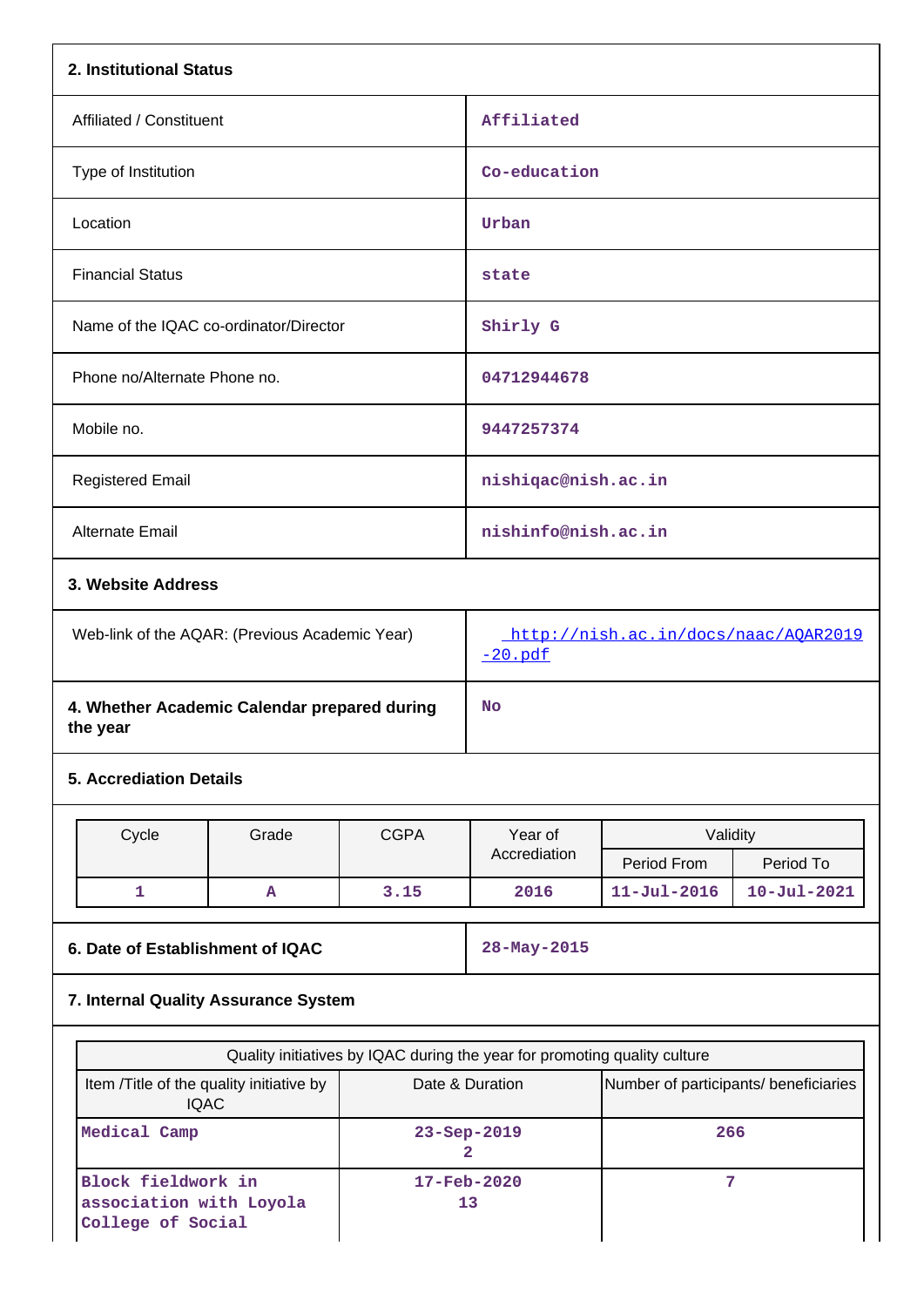| Sciences                                                                                 |                                     |                   |  |  |
|------------------------------------------------------------------------------------------|-------------------------------------|-------------------|--|--|
| awareness programme on<br>Niramaya Health Insurance<br>scheme                            | $10 - Apr - 2019$<br>ı              | 57                |  |  |
| national conference of<br>the Deafblind                                                  | $04 - Jan - 2020$<br>$\overline{2}$ | 75                |  |  |
| Salus University team<br>visit                                                           | $16 - Dec - 2019$<br>6              | 3                 |  |  |
| study abroad program by<br>Purdue University                                             | $28 - Jun - 2019$<br>10             | $12 \overline{ }$ |  |  |
| Foundation Skills In<br>Entrepreneurship                                                 | $18 - Sep - 2019$<br>$\mathbf{2}$   | 42                |  |  |
| A hands on workshop on<br>Value Addition of Aquatic<br>Weeds by Dr G. Nagendra<br>Prabhu | 05-Oct-2019<br>1                    | 35                |  |  |
| <u>View File</u>                                                                         |                                     |                   |  |  |

# **8. Provide the list of funds by Central/ State Government- UGC/CSIR/DST/DBT/ICMR/TEQIP/World Bank/CPE of UGC etc.**

| Institution/Departmen<br>t/Faculty | Scheme    | <b>Funding Agency</b>    | Year of award with<br>duration | Amount   |  |
|------------------------------------|-----------|--------------------------|--------------------------------|----------|--|
| <b>NISH</b>                        | <b>NA</b> | Governtment Of<br>India  | 2019<br>O                      | 7500000  |  |
| <b>NISH</b>                        | <b>NA</b> | Governtment Of<br>Kerala | 2019<br>O                      | 77779375 |  |
| View File                          |           |                          |                                |          |  |

| 9. Whether composition of IQAC as per latest<br><b>NAAC</b> guidelines:                                            | Yes       |
|--------------------------------------------------------------------------------------------------------------------|-----------|
| Upload latest notification of formation of IQAC                                                                    | View File |
| 10. Number of IQAC meetings held during the<br>year :                                                              | 2         |
| The minutes of IQAC meeting and compliances to the<br>decisions have been uploaded on the institutional<br>website | Yes       |
| Upload the minutes of meeting and action taken report                                                              | View File |
| 11. Whether IQAC received funding from any of<br>the funding agency to support its activities<br>during the year?  | <b>No</b> |
| 12. Significant contributions made by IQAC during the current year (maximum five bullets)                          |           |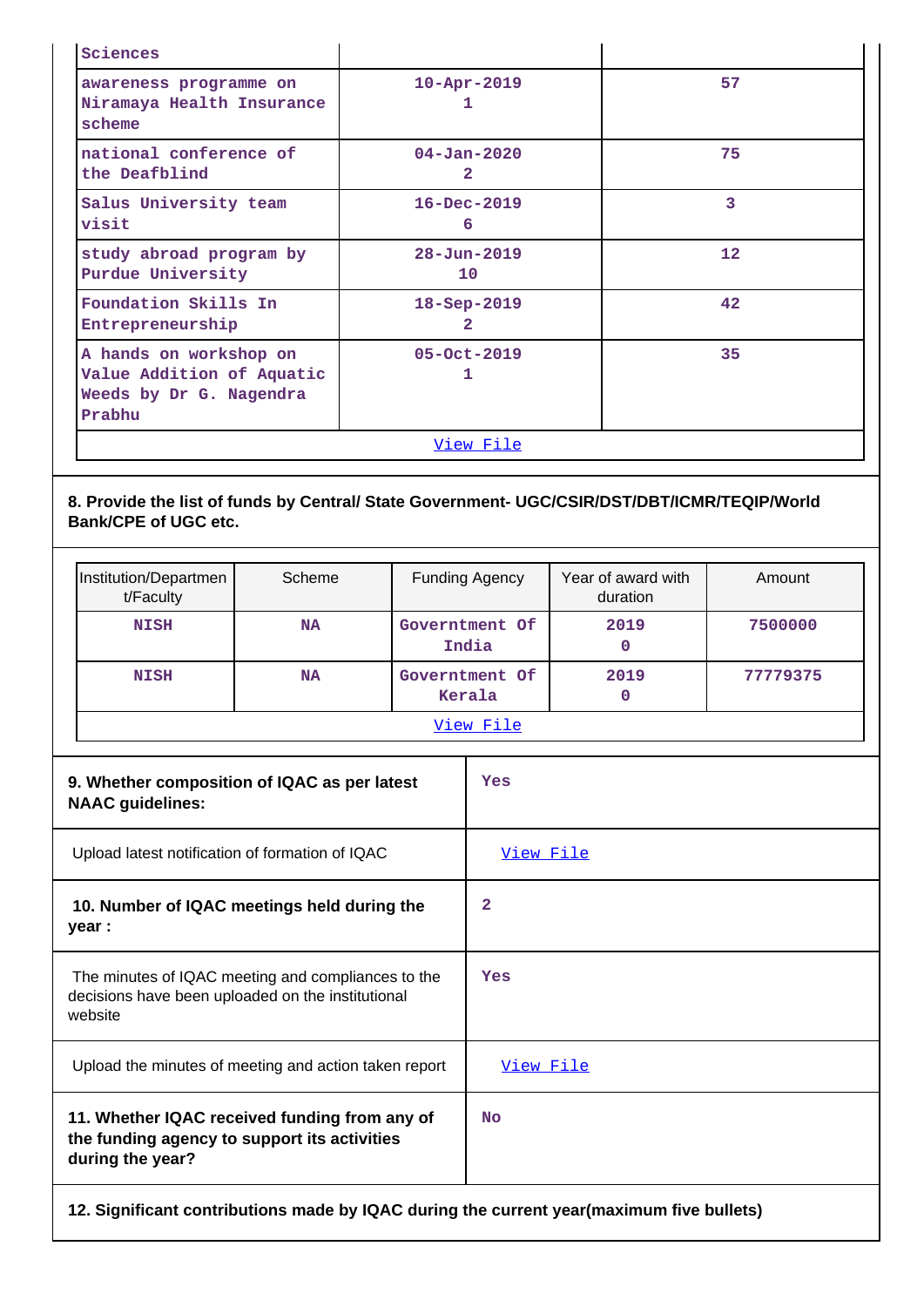**1. MASLP/students faculty who do clinical research to get IEC clearance so that the outcome can be published in Scopus journals. NISH IEC to be conducted once in 6 months on a regular basis. 2. It was decided to conduct AAA annually. The first one to be in 2nd week of April 2020 (Internal). AAA to be done by external agency every third year 3. Indian Sign Language consultancy guidelines 4. Implemented 7 different awards for students and faculty, prepared guidelines for the same. 5. Decided to form mailer group for alumni**

#### [View File](https://assessmentonline.naac.gov.in/public/Postacc/Contribution/8364_Contribution.xlsx)

**13. Plan of action chalked out by the IQAC in the beginning of the academic year towards Quality Enhancement and outcome achieved by the end of the academic year**

| Plan of Action                                                                                                       | Achivements/Outcomes              |
|----------------------------------------------------------------------------------------------------------------------|-----------------------------------|
| To conduct disability awareness<br>sessions                                                                          | Accomplished                      |
| Ensure road safety in front of main<br>entrance by installing speed breakers<br>and sign boards                      | Funds arranged for traffic signal |
| To make NISH green and clean                                                                                         | Accomplished                      |
| To encourage scientific research<br>publication among faculty and students                                           | Accomplished                      |
| To enhance faculty knowledge by<br>Updating the latest technologies                                                  | Funds arranged. Under process     |
| To increase research intuitiveness in<br><b>NISH</b>                                                                 | Under process                     |
| To help students achieve optimal<br>outcome                                                                          | Under process                     |
| To sensitize general public disability<br>by Include lessons in primary school<br>text books                         | Under process                     |
| To implement RPwD Act, 2016                                                                                          | Accomplished                      |
| Publish the Academic book by NISH                                                                                    | Accomplished                      |
|                                                                                                                      | View File                         |
| 14. Whether AQAR was placed before statutory<br>body?                                                                | No                                |
| 15. Whether NAAC/or any other accredited<br>body(s) visited IQAC or interacted with it to<br>assess the functioning? | <b>No</b>                         |
| 16. Whether institutional data submitted to<br><b>AISHE:</b>                                                         | Yes                               |
| Year of Submission                                                                                                   | 2020                              |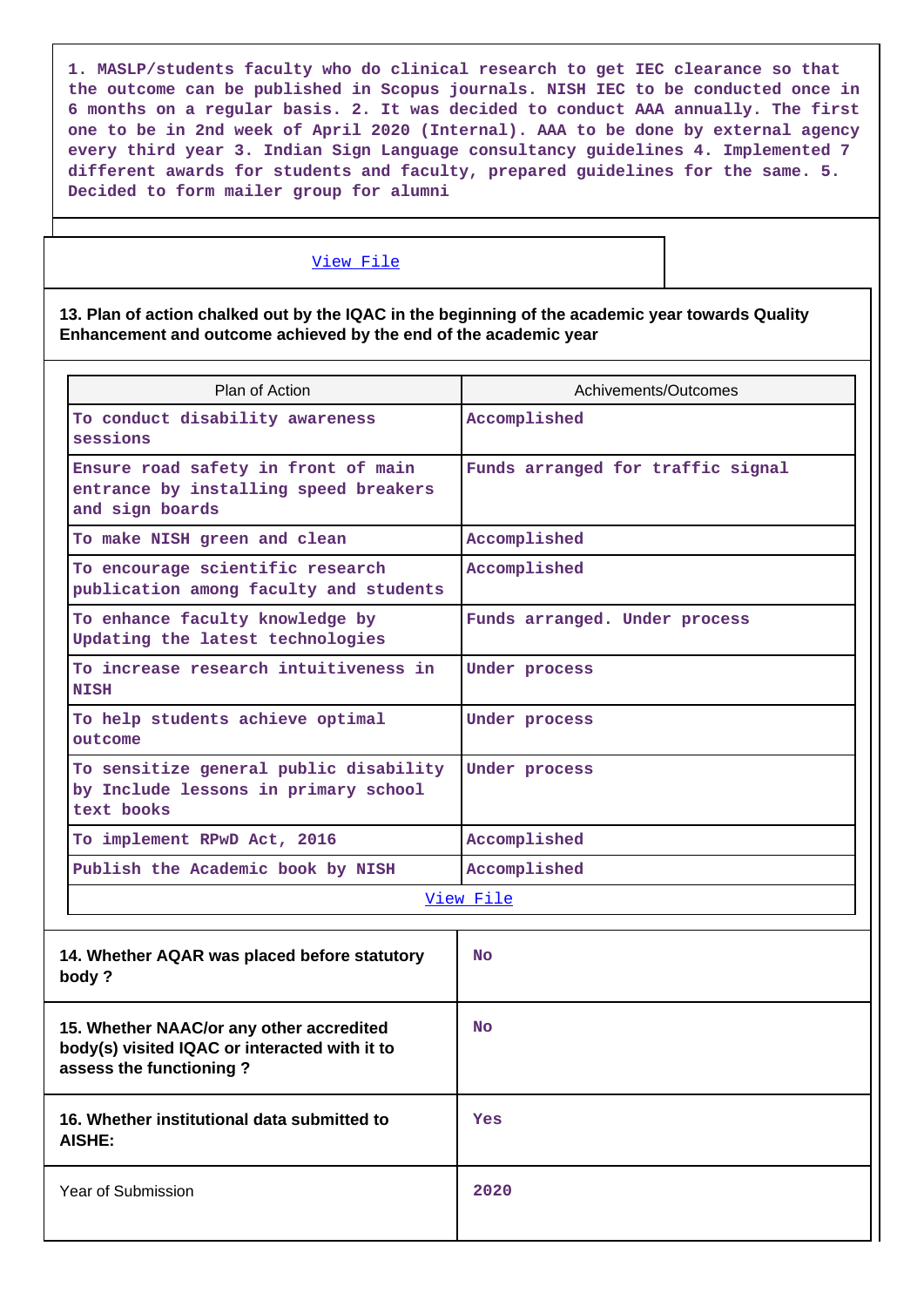| Date of Submission                                                                                  | $25 - May - 2020$                                                       |  |  |
|-----------------------------------------------------------------------------------------------------|-------------------------------------------------------------------------|--|--|
| 17. Does the Institution have Management<br><b>Information System?</b>                              | Yes                                                                     |  |  |
| If yes, give a brief descripiton and a list of modules<br>currently operational (maximum 500 words) | Administration and account software and<br>Eoffice has been implemented |  |  |
|                                                                                                     | Part B                                                                  |  |  |

# **CRITERION I – CURRICULAR ASPECTS**

# **1.1 – Curriculum Planning and Implementation**

 1.1.1 – Institution has the mechanism for well planned curriculum delivery and documentation. Explain in 500 words

 **The BSc Computer Science (HI) and BCom(HI ) curriculum was revised this year and the new revised curriculum will be implemented from this academic year onwards. The DISLI course syllabi and regulations are revised. Now the course duration is 2 years.**

## 1.1.2 – Certificate/ Diploma Courses introduced during the academic year

| Certificate | Diploma Courses | Dates of<br>Introduction | <b>Duration</b> | Focus on employ<br>ability/entreprene<br>urship | Skill<br>Development |
|-------------|-----------------|--------------------------|-----------------|-------------------------------------------------|----------------------|
| <b>NA</b>   | <b>NA</b>       | Nil                      | Nil             | NA                                              | <b>NA</b>            |

# **1.2 – Academic Flexibility**

 1.2.1 – New programmes/courses introduced during the academic year Programme/Course **Programme Specialization** Programme Specialization **Programme** Dates of Introduction MSc Msc SLP & Msc AUD Nill

**No file uploaded.**

 1.2.2 – Programmes in which Choice Based Credit System (CBCS)/Elective course system implemented at the affiliated Colleges (if applicable) during the academic year.

| Name of programmes adopting<br><b>CBCS</b>                                                 | Programme Specialization                                         | Date of implementation of<br><b>CBCS/Elective Course System</b> |  |  |  |  |  |
|--------------------------------------------------------------------------------------------|------------------------------------------------------------------|-----------------------------------------------------------------|--|--|--|--|--|
| <b>BASLP</b>                                                                               | Not Applicable                                                   | Nill                                                            |  |  |  |  |  |
| 1.2.3 – Students enrolled in Certificate/ Diploma Courses introduced during the year       |                                                                  |                                                                 |  |  |  |  |  |
|                                                                                            | Certificate                                                      | Diploma Course                                                  |  |  |  |  |  |
| Number of Students                                                                         | Nil                                                              | Nil                                                             |  |  |  |  |  |
| 1.3 - Curriculum Enrichment                                                                |                                                                  |                                                                 |  |  |  |  |  |
| 1.3.1 – Value-added courses imparting transferable and life skills offered during the year |                                                                  |                                                                 |  |  |  |  |  |
| <b>Value Added Courses</b>                                                                 | Date of Introduction                                             | <b>Number of Students Enrolled</b>                              |  |  |  |  |  |
| NA                                                                                         | Nill                                                             | Nill                                                            |  |  |  |  |  |
|                                                                                            | No file uploaded.                                                |                                                                 |  |  |  |  |  |
|                                                                                            | 1.3.2 – Field Projects / Internships under taken during the year |                                                                 |  |  |  |  |  |
| Project/Programme Title                                                                    | Programme Specialization                                         | No. of students enrolled for Field                              |  |  |  |  |  |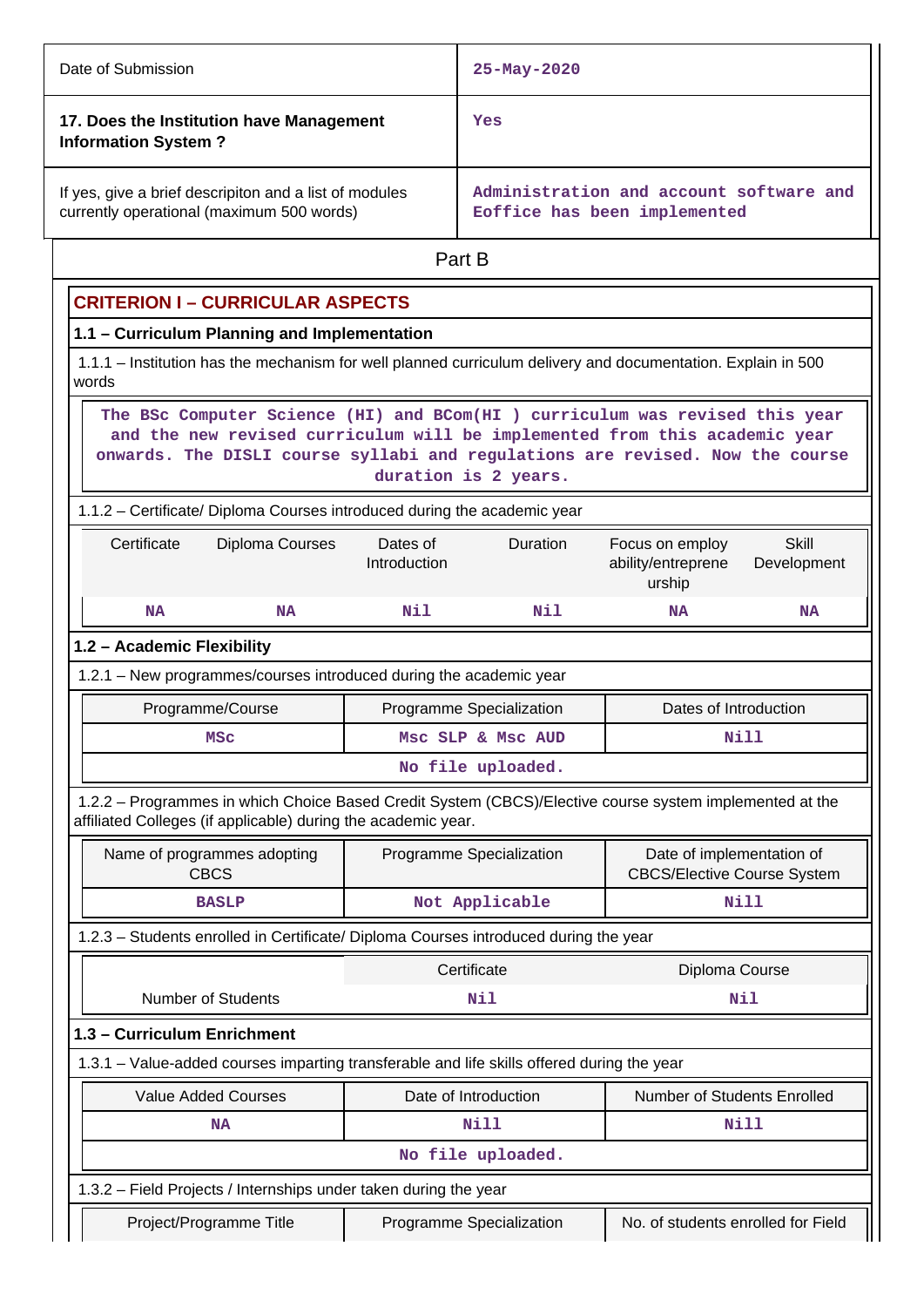|                         |                                            | Projects / Internships |  |  |  |  |
|-------------------------|--------------------------------------------|------------------------|--|--|--|--|
| <b>BSC</b>              | Computer Science (HI)                      | 20                     |  |  |  |  |
| <b>BCom</b>             | Commerce (HI)                              |                        |  |  |  |  |
| <b>BASLP</b>            | Audiology and speech<br>language Pathology | 25                     |  |  |  |  |
| View File               |                                            |                        |  |  |  |  |
| l 1 a - Enndhack Svetom |                                            |                        |  |  |  |  |

#### **1.4 – Feedback System**

1.4.1 – Whether structured feedback received from all the stakeholders.

| <b>Students</b> | Yes |
|-----------------|-----|
| Teachers        | Yes |
| Employers       | Yes |
| Alumni          | Yes |
| Parents         | Yes |

 1.4.2 – How the feedback obtained is being analyzed and utilized for overall development of the institution? (maximum 500 words)

Feedback Obtained

**. NISH collects feedback to evaluate how its service provision is viewed by its most important group of stakeholders, namely its students. Besides providing students with an opportunity to comment on the quality of the teaching and learning environment at NISH, feedback ensures that the management and faculty are made aware of problems perceived or encountered by students, and provides an opportunity for the conduct of self-evaluation and revision, where necessary. During their course of study at NISH, students are asked to provide feedback both with regard to the course content they are following, and also with regard to their instructor and the teaching learning experience. Course and Instructor evaluation is conducted during each semester. Towards the end of the lecturing period, students are invited to complete an online evaluation form. Anonymity and Confidentiality of the evaluation process is strictly maintained to ensure that the students are not adversely affected by the feedback they submit. The results of the feedback are communicated to the lecturers individually through the HoDs. The main issues highlighted during any feedback exercise are discussed with the respective Heads of Department and necessary corrective actions are taken, as necessary. Below are the questions as presented to students, to which students responded on a five point scale ranging from "strongly disagree" to "strongly agree". Content 1. The content of the course was adequate and topics were covered in sufficient detail to make you top class professionals Practical session 2. The practical sessions were well guided and monitored to make you confident practitioners Subject knowledge of the instructor 3. The instructor has in depth and up to date knowledge in the subject taught and is able to clear all your doubts Preparation for the lecture 4. The instructor comes well prepared for the lecture and uses materials and instructional technology that enhances student learning Stimulating participation and encouraging questions in class 5. The classes are interactive and the instructor initiates discussions and asks for feedback Readiness to clarify doubts outside class time 6. The instructor is approachable and is regularly available to assist you in clearing doubts outside class time Treatment given to students 7. Tests are evaluated fairly and there is no apparent bias in dealing with students. Equal opportunity is given to all of you Presentation abilities 8. The instructor is able to confidently deliver the lecture and communicates clearly concisely and effectively Time management 9. The instructor was able to finish portions**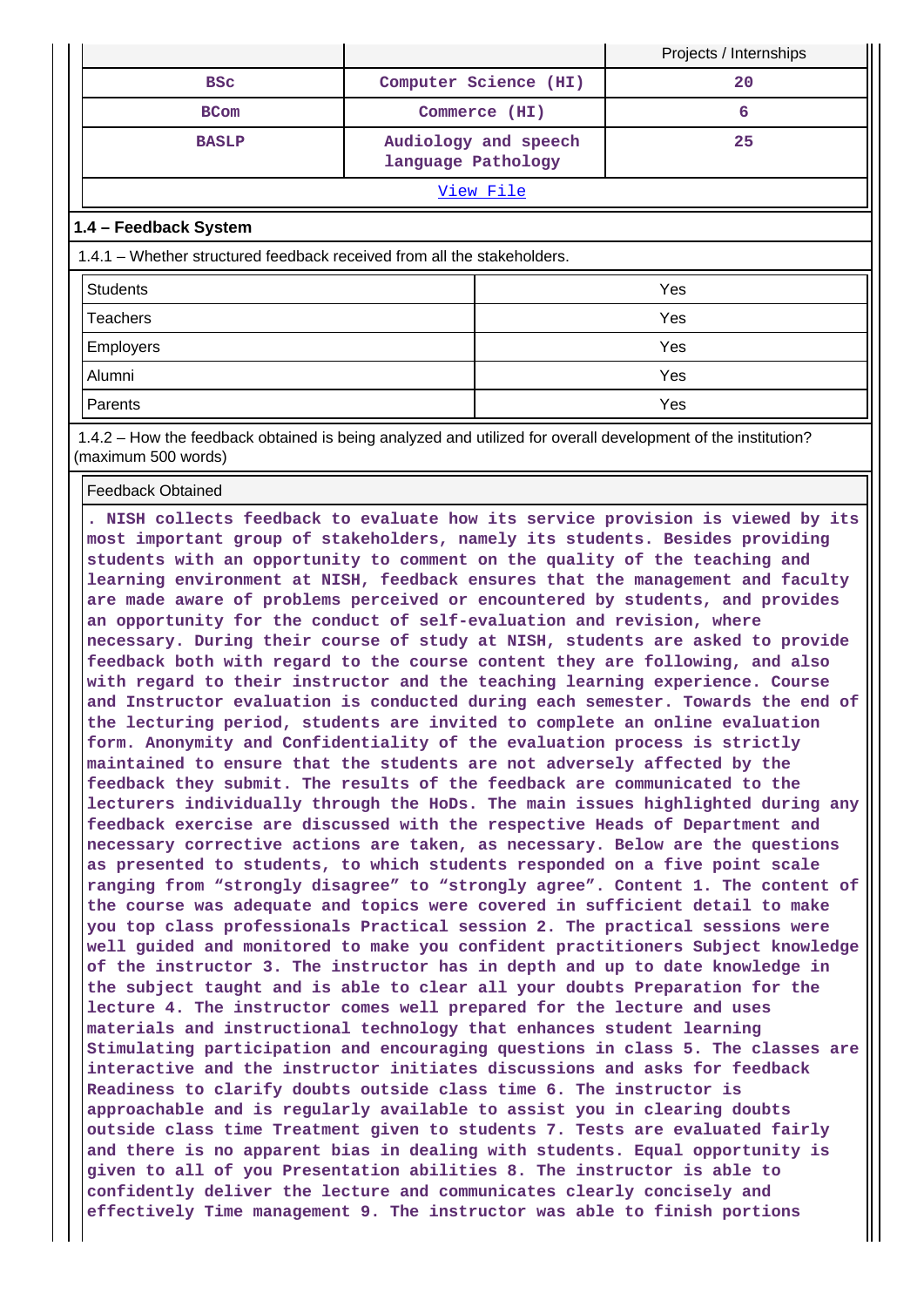**before the end of the semester, without last minute rush and without leaving portions untaught Overall rating of the instructor 10. How would you rate this instructor looking at everything concerning the personality, professional knowledge, general attitude and class management Other Comments What do you think the instructor need to do to be an excellent teacher and the course to be a wonderful course? General Feedback 2019-20 Overall, responses from the students during the year 2019-20 indicated moderate to high levels of satisfaction with the quality of teaching, instruction, and learning experience.**

# **CRITERION II – TEACHING- LEARNING AND EVALUATION**

## **2.1 – Student Enrolment and Profile**

#### 2.1.1 – Demand Ratio during the year

|  | Name of the<br>Programme                                                                                                    |                   | Programme<br>Specialization    |                                                                                                                                                                  | Number of seats<br>available |                                                                                                  | Number of<br>Application received |                                                             | <b>Students Enrolled</b> |  |
|--|-----------------------------------------------------------------------------------------------------------------------------|-------------------|--------------------------------|------------------------------------------------------------------------------------------------------------------------------------------------------------------|------------------------------|--------------------------------------------------------------------------------------------------|-----------------------------------|-------------------------------------------------------------|--------------------------|--|
|  | <b>BASLP</b>                                                                                                                |                   | Audiology &<br>speech language |                                                                                                                                                                  | 25                           |                                                                                                  | <b>Nill</b>                       |                                                             | 25                       |  |
|  |                                                                                                                             |                   | Pathology                      |                                                                                                                                                                  |                              |                                                                                                  |                                   |                                                             |                          |  |
|  | <b>MSC</b>                                                                                                                  | Audiology         |                                |                                                                                                                                                                  | 12                           |                                                                                                  | <b>Nill</b>                       |                                                             | 10                       |  |
|  | <b>MSC</b><br>Speech And<br>language<br>pathology<br><b>BSC</b><br>Computer<br>Science (HI)<br><b>BCom</b><br>Commerce (HI) |                   | 12                             |                                                                                                                                                                  | <b>Nill</b>                  |                                                                                                  |                                   | 6                                                           |                          |  |
|  |                                                                                                                             |                   |                                | 30                                                                                                                                                               |                              | <b>Nill</b>                                                                                      |                                   | 8                                                           |                          |  |
|  |                                                                                                                             |                   | 30                             |                                                                                                                                                                  |                              | <b>Nill</b>                                                                                      |                                   | 6                                                           |                          |  |
|  | <b>BFA</b>                                                                                                                  | Fine Arts<br>(HI) |                                |                                                                                                                                                                  | 40                           |                                                                                                  | <b>Nill</b>                       |                                                             | 12                       |  |
|  |                                                                                                                             |                   |                                |                                                                                                                                                                  | View File                    |                                                                                                  |                                   |                                                             |                          |  |
|  | 2.2 - Catering to Student Diversity                                                                                         |                   |                                |                                                                                                                                                                  |                              |                                                                                                  |                                   |                                                             |                          |  |
|  | 2.2.1 - Student - Full time teacher ratio (current year data)                                                               |                   |                                |                                                                                                                                                                  |                              |                                                                                                  |                                   |                                                             |                          |  |
|  | Year<br>Number of<br>students enrolled<br>in the institution<br>(UG)                                                        |                   |                                | Number of<br>Number of<br>students enrolled<br>fulltime teachers<br>in the institution<br>available in the<br>(PG)<br>institution<br>teaching only UG<br>courses |                              | Number of<br>fulltime teachers<br>available in the<br>institution<br>teaching only PG<br>courses |                                   | Number of<br>teachers<br>teaching both UG<br>and PG courses |                          |  |
|  | 2019                                                                                                                        | 68                |                                | 16                                                                                                                                                               | 27                           |                                                                                                  | <b>Nill</b>                       |                                                             | <b>Nill</b>              |  |
|  | 2.3 - Teaching - Learning Process                                                                                           |                   |                                |                                                                                                                                                                  |                              |                                                                                                  |                                   |                                                             |                          |  |

 2.3.1 – Percentage of teachers using ICT for effective teaching with Learning Management Systems (LMS), Elearning resources etc. (current year data)

| Number of<br>Teachers on Roll                                                                     | Number of<br>teachers using<br>ICT (LMS, e-<br>Resources) | <b>ICT Tools and</b><br>resources<br>available | Number of ICT<br>enabled<br>Classrooms | Numberof smart<br>classrooms | E-resources and<br>techniques used |  |  |  |  |  |  |
|---------------------------------------------------------------------------------------------------|-----------------------------------------------------------|------------------------------------------------|----------------------------------------|------------------------------|------------------------------------|--|--|--|--|--|--|
| Nill                                                                                              | Nill                                                      | Nill                                           | 5                                      | 5                            | <b>Nill</b>                        |  |  |  |  |  |  |
|                                                                                                   |                                                           |                                                | View File of ICT Tools and resources   |                              |                                    |  |  |  |  |  |  |
|                                                                                                   | View File of E-resources and techniques used              |                                                |                                        |                              |                                    |  |  |  |  |  |  |
| 2.3.2 – Students mentoring system available in the institution? Give details. (maximum 500 words) |                                                           |                                                |                                        |                              |                                    |  |  |  |  |  |  |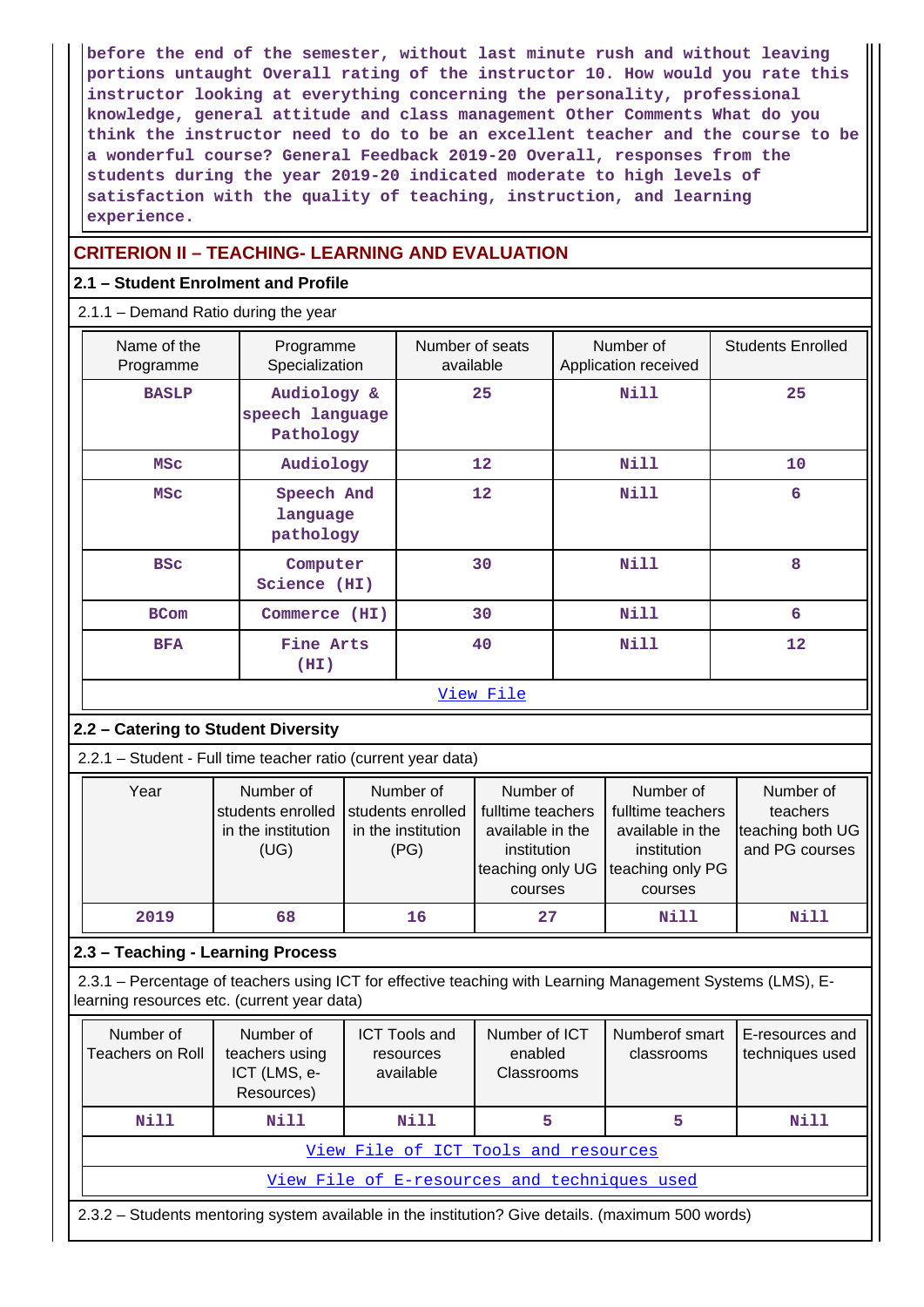|                                                                                                                                                                                                |                                                                                                                                                                                                                                                                                                                                                                                                                                                                                                                                                                                                                                                                                                                                                                                                                                                                        |                                       | yes                                                                                 |                        |                                             |                                                                                           |     |                                                                                       |  |  |
|------------------------------------------------------------------------------------------------------------------------------------------------------------------------------------------------|------------------------------------------------------------------------------------------------------------------------------------------------------------------------------------------------------------------------------------------------------------------------------------------------------------------------------------------------------------------------------------------------------------------------------------------------------------------------------------------------------------------------------------------------------------------------------------------------------------------------------------------------------------------------------------------------------------------------------------------------------------------------------------------------------------------------------------------------------------------------|---------------------------------------|-------------------------------------------------------------------------------------|------------------------|---------------------------------------------|-------------------------------------------------------------------------------------------|-----|---------------------------------------------------------------------------------------|--|--|
| Number of students enrolled in the<br>institution                                                                                                                                              |                                                                                                                                                                                                                                                                                                                                                                                                                                                                                                                                                                                                                                                                                                                                                                                                                                                                        |                                       | Number of fulltime teachers                                                         |                        |                                             |                                                                                           |     | Mentor: Mentee Ratio                                                                  |  |  |
| 84                                                                                                                                                                                             |                                                                                                                                                                                                                                                                                                                                                                                                                                                                                                                                                                                                                                                                                                                                                                                                                                                                        |                                       |                                                                                     | 27                     |                                             |                                                                                           | 1:3 |                                                                                       |  |  |
| 2.4 - Teacher Profile and Quality                                                                                                                                                              |                                                                                                                                                                                                                                                                                                                                                                                                                                                                                                                                                                                                                                                                                                                                                                                                                                                                        |                                       |                                                                                     |                        |                                             |                                                                                           |     |                                                                                       |  |  |
| 2.4.1 - Number of full time teachers appointed during the year                                                                                                                                 |                                                                                                                                                                                                                                                                                                                                                                                                                                                                                                                                                                                                                                                                                                                                                                                                                                                                        |                                       |                                                                                     |                        |                                             |                                                                                           |     |                                                                                       |  |  |
| No. of sanctioned<br>positions                                                                                                                                                                 | No. of filled positions                                                                                                                                                                                                                                                                                                                                                                                                                                                                                                                                                                                                                                                                                                                                                                                                                                                |                                       | Vacant positions                                                                    |                        | Positions filled during<br>the current year |                                                                                           |     | No. of faculty with<br>Ph.D                                                           |  |  |
| 72                                                                                                                                                                                             | 58                                                                                                                                                                                                                                                                                                                                                                                                                                                                                                                                                                                                                                                                                                                                                                                                                                                                     |                                       |                                                                                     | 14                     |                                             | 3                                                                                         |     | 5                                                                                     |  |  |
| 2.4.2 - Honours and recognition received by teachers (received awards, recognition, fellowships at State, National,<br>International level from Government, recognised bodies during the year) |                                                                                                                                                                                                                                                                                                                                                                                                                                                                                                                                                                                                                                                                                                                                                                                                                                                                        |                                       |                                                                                     |                        |                                             |                                                                                           |     |                                                                                       |  |  |
| Year of Award                                                                                                                                                                                  |                                                                                                                                                                                                                                                                                                                                                                                                                                                                                                                                                                                                                                                                                                                                                                                                                                                                        | international level                   | Name of full time teachers<br>receiving awards from<br>state level, national level, |                        | Designation                                 |                                                                                           |     | Name of the award,<br>fellowship, received from<br>Government or recognized<br>bodies |  |  |
| 2019                                                                                                                                                                                           |                                                                                                                                                                                                                                                                                                                                                                                                                                                                                                                                                                                                                                                                                                                                                                                                                                                                        | Best Alumni of<br>the year award 2019 |                                                                                     | Assistant<br>Professor |                                             | Best Alumni<br>Award,<br>Chandrasekhar<br>Institute of Speech<br>and Hearing,<br>Banglore |     |                                                                                       |  |  |
|                                                                                                                                                                                                |                                                                                                                                                                                                                                                                                                                                                                                                                                                                                                                                                                                                                                                                                                                                                                                                                                                                        |                                       |                                                                                     | <u>View File</u>       |                                             |                                                                                           |     |                                                                                       |  |  |
| 2.5 - Evaluation Process and Reforms                                                                                                                                                           |                                                                                                                                                                                                                                                                                                                                                                                                                                                                                                                                                                                                                                                                                                                                                                                                                                                                        |                                       |                                                                                     |                        |                                             |                                                                                           |     |                                                                                       |  |  |
| 2.5.1 - Number of days from the date of semester-end/ year- end examination till the declaration of results during<br>the year                                                                 |                                                                                                                                                                                                                                                                                                                                                                                                                                                                                                                                                                                                                                                                                                                                                                                                                                                                        |                                       |                                                                                     |                        |                                             |                                                                                           |     |                                                                                       |  |  |
| Programme Name                                                                                                                                                                                 | Programme Code                                                                                                                                                                                                                                                                                                                                                                                                                                                                                                                                                                                                                                                                                                                                                                                                                                                         |                                       | Semester/year                                                                       |                        |                                             | Last date of the last<br>semester-end/year-<br>end examination                            |     | Date of declaration of<br>results of semester-<br>end/year-end<br>examination         |  |  |
| <b>BFA</b>                                                                                                                                                                                     | HI.                                                                                                                                                                                                                                                                                                                                                                                                                                                                                                                                                                                                                                                                                                                                                                                                                                                                    |                                       |                                                                                     | 8                      | Nill                                        |                                                                                           |     | <b>Nill</b>                                                                           |  |  |
| <b>BCom</b>                                                                                                                                                                                    | HI.                                                                                                                                                                                                                                                                                                                                                                                                                                                                                                                                                                                                                                                                                                                                                                                                                                                                    |                                       |                                                                                     | 6                      |                                             | Nill                                                                                      |     | Nill                                                                                  |  |  |
| <b>BSC</b>                                                                                                                                                                                     | Computer<br>Science (HI)                                                                                                                                                                                                                                                                                                                                                                                                                                                                                                                                                                                                                                                                                                                                                                                                                                               |                                       |                                                                                     | 4                      |                                             | <b>Nill</b>                                                                               |     | <b>Nill</b>                                                                           |  |  |
| <b>BASLP</b>                                                                                                                                                                                   | Nill                                                                                                                                                                                                                                                                                                                                                                                                                                                                                                                                                                                                                                                                                                                                                                                                                                                                   |                                       |                                                                                     | $\mathbf{1}$           |                                             | Nill                                                                                      |     | Nill                                                                                  |  |  |
|                                                                                                                                                                                                |                                                                                                                                                                                                                                                                                                                                                                                                                                                                                                                                                                                                                                                                                                                                                                                                                                                                        |                                       |                                                                                     | View File              |                                             |                                                                                           |     |                                                                                       |  |  |
|                                                                                                                                                                                                |                                                                                                                                                                                                                                                                                                                                                                                                                                                                                                                                                                                                                                                                                                                                                                                                                                                                        |                                       |                                                                                     |                        |                                             |                                                                                           |     |                                                                                       |  |  |
|                                                                                                                                                                                                | 2.5.2 – Reforms initiated on Continuous Internal Evaluation (CIE) system at the institutional level (250 words)<br>Internal examinations for BASLP, MASLP and MSc Courses are done as per the<br>university guidelines. The pattern of question paper and the dates of internal<br>examinations are notified in the rules and regulations in the website itself.<br>For all Degree[HI] courses $BSc$ (Computer Science) (HI) , BCom[HI], BFA[HI}, the<br>internal examinations are conducted as per the Kerala University guidelines.<br>The assessment exams are conducted as specified in the Syllabus guidelines of<br>each course present in the institute website. Internal Examinations for<br>DECSE(HI) course is conducted as per RCI guidelines and scheme of<br>examinations. The question paper pattern is followed as in the RCI scheme of<br>examination. |                                       |                                                                                     |                        |                                             |                                                                                           |     |                                                                                       |  |  |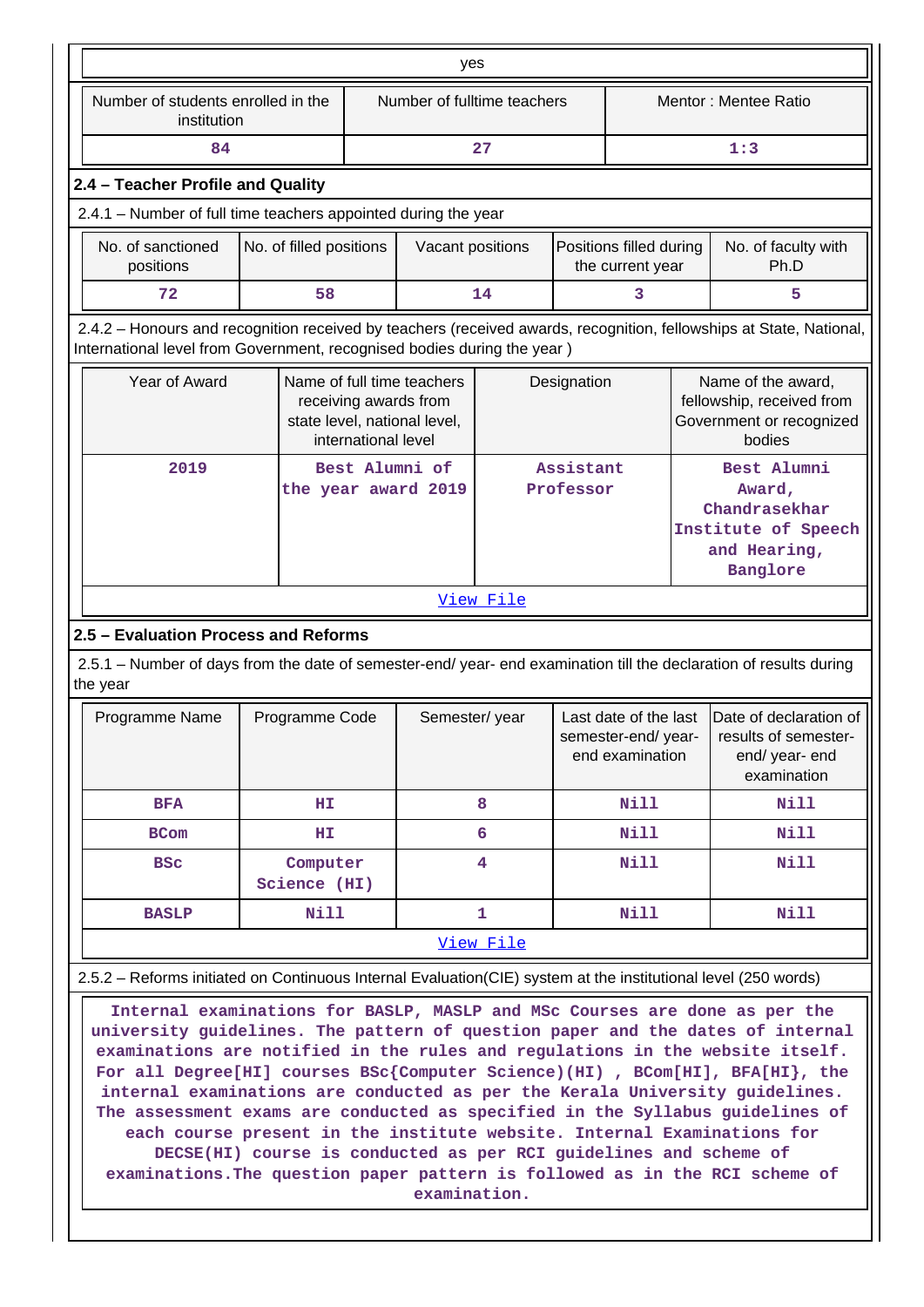2.5.3 – Academic calendar prepared and adhered for conduct of Examination and other related matters (250 words)

 **For all Degree[HI] courses BSc{Computer Science)(HI) , BCom[HI], BFA[HI}, the dates of internal examinations are specified in the semester wise academic calendar present in the institute website. The dates of DECSE internal examinations are specified in the academic calendar and the same will be shared with the students**

# **2.6 – Student Performance and Learning Outcomes**

 2.6.1 – Program outcomes, program specific outcomes and course outcomes for all programs offered by the institution are stated and displayed in website of the institution (to provide the weblink)

<http://www.test.com>

2.6.2 – Pass percentage of students

| Programme<br>Code | Programme<br>Name | Programme<br>Specialization | Number of<br>students<br>appeared in the<br>final year<br>examination | Number of<br>students passed<br>in final year<br>examination | Pass Percentage |
|-------------------|-------------------|-----------------------------|-----------------------------------------------------------------------|--------------------------------------------------------------|-----------------|
| <b>Nill</b>       | <b>BFA</b>        | ΗI                          | 12                                                                    | 12                                                           | 100             |
| Nill              | <b>BCom</b>       | ΗI                          | 6                                                                     | 6                                                            | 100             |
| <b>Nill</b>       | <b>BSC</b>        | Computer<br>Science (HI)    | 8                                                                     | 8                                                            | 100             |
| <b>Nill</b>       | <b>MASLP</b>      | <b>Nill</b>                 | 9                                                                     | $\overline{9}$                                               | 100             |
| <b>Nill</b>       | <b>BASLP</b>      | Nill                        | 28                                                                    | 28                                                           | 100             |
|                   |                   |                             | View File                                                             |                                                              |                 |

# **2.7 – Student Satisfaction Survey**

 2.7.1 – Student Satisfaction Survey (SSS) on overall institutional performance (Institution may design the questionnaire) (results and details be provided as weblink)

## <http://www.test.com>

# **CRITERION III – RESEARCH, INNOVATIONS AND EXTENSION**

# **3.1 – Resource Mobilization for Research**

3.1.1 – Research funds sanctioned and received from various agencies, industry and other organisations

| Nature of the Project | <b>Duration</b> | Name of the funding<br>agency | Total grant<br>sanctioned | Amount received<br>during the year |  |  |  |  |  |
|-----------------------|-----------------|-------------------------------|---------------------------|------------------------------------|--|--|--|--|--|
| Minor<br>Projects     | 730             | Govt of<br>Kerala KSSM        | 3400000                   | 495000                             |  |  |  |  |  |
| Major<br>Projects     | 365             | Govt Of<br>kerala             | 4780000                   | 3800000                            |  |  |  |  |  |
| View File             |                 |                               |                           |                                    |  |  |  |  |  |

# **3.2 – Innovation Ecosystem**

 3.2.1 – Workshops/Seminars Conducted on Intellectual Property Rights (IPR) and Industry-Academia Innovative practices during the year

| Title of workshop/seminar | Name of the Dept. | Date |
|---------------------------|-------------------|------|
|                           |                   |      |

3.2.2 – Awards for Innovation won by Institution/Teachers/Research scholars/Students during the year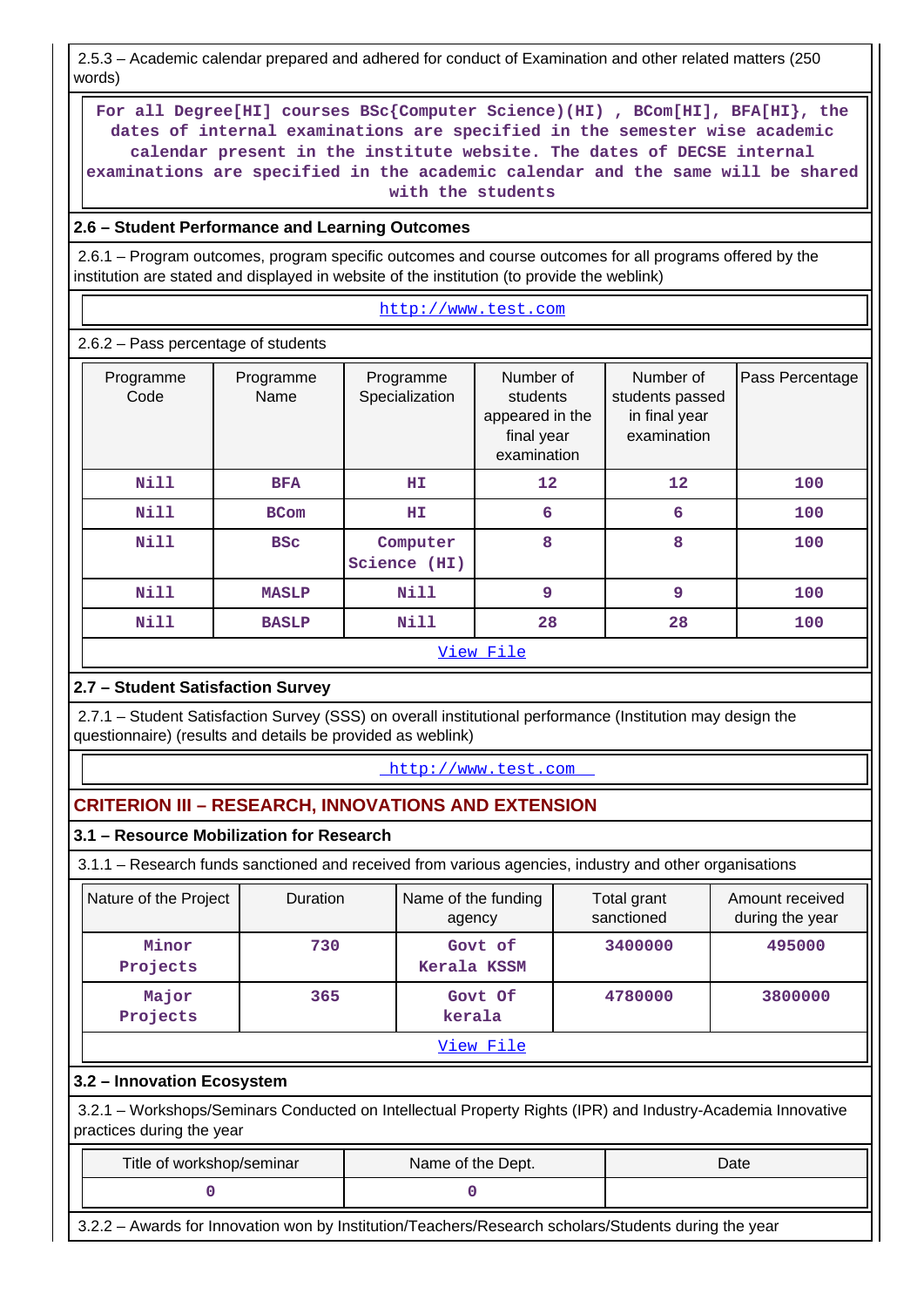| Title of the innovation                                                                                                                                               |              | Name of Awardee                          |   |                                    |              | Awarding Agency        |                         |                       | Date of award |                                                                    |               | Category                                                                                                        |  |  |
|-----------------------------------------------------------------------------------------------------------------------------------------------------------------------|--------------|------------------------------------------|---|------------------------------------|--------------|------------------------|-------------------------|-----------------------|---------------|--------------------------------------------------------------------|---------------|-----------------------------------------------------------------------------------------------------------------|--|--|
| 0                                                                                                                                                                     |              |                                          | 0 |                                    |              | 0                      | <b>Nill</b>             |                       |               |                                                                    |               | <b>Nill</b>                                                                                                     |  |  |
|                                                                                                                                                                       |              |                                          |   |                                    |              | No file uploaded.      |                         |                       |               |                                                                    |               |                                                                                                                 |  |  |
| 3.2.3 - No. of Incubation centre created, start-ups incubated on campus during the year                                                                               |              |                                          |   |                                    |              |                        |                         |                       |               |                                                                    |               |                                                                                                                 |  |  |
| Incubation<br>Center                                                                                                                                                  |              | Name                                     |   |                                    | Sponsered By |                        | Name of the<br>Start-up |                       |               | Nature of Start-<br>up                                             |               | Date of<br>Commencement                                                                                         |  |  |
| <b>NA</b>                                                                                                                                                             |              | <b>NA</b>                                |   |                                    | <b>NA</b>    |                        | <b>NA</b>               |                       |               | <b>NA</b>                                                          |               | <b>Nill</b>                                                                                                     |  |  |
|                                                                                                                                                                       |              |                                          |   |                                    |              | No file uploaded.      |                         |                       |               |                                                                    |               |                                                                                                                 |  |  |
| 3.3 - Research Publications and Awards                                                                                                                                |              |                                          |   |                                    |              |                        |                         |                       |               |                                                                    |               |                                                                                                                 |  |  |
| 3.3.1 - Incentive to the teachers who receive recognition/awards                                                                                                      |              |                                          |   |                                    |              |                        |                         |                       |               |                                                                    |               |                                                                                                                 |  |  |
|                                                                                                                                                                       | <b>State</b> |                                          |   |                                    |              | National               |                         |                       |               |                                                                    | International |                                                                                                                 |  |  |
|                                                                                                                                                                       | 0            |                                          |   |                                    |              | 0                      |                         |                       |               |                                                                    | 0             |                                                                                                                 |  |  |
| 3.3.2 - Ph. Ds awarded during the year (applicable for PG College, Research Center)                                                                                   |              |                                          |   |                                    |              |                        |                         |                       |               |                                                                    |               |                                                                                                                 |  |  |
|                                                                                                                                                                       |              | Name of the Department                   |   |                                    |              |                        |                         |                       |               | Number of PhD's Awarded                                            |               |                                                                                                                 |  |  |
|                                                                                                                                                                       |              | 0                                        |   |                                    |              |                        |                         |                       | Nill          |                                                                    |               |                                                                                                                 |  |  |
| 3.3.3 - Research Publications in the Journals notified on UGC website during the year                                                                                 |              |                                          |   |                                    |              |                        |                         |                       |               |                                                                    |               |                                                                                                                 |  |  |
| Number of Publication<br>Department<br>Average Impact Factor (if<br><b>Type</b>                                                                                       |              |                                          |   |                                    |              |                        |                         |                       |               |                                                                    |               |                                                                                                                 |  |  |
|                                                                                                                                                                       |              |                                          |   |                                    |              |                        |                         |                       |               |                                                                    |               | any)                                                                                                            |  |  |
| <b>Nill</b>                                                                                                                                                           |              |                                          |   | 0                                  |              |                        | 10<br>0                 |                       |               |                                                                    |               |                                                                                                                 |  |  |
|                                                                                                                                                                       |              |                                          |   |                                    |              | No file uploaded.      |                         |                       |               |                                                                    |               |                                                                                                                 |  |  |
| Proceedings per Teacher during the year                                                                                                                               |              |                                          |   |                                    |              |                        |                         |                       |               |                                                                    |               | 3.3.4 - Books and Chapters in edited Volumes / Books published, and papers in National/International Conference |  |  |
|                                                                                                                                                                       |              | Department                               |   |                                    |              |                        |                         |                       |               | Number of Publication                                              |               |                                                                                                                 |  |  |
|                                                                                                                                                                       |              | <b>ASLP</b>                              |   |                                    |              |                        |                         |                       |               | 55                                                                 |               |                                                                                                                 |  |  |
|                                                                                                                                                                       |              | <b>NDS</b>                               |   |                                    |              | 40                     |                         |                       |               |                                                                    |               |                                                                                                                 |  |  |
|                                                                                                                                                                       |              |                                          |   |                                    |              | View File              |                         |                       |               |                                                                    |               |                                                                                                                 |  |  |
| 3.3.5 - Bibliometrics of the publications during the last Academic year based on average citation index in Scopus/<br>Web of Science or PubMed/ Indian Citation Index |              |                                          |   |                                    |              |                        |                         |                       |               |                                                                    |               |                                                                                                                 |  |  |
| Title of the<br>Paper                                                                                                                                                 |              | Name of<br>Author                        |   | Title of journal                   |              | Year of<br>publication |                         | <b>Citation Index</b> |               | Institutional<br>affiliation as<br>mentioned in<br>the publication |               | Number of<br>citations<br>excluding self<br>citation                                                            |  |  |
| Nonword<br>Repetition<br>and Identi<br>fication<br>skills in<br>Kannada<br>speaking S<br>chool-aged<br>Children<br>who do and<br>do not<br>Stutter                    |              | Nirmal<br>Sugathan<br>Santosh<br>Maruthy |   | Journal<br>of Fluency<br>Disorders |              | 2020                   |                         | Nill                  |               |                                                                    | <b>Nill</b>   | <b>Nill</b>                                                                                                     |  |  |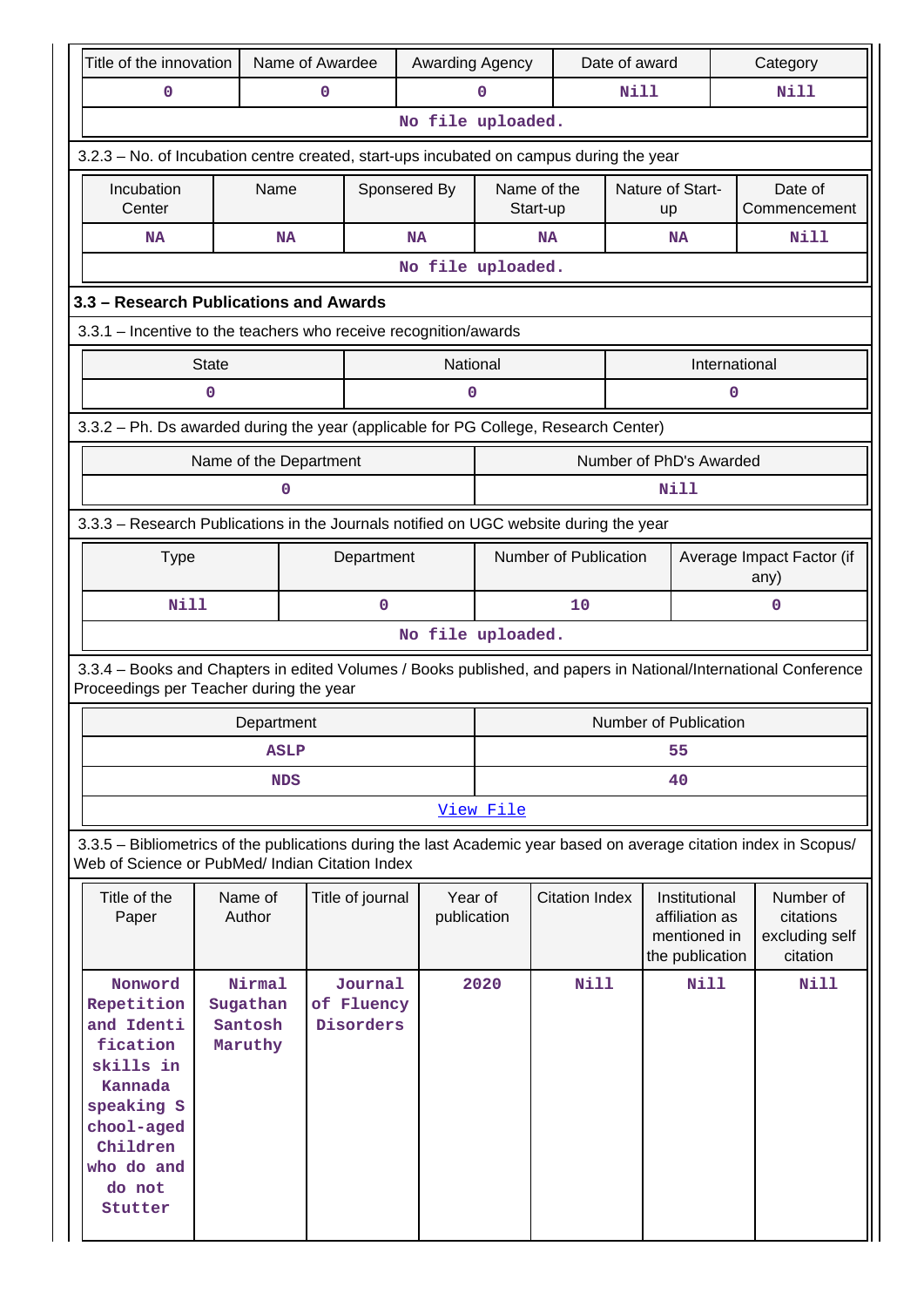| Play<br>Behaviours<br>of<br>Children<br>With ASD:<br>A                                                                      | <b>Nill</b>                                        | Language<br>in India                                             | 2019 | <b>Nill</b> | Nill        | <b>Nill</b> |
|-----------------------------------------------------------------------------------------------------------------------------|----------------------------------------------------|------------------------------------------------------------------|------|-------------|-------------|-------------|
| Exploring<br>the Free<br>Play<br>Patterns<br>of Childr                                                                      | <b>Nill</b><br>in India                            |                                                                  | 2019 | Nill        | Nill        | <b>Nill</b> |
| Higher<br>Education<br>for<br><b>Students</b><br>with<br>Disabi                                                             | <b>Nill</b>                                        | Higher<br>Education<br>for the<br>future                         | 2019 | Nill        | Nill        | <b>Nill</b> |
| Emergent<br>literacy:<br>Knowledge<br>and belief<br>of<br>preschool<br>teachers<br>in Kerala                                | <b>Nill</b>                                        | Language<br>in India                                             | 2019 | <b>Nill</b> | <b>Nill</b> | <b>Nill</b> |
| Psychoso<br>cial<br>Concerns<br>among<br>Parents of<br>Children<br>with<br>Hearing<br>Impairment                            | <b>Nill</b>                                        | Loyola<br>Journal of<br>Social<br>Sciences                       | 2019 | <b>Nill</b> | <b>Nill</b> | <b>Nill</b> |
| Advancem<br>ent to<br>higher com<br>municative<br>functions<br>with<br>transition<br>to iPad<br>$app - a$<br>case<br>report | Nill                                               | Disability<br>and Rehabi<br>litation:<br>Assistive<br>Technology | 2019 | Nill        | Nill        | <b>Nill</b> |
| Integral<br>stimulatio<br>n and<br>gestural r<br>eorganizat<br>ion in the<br>management<br>of<br>childhod                   | Lakshmi.<br>S. Mohan,<br>Dr<br>Jayashree<br>Shanba | Research<br>Reviews: A<br>journal of<br>health pro<br>fessions   | 2019 | Nill        | Nill        | <b>Nill</b> |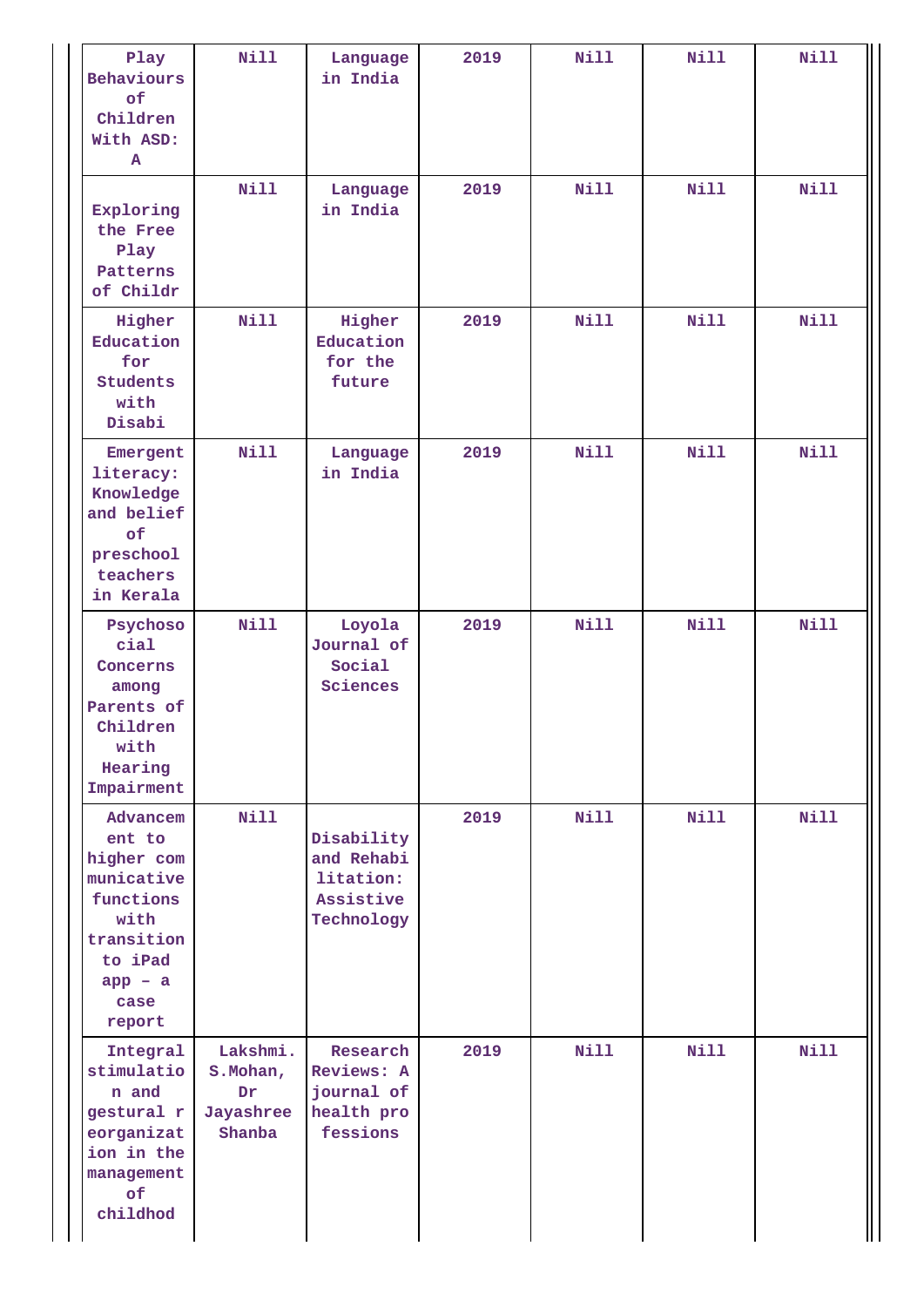| apraxia of<br>speech: A                                                                                                                                                                                        |                                                                                                                                                                                                                     |                                                                        |                        |             |                                                      |                                                                    |
|----------------------------------------------------------------------------------------------------------------------------------------------------------------------------------------------------------------|---------------------------------------------------------------------------------------------------------------------------------------------------------------------------------------------------------------------|------------------------------------------------------------------------|------------------------|-------------|------------------------------------------------------|--------------------------------------------------------------------|
| case study                                                                                                                                                                                                     |                                                                                                                                                                                                                     |                                                                        |                        |             |                                                      |                                                                    |
| Importance<br>of play in<br>the develo<br>pment of<br>language<br>and social<br>skills- A<br>case Study<br>on twins                                                                                            | Sita<br>Sreekumar,<br>Sangeetha<br>G S, Betsy<br>Mathew<br>Sita<br>Sreekumar,<br>Rejitha<br>Kumari L,<br>Lekha S<br>Nair,<br>Jumin Mary<br>Joseph<br>Anjana, A.<br>V., Prema,<br>K.S<br>Kunnath<br>SK, Mathew<br>SN | nternati<br>onal<br>journal of<br>health<br>science<br>and<br>research | 2019                   | <b>Nill</b> | Nill                                                 | <b>Nill</b>                                                        |
| Auditory<br>brainstem<br>response c<br>haracteris<br>tics in<br>spastic<br>diplegic<br>cerebral<br>palsy<br>secondary<br>to periven<br>tricular 1<br>eukomalaci<br>$a - a$<br>single<br>case illus<br>tration. | Arya<br>S.S, Divya<br>M, Neethu<br>Mol P. S<br>and<br>Sreebha<br>Sreedhar<br>Ruth<br>Deborah D,<br>Preethy<br>Susan<br>Reni,<br>Julie<br>Sandra A,<br>Priyanka A<br>Preethy<br>Susan<br>Reni, Ruth<br>Deborah D     | nternati<br>onal<br>journal of<br>health<br>science<br>and<br>research | 2019                   | Nill        | Nill                                                 | <b>Nill</b>                                                        |
|                                                                                                                                                                                                                |                                                                                                                                                                                                                     |                                                                        | View File              |             |                                                      |                                                                    |
| 3.3.6 - h-Index of the Institutional Publications during the year. (based on Scopus/ Web of science)                                                                                                           |                                                                                                                                                                                                                     |                                                                        |                        |             |                                                      |                                                                    |
| Title of the<br>Paper                                                                                                                                                                                          | Name of<br>Author                                                                                                                                                                                                   | Title of journal                                                       | Year of<br>publication | h-index     | Number of<br>citations<br>excluding self<br>citation | Institutional<br>affiliation as<br>mentioned in<br>the publication |
| Nonword<br>Repetition<br>and Identi<br>fication<br>skills in<br>Kannada<br>speaking S<br>chool-aged                                                                                                            | Nirmal<br>Sugathan<br>Santosh<br>Maruthy                                                                                                                                                                            | Journal<br>of Fluency<br>Disorders                                     | 2020                   | <b>Nill</b> | <b>Nill</b>                                          | <b>Nill</b>                                                        |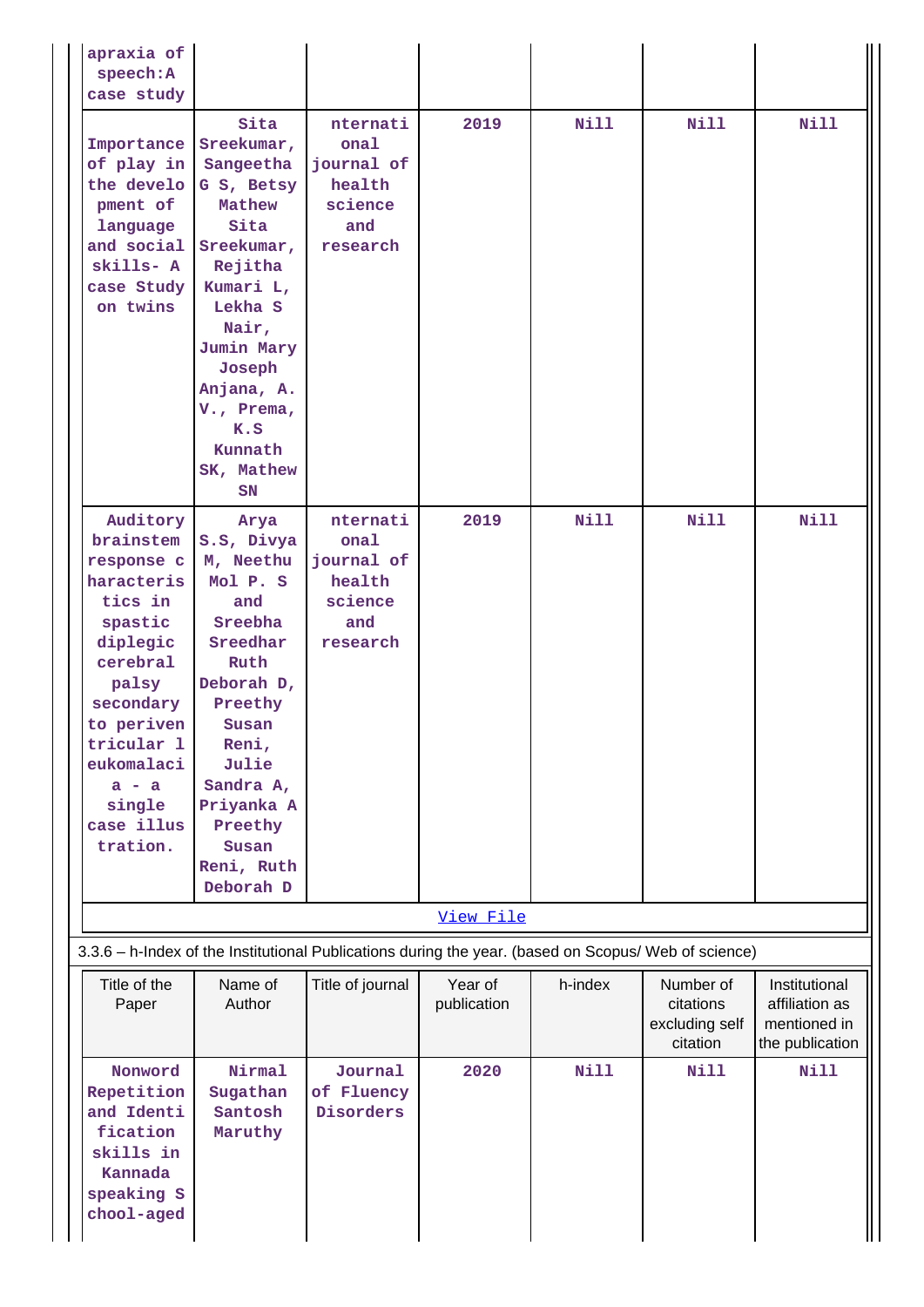| Children<br>who do and<br>do not<br>Stutter                                                  |             |                                          |      |             |             |                                                                                                                                                                                                                                                                                                                                                              |
|----------------------------------------------------------------------------------------------|-------------|------------------------------------------|------|-------------|-------------|--------------------------------------------------------------------------------------------------------------------------------------------------------------------------------------------------------------------------------------------------------------------------------------------------------------------------------------------------------------|
| Play<br>Behaviours<br>of<br>Children<br>With ASD:<br>Α                                       | <b>Nill</b> | Language<br>in India                     | 2019 | Nill        | Nill        | <b>Nill</b>                                                                                                                                                                                                                                                                                                                                                  |
| Exploring<br>the Free<br>Play<br>Patterns<br>of Childr                                       | <b>Nill</b> | Language<br>in India                     | 2019 | <b>Nill</b> | <b>Nill</b> | $3.1 -$<br>Resource M<br>obilizatio<br>n for<br>Research<br>$3.1.1 -$<br>Research<br>funds<br>sanctioned<br>and<br>received<br>from<br>various<br>agencies,<br>industry<br>and other<br>organisati<br>ons Nature<br>of the<br>Project<br>Duration<br>in day<br>Name of<br>the<br>funding<br>agency<br>Total<br>grant sanc<br>tioned(Rup<br>eess in<br>Lakhs) |
| Higher<br>Education<br>for<br><b>Students</b><br>with<br>Disabi                              | Nill        | Higher<br>Education<br>for the<br>future | 2019 | Nill        | Nill        | <b>Nill</b>                                                                                                                                                                                                                                                                                                                                                  |
| Emergent<br>literacy:<br>Knowledge<br>and belief<br>of<br>preschool<br>teachers<br>in Kerala | Nill        | Language<br>in India                     | 2019 | Nill        | Nill        | Nill                                                                                                                                                                                                                                                                                                                                                         |
| Psychoso                                                                                     | Nill        | Loyola                                   | 2019 | Nill        | Nill        | <b>Nill</b>                                                                                                                                                                                                                                                                                                                                                  |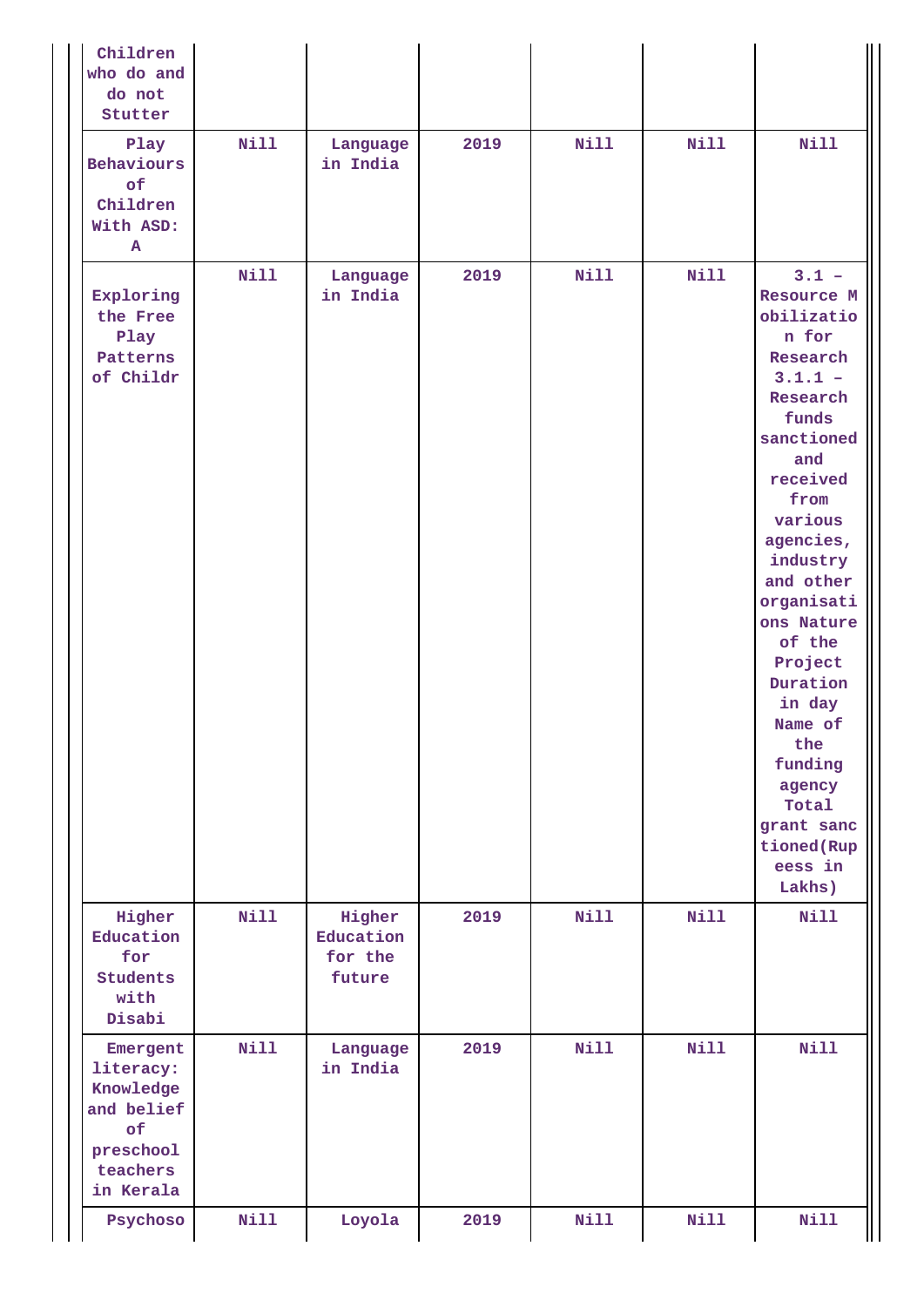| cial<br>Concerns<br>among<br>Parents of<br>Children<br>with<br>Hearing<br>Impairment                                                               |                                                                                                                                                                                                                                                      | Journal of<br>Social<br>Sciences                                        |      |             |             |             |
|----------------------------------------------------------------------------------------------------------------------------------------------------|------------------------------------------------------------------------------------------------------------------------------------------------------------------------------------------------------------------------------------------------------|-------------------------------------------------------------------------|------|-------------|-------------|-------------|
| Advancem<br>ent to<br>higher com<br>municative<br>functions<br>with<br>transition<br>to iPad<br>$app - a$<br>case<br>report                        | <b>Nill</b>                                                                                                                                                                                                                                          | Disability<br>and Rehabi<br>litation:<br>Assistive<br>Technology        | 2019 | <b>Nill</b> | <b>Nill</b> | <b>Nill</b> |
| Integral<br>stimulatio<br>n and<br>gestural r<br>eorganizat<br>ion in the<br>management<br>of<br>childhod<br>apraxia of<br>speech: A<br>case study | Lakshmi.<br>S. Mohan,<br>Dr<br>Jayashree<br>Shanbal                                                                                                                                                                                                  | Research<br>Reviews: A<br>journal of<br>health pro<br>fessions          | 2019 | Nill        | <b>Nill</b> | <b>Nill</b> |
| of play in<br>pment of<br>language<br>skills- A<br>case Study<br>on twins                                                                          | Sita<br>Importance Sreekumar,<br>Sangeetha<br>the develo G S, Betsy<br>Mathew<br>Sita<br>and social Sreekumar,<br>Rejitha<br>Kumari L,<br>Lekha S<br>Nair,<br>Jumin Mary<br>Joseph<br>Anjana, A.<br>V., Prema,<br>K.S<br>Kunnath<br>SK, Mathew<br>SN | Internat<br>ional<br>journal of<br>health<br>science<br>and<br>research | 2019 | <b>Nill</b> | <b>Nill</b> | <b>Nill</b> |
| Auditory<br>brainstem<br>response c<br>haracteris<br>tics in<br>spastic                                                                            | Arya<br>S.S, Divya<br>M, Neethu<br>Mol P. S<br>and<br>Sreebha                                                                                                                                                                                        | Internat<br>ional<br>journal of<br>health<br>science<br>and             | 2019 | <b>Nill</b> | Nill        | <b>Nill</b> |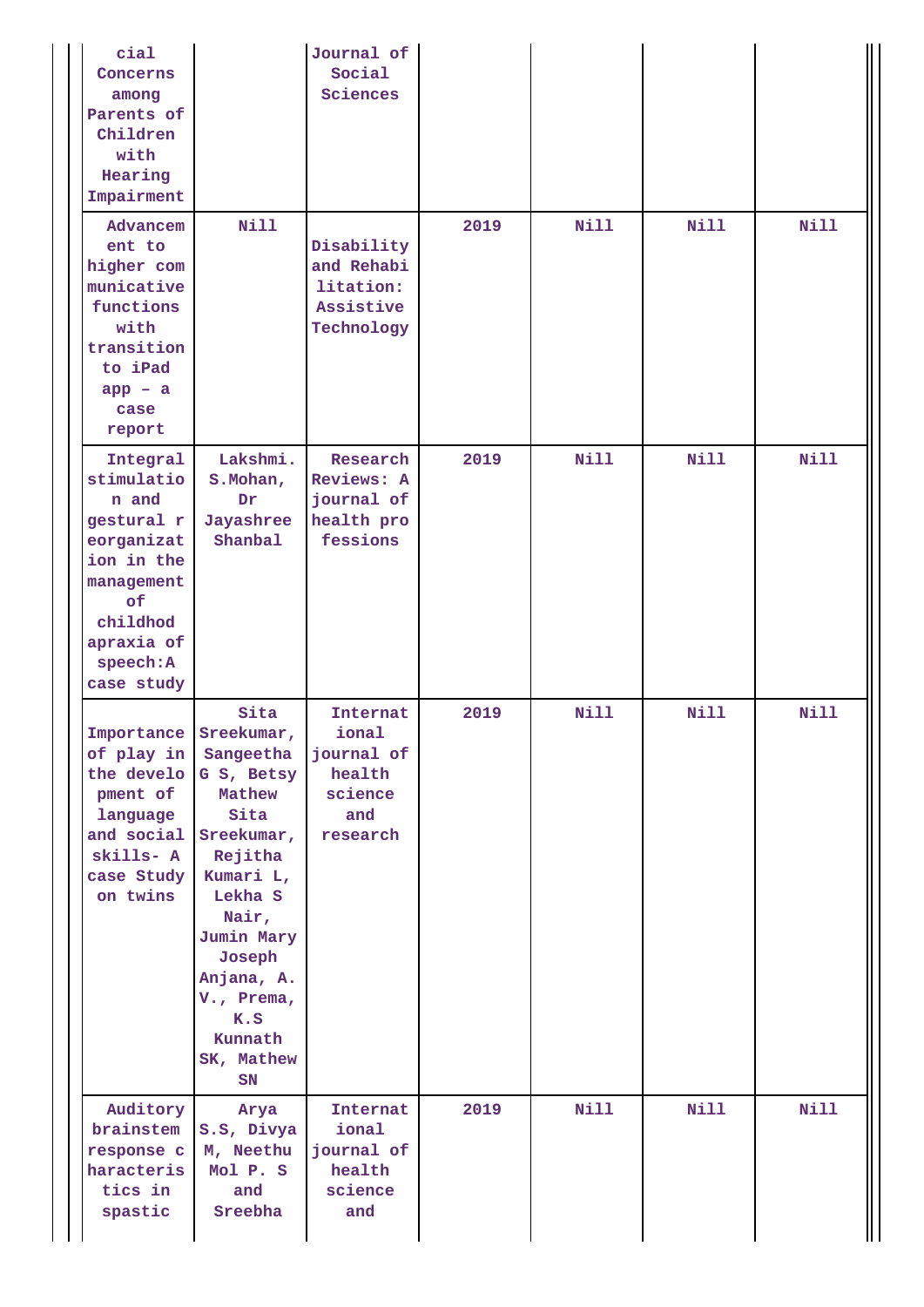| diplegic<br>cerebral<br>palsy<br>secondary<br>to periven<br>tricular 1<br>eukomalaci<br>$a - a$<br>single<br>case illus<br>tration.                                                                                                                                         |      | Sreedhar<br>Ruth<br>Deborah D,<br>Preethy<br>Susan<br>Reni,<br>Julie<br>Sandra A,<br>Priyanka A<br>Preethy<br>Susan<br>Reni, Ruth<br>Deborah D | research                                        |                     |                |                                                          |  |                           |                                            |
|-----------------------------------------------------------------------------------------------------------------------------------------------------------------------------------------------------------------------------------------------------------------------------|------|------------------------------------------------------------------------------------------------------------------------------------------------|-------------------------------------------------|---------------------|----------------|----------------------------------------------------------|--|---------------------------|--------------------------------------------|
|                                                                                                                                                                                                                                                                             |      |                                                                                                                                                |                                                 |                     | View File      |                                                          |  |                           |                                            |
| 3.3.7 - Faculty participation in Seminars/Conferences and Symposia during the year:                                                                                                                                                                                         |      |                                                                                                                                                |                                                 |                     |                |                                                          |  |                           |                                            |
| Number of Faculty<br>International<br>National<br><b>State</b><br>Local                                                                                                                                                                                                     |      |                                                                                                                                                |                                                 |                     |                |                                                          |  |                           |                                            |
| Attended/Semi<br>nars/Workshops                                                                                                                                                                                                                                             |      |                                                                                                                                                | 8                                               |                     | 21             | <b>Nill</b>                                              |  |                           | Nill                                       |
| Presented<br>papers                                                                                                                                                                                                                                                         |      |                                                                                                                                                | 8                                               |                     | $\overline{3}$ | Nill                                                     |  |                           | <b>Nill</b>                                |
| Resource<br>persons                                                                                                                                                                                                                                                         |      |                                                                                                                                                | 5                                               |                     | 3<br>10        |                                                          |  |                           | <b>Nill</b>                                |
|                                                                                                                                                                                                                                                                             |      |                                                                                                                                                |                                                 |                     | View File      |                                                          |  |                           |                                            |
| 3.4 - Extension Activities<br>3.4.1 – Number of extension and outreach programmes conducted in collaboration with industry, community and<br>Non- Government Organisations through NSS/NCC/Red cross/Youth Red Cross (YRC) etc., during the year<br>Title of the activities |      |                                                                                                                                                | Organising unit/agency/<br>collaborating agency |                     |                | Number of teachers<br>participated in such<br>activities |  |                           | Number of students<br>participated in such |
| Camp                                                                                                                                                                                                                                                                        |      |                                                                                                                                                | St.<br>Hospital<br>(Cleft lip palate)           | Thomas<br>Malakkara |                | <b>Nill</b>                                              |  | activities<br><b>Nill</b> |                                            |
| Camp                                                                                                                                                                                                                                                                        |      |                                                                                                                                                | Icds urban<br>trivandum( Speech)                |                     |                | <b>Nill</b>                                              |  |                           | <b>Nill</b>                                |
| Camp                                                                                                                                                                                                                                                                        |      |                                                                                                                                                | Asissi Niketan<br>(Audio)                       |                     |                | <b>Nill</b>                                              |  |                           | <b>Nill</b>                                |
| Camp                                                                                                                                                                                                                                                                        |      |                                                                                                                                                | Icds urban<br>trivandum (Speech)                |                     |                | Nill                                                     |  |                           | <b>Nill</b>                                |
| Camp                                                                                                                                                                                                                                                                        |      |                                                                                                                                                | Kattil school                                   |                     |                | Nill                                                     |  |                           | Nill                                       |
| Camp                                                                                                                                                                                                                                                                        |      |                                                                                                                                                | <b>BPCL</b>                                     |                     |                | <b>Nill</b>                                              |  |                           | <b>Nill</b>                                |
|                                                                                                                                                                                                                                                                             | camp |                                                                                                                                                | IMA                                             |                     |                | Nill                                                     |  |                           | Nill                                       |
| Camp                                                                                                                                                                                                                                                                        |      |                                                                                                                                                | Attipurhza, LPS                                 |                     |                | Nill                                                     |  |                           | <b>Nill</b>                                |
| 3.4.2 - Awards and recognition received for extension activities from Government and other recognized bodies<br>during the year                                                                                                                                             |      |                                                                                                                                                |                                                 |                     | View File      |                                                          |  |                           |                                            |
| Name of the activity                                                                                                                                                                                                                                                        |      |                                                                                                                                                | Award/Recognition                               |                     |                | <b>Awarding Bodies</b>                                   |  |                           | Number of students                         |

Benefited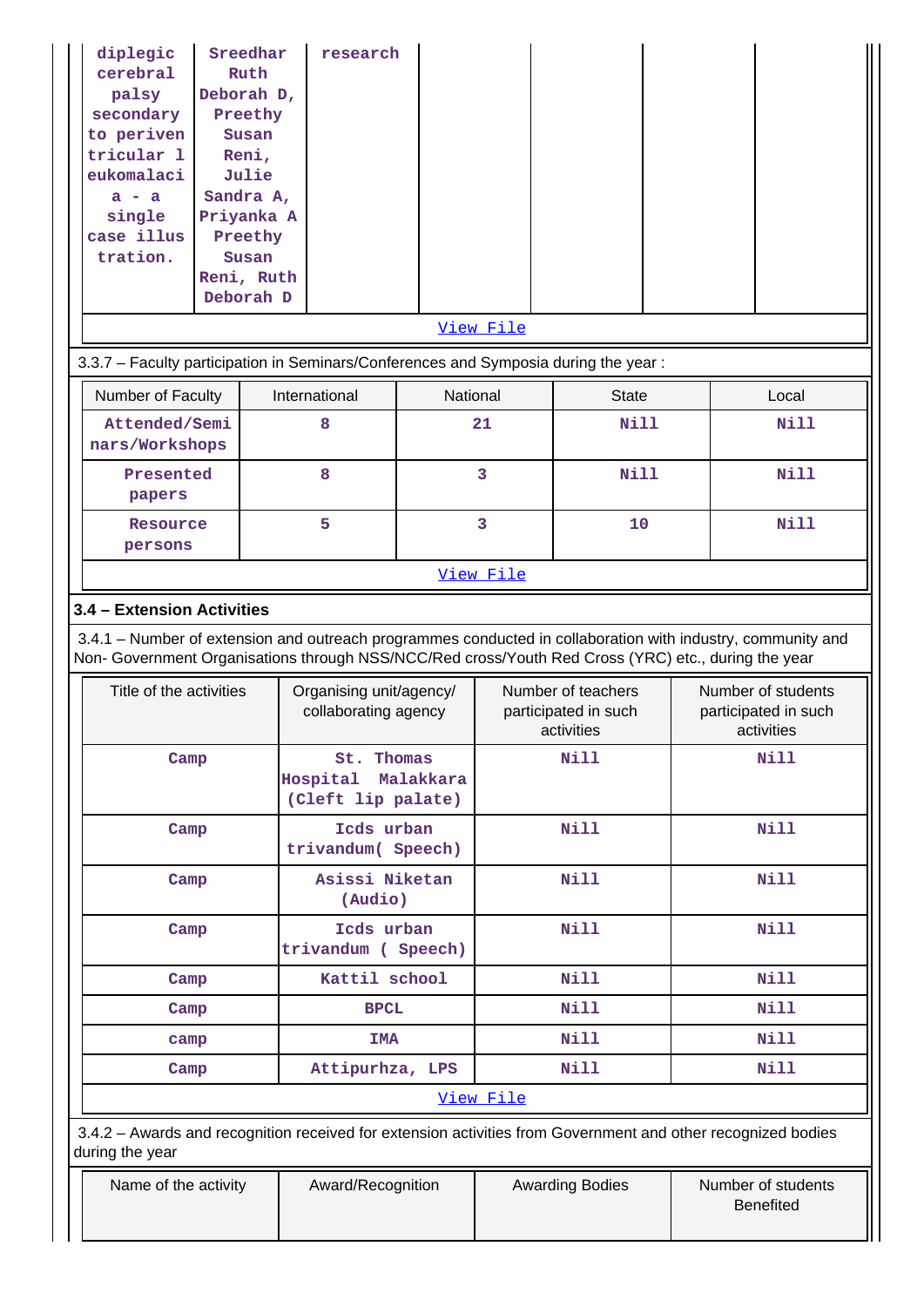| NA                                                                                                                                                                                                             |  | <b>NA</b>                                          |                    |                                                                                                   | <b>NA</b>                                                                                                                                                                                      |             |  | <b>Nill</b>                                               |      |                                            |
|----------------------------------------------------------------------------------------------------------------------------------------------------------------------------------------------------------------|--|----------------------------------------------------|--------------------|---------------------------------------------------------------------------------------------------|------------------------------------------------------------------------------------------------------------------------------------------------------------------------------------------------|-------------|--|-----------------------------------------------------------|------|--------------------------------------------|
|                                                                                                                                                                                                                |  |                                                    |                    |                                                                                                   | No file uploaded.                                                                                                                                                                              |             |  |                                                           |      |                                            |
| 3.4.3 - Students participating in extension activities with Government Organisations, Non-Government<br>Organisations and programmes such as Swachh Bharat, Aids Awareness, Gender Issue, etc. during the year |  |                                                    |                    |                                                                                                   |                                                                                                                                                                                                |             |  |                                                           |      |                                            |
| Name of the scheme                                                                                                                                                                                             |  | Organising unit/Agen<br>cy/collaborating<br>agency |                    |                                                                                                   | Name of the activity<br>Number of teachers<br>participated in such<br>activites                                                                                                                |             |  | activites                                                 |      | Number of students<br>participated in such |
| <b>NA</b>                                                                                                                                                                                                      |  | <b>NA</b>                                          |                    | <b>Nill</b>                                                                                       |                                                                                                                                                                                                | <b>Nill</b> |  |                                                           |      |                                            |
|                                                                                                                                                                                                                |  |                                                    |                    |                                                                                                   | No file uploaded.                                                                                                                                                                              |             |  |                                                           |      |                                            |
| 3.5 - Collaborations                                                                                                                                                                                           |  |                                                    |                    |                                                                                                   |                                                                                                                                                                                                |             |  |                                                           |      |                                            |
| 3.5.1 – Number of Collaborative activities for research, faculty exchange, student exchange during the year                                                                                                    |  |                                                    |                    |                                                                                                   |                                                                                                                                                                                                |             |  |                                                           |      |                                            |
| Nature of activity                                                                                                                                                                                             |  |                                                    | Participant        |                                                                                                   | Source of financial support                                                                                                                                                                    |             |  |                                                           |      | Duration                                   |
| <b>Study Abroad</b><br>programm                                                                                                                                                                                |  |                                                    |                    | Purdue University                                                                                 |                                                                                                                                                                                                | Nill        |  |                                                           |      | 7                                          |
| Visit                                                                                                                                                                                                          |  |                                                    |                    | Salus University                                                                                  |                                                                                                                                                                                                | <b>Nill</b> |  |                                                           |      | 6                                          |
|                                                                                                                                                                                                                |  |                                                    |                    |                                                                                                   | View File                                                                                                                                                                                      |             |  |                                                           |      |                                            |
| 3.5.2 - Linkages with institutions/industries for internship, on-the- job training, project work, sharing of research<br>facilities etc. during the year                                                       |  |                                                    |                    |                                                                                                   |                                                                                                                                                                                                |             |  |                                                           |      |                                            |
| Title of the<br>Nature of linkage<br>linkage                                                                                                                                                                   |  |                                                    |                    | Name of the<br>partnering<br>institution/<br>industry<br>/research lab<br>with contact<br>details | <b>Duration From</b>                                                                                                                                                                           |             |  | <b>Duration To</b>                                        |      | Participant                                |
| <b>NA</b>                                                                                                                                                                                                      |  | <b>NA</b>                                          |                    | <b>NA</b>                                                                                         | <b>Nill</b>                                                                                                                                                                                    |             |  | <b>Nill</b>                                               |      | 0                                          |
|                                                                                                                                                                                                                |  |                                                    |                    |                                                                                                   | No file uploaded.                                                                                                                                                                              |             |  |                                                           |      |                                            |
| 3.5.3 – MoUs signed with institutions of national, international importance, other universities, industries, corporate<br>houses etc. during the year                                                          |  |                                                    |                    |                                                                                                   |                                                                                                                                                                                                |             |  |                                                           |      |                                            |
| Organisation                                                                                                                                                                                                   |  |                                                    | Date of MoU signed |                                                                                                   | Purpose/Activities                                                                                                                                                                             |             |  | Number of<br>students/teachers<br>participated under MoUs |      |                                            |
| Young Indians                                                                                                                                                                                                  |  |                                                    | 05/08/2019         |                                                                                                   | Young Indians<br>shall assist IEDC<br>to commence start-<br>ups at NISH and<br>then<br>entrepreneurship<br>after stabilisation                                                                 |             |  | Nill                                                      |      |                                            |
| Youth4 jobs                                                                                                                                                                                                    |  |                                                    | <b>Nill</b>        |                                                                                                   | employer talks,<br>exposure visits to<br>government<br>organisations and<br>NGOs and job fairs.<br>Posts in which<br>students are<br>working are<br>software developer,<br>process associates, |             |  |                                                           | Nill |                                            |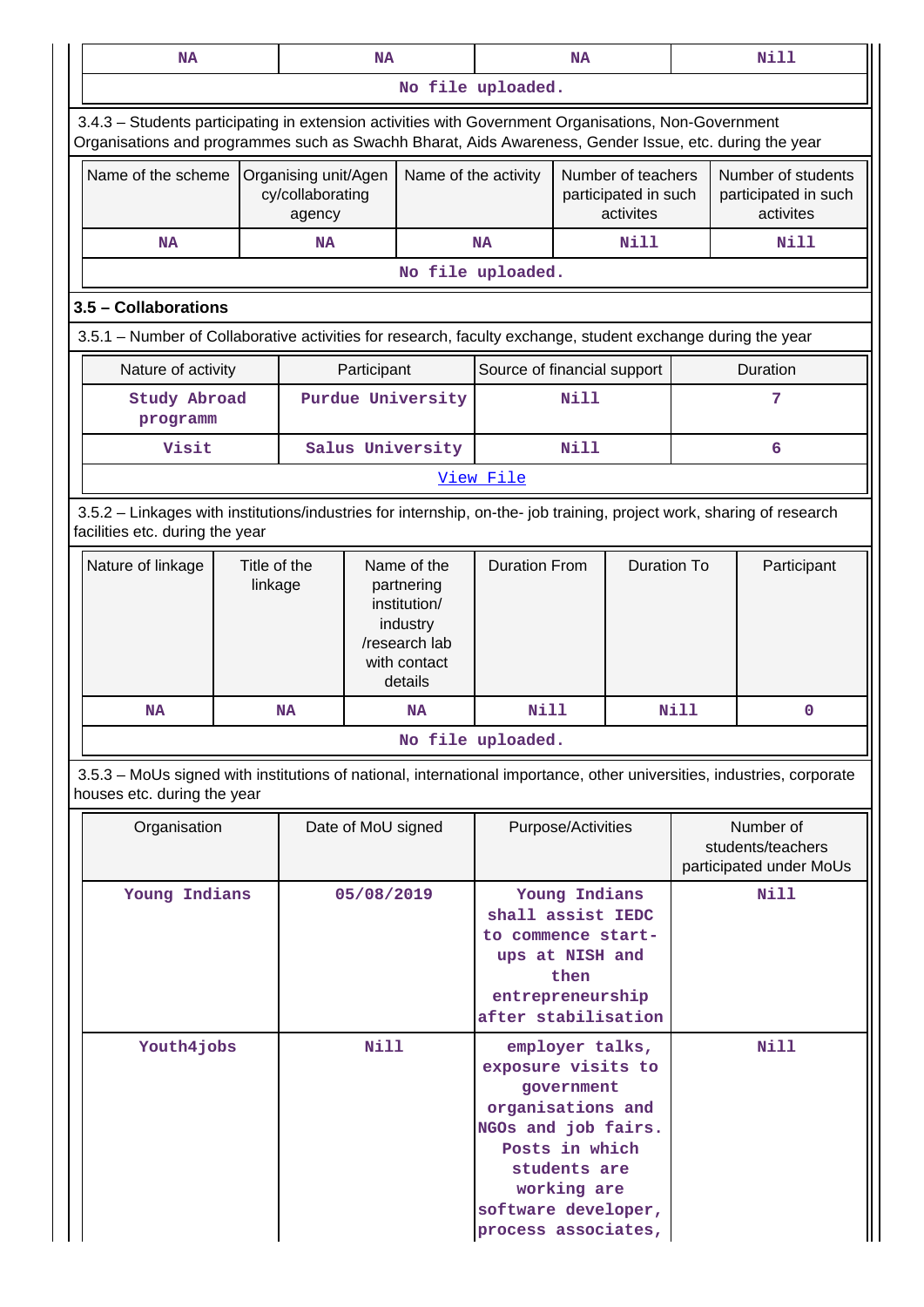|                                                                                                                                                                                                                                                         |                                                                                               |                                                  |  | technical<br>recruiter. The<br>third batch<br>included deaf<br>graduates and |                                                |                |                    |  |  |
|---------------------------------------------------------------------------------------------------------------------------------------------------------------------------------------------------------------------------------------------------------|-----------------------------------------------------------------------------------------------|--------------------------------------------------|--|------------------------------------------------------------------------------|------------------------------------------------|----------------|--------------------|--|--|
|                                                                                                                                                                                                                                                         |                                                                                               |                                                  |  |                                                                              | persons with<br>locomoto                       |                |                    |  |  |
|                                                                                                                                                                                                                                                         |                                                                                               |                                                  |  | No file uploaded.                                                            |                                                |                |                    |  |  |
| <b>CRITERION IV - INFRASTRUCTURE AND LEARNING RESOURCES</b>                                                                                                                                                                                             |                                                                                               |                                                  |  |                                                                              |                                                |                |                    |  |  |
|                                                                                                                                                                                                                                                         | 4.1 - Physical Facilities                                                                     |                                                  |  |                                                                              |                                                |                |                    |  |  |
| 4.1.1 - Budget allocation, excluding salary for infrastructure augmentation during the year                                                                                                                                                             |                                                                                               |                                                  |  |                                                                              |                                                |                |                    |  |  |
|                                                                                                                                                                                                                                                         |                                                                                               | Budget allocated for infrastructure augmentation |  |                                                                              | Budget utilized for infrastructure development |                |                    |  |  |
|                                                                                                                                                                                                                                                         |                                                                                               | Nill                                             |  |                                                                              |                                                | 118.57         |                    |  |  |
| 4.1.2 - Details of augmentation in infrastructure facilities during the year                                                                                                                                                                            |                                                                                               |                                                  |  |                                                                              |                                                |                |                    |  |  |
| <b>Facilities</b><br><b>Existing or Newly Added</b>                                                                                                                                                                                                     |                                                                                               |                                                  |  |                                                                              |                                                |                |                    |  |  |
|                                                                                                                                                                                                                                                         |                                                                                               | Campus Area                                      |  |                                                                              |                                                | Existing       |                    |  |  |
|                                                                                                                                                                                                                                                         |                                                                                               | Class rooms                                      |  |                                                                              |                                                | Existing       |                    |  |  |
|                                                                                                                                                                                                                                                         |                                                                                               | Laboratories                                     |  |                                                                              |                                                | Existing       |                    |  |  |
|                                                                                                                                                                                                                                                         |                                                                                               | Seminar Halls                                    |  |                                                                              |                                                | Existing       |                    |  |  |
|                                                                                                                                                                                                                                                         |                                                                                               |                                                  |  | View File                                                                    |                                                |                |                    |  |  |
| 4.2 - Library as a Learning Resource                                                                                                                                                                                                                    |                                                                                               |                                                  |  |                                                                              |                                                |                |                    |  |  |
| 4.2.1 - Library is automated {Integrated Library Management System (ILMS)}                                                                                                                                                                              |                                                                                               |                                                  |  |                                                                              |                                                |                |                    |  |  |
| Name of the ILMS<br>software                                                                                                                                                                                                                            |                                                                                               | Nature of automation (fully<br>or patially)      |  |                                                                              | Version                                        |                | Year of automation |  |  |
| Book Magic                                                                                                                                                                                                                                              |                                                                                               | Fully                                            |  |                                                                              | 5                                              |                | 2014               |  |  |
| 4.2.2 - Library Services                                                                                                                                                                                                                                |                                                                                               |                                                  |  |                                                                              |                                                |                |                    |  |  |
| Library<br>Service Type                                                                                                                                                                                                                                 |                                                                                               | Existing                                         |  |                                                                              | Newly Added                                    | Total          |                    |  |  |
| Text<br><b>Books</b>                                                                                                                                                                                                                                    | <b>Nill</b>                                                                                   | <b>Nill</b>                                      |  | 226                                                                          | 521688                                         | 226            | 521688             |  |  |
| Reference<br><b>Books</b>                                                                                                                                                                                                                               | <b>Nill</b>                                                                                   | <b>Nill</b>                                      |  | $\overline{2}$                                                               | 350                                            | $\overline{2}$ | 350                |  |  |
| e-Books                                                                                                                                                                                                                                                 | <b>Nill</b>                                                                                   | <b>Nill</b>                                      |  | 7                                                                            | 76764                                          | $\overline{7}$ | 76764              |  |  |
| e-Books                                                                                                                                                                                                                                                 | <b>Nill</b>                                                                                   | Nill                                             |  | 8                                                                            | 21388                                          | 8              | 21388              |  |  |
| $e-$<br>Journals                                                                                                                                                                                                                                        | <b>Nill</b>                                                                                   | <b>Nill</b>                                      |  | 16                                                                           | 1178119                                        | 16             | 1178119            |  |  |
| CD &<br>Video                                                                                                                                                                                                                                           | <b>Nill</b>                                                                                   | <b>Nill</b>                                      |  | 145                                                                          | 7697                                           | 145            | 7697               |  |  |
|                                                                                                                                                                                                                                                         |                                                                                               |                                                  |  | View File                                                                    |                                                |                |                    |  |  |
| 4.2.3 - E-content developed by teachers such as: e-PG- Pathshala, CEC (under e-PG- Pathshala CEC (Under<br>Graduate) SWAYAM other MOOCs platform NPTEL/NMEICT/any other Government initiatives & institutional<br>(Learning Management System (LMS) etc |                                                                                               |                                                  |  |                                                                              |                                                |                |                    |  |  |
|                                                                                                                                                                                                                                                         | Name of the Teacher<br>Name of the Module<br>Platform on which module<br>Date of launching e- |                                                  |  |                                                                              |                                                |                |                    |  |  |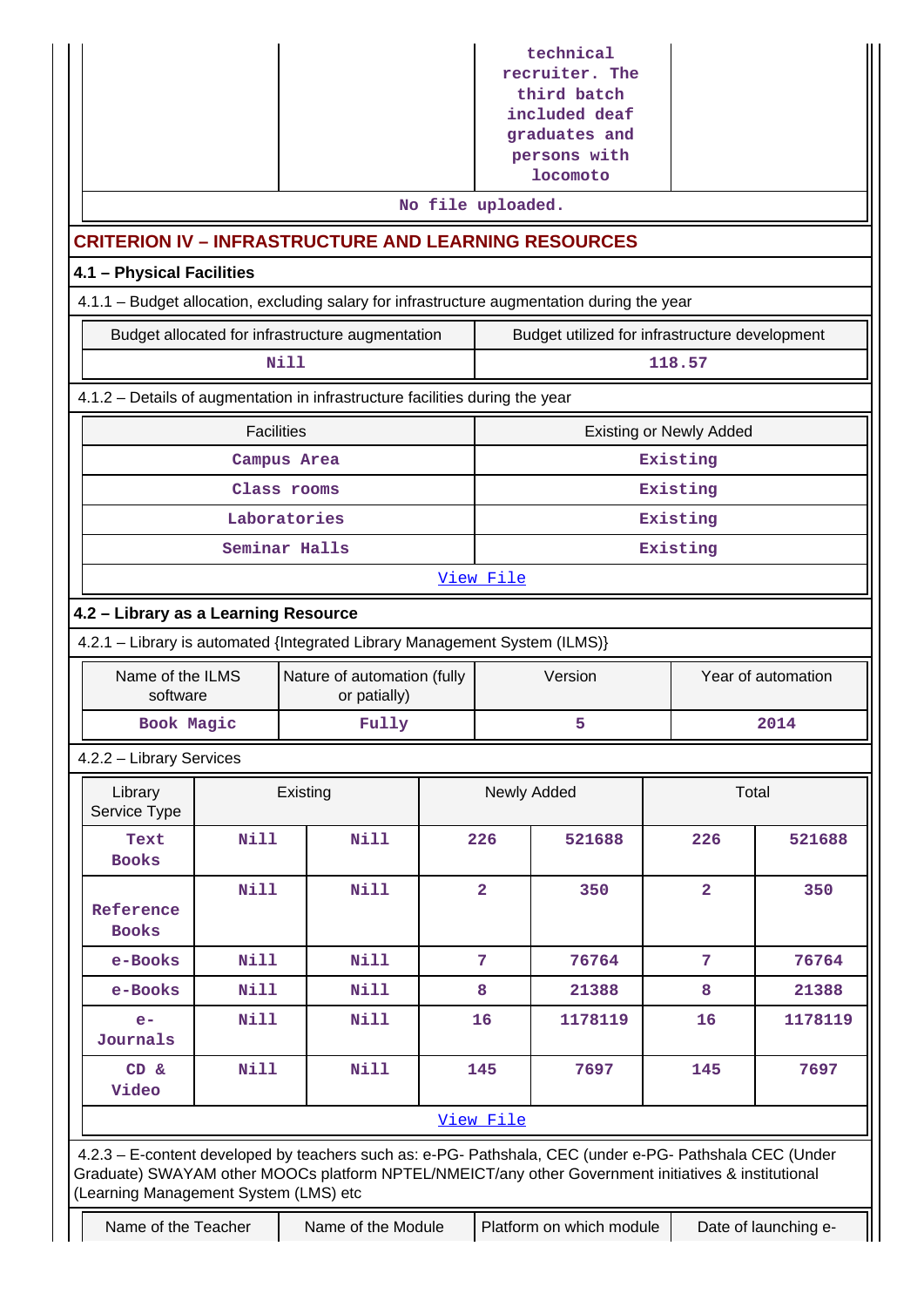|                                                                                                                                                                                                                                                                                                                                                                                                                                                                                                                                                                                                                                        |                                                      |                 |                                                                                                                                                                                                                                  |                            | is developed                                                                                                |                    |                    | content                                             |               |
|----------------------------------------------------------------------------------------------------------------------------------------------------------------------------------------------------------------------------------------------------------------------------------------------------------------------------------------------------------------------------------------------------------------------------------------------------------------------------------------------------------------------------------------------------------------------------------------------------------------------------------------|------------------------------------------------------|-----------------|----------------------------------------------------------------------------------------------------------------------------------------------------------------------------------------------------------------------------------|----------------------------|-------------------------------------------------------------------------------------------------------------|--------------------|--------------------|-----------------------------------------------------|---------------|
| NA                                                                                                                                                                                                                                                                                                                                                                                                                                                                                                                                                                                                                                     |                                                      |                 | <b>NA</b>                                                                                                                                                                                                                        |                            | <b>NA</b>                                                                                                   |                    |                    | <b>Nill</b>                                         |               |
|                                                                                                                                                                                                                                                                                                                                                                                                                                                                                                                                                                                                                                        |                                                      |                 |                                                                                                                                                                                                                                  |                            | No file uploaded.                                                                                           |                    |                    |                                                     |               |
| 4.3 - IT Infrastructure                                                                                                                                                                                                                                                                                                                                                                                                                                                                                                                                                                                                                |                                                      |                 |                                                                                                                                                                                                                                  |                            |                                                                                                             |                    |                    |                                                     |               |
| 4.3.1 - Technology Upgradation (overall)                                                                                                                                                                                                                                                                                                                                                                                                                                                                                                                                                                                               |                                                      |                 |                                                                                                                                                                                                                                  |                            |                                                                                                             |                    |                    |                                                     |               |
| <b>Type</b>                                                                                                                                                                                                                                                                                                                                                                                                                                                                                                                                                                                                                            | <b>Total Co</b><br>mputers                           | Computer<br>Lab | Internet                                                                                                                                                                                                                         | <b>Browsing</b><br>centers | Computer<br>Centers                                                                                         | Office             | Departme<br>nts    | Available<br><b>Bandwidt</b><br>h (MBPS/<br>GBPS)   | <b>Others</b> |
| Existin<br>g                                                                                                                                                                                                                                                                                                                                                                                                                                                                                                                                                                                                                           | 279                                                  | 73              | 279                                                                                                                                                                                                                              | 4                          | $\mathbf 0$                                                                                                 | 10                 | 176                | $\mathbf 0$                                         | $\mathbf 0$   |
| Added                                                                                                                                                                                                                                                                                                                                                                                                                                                                                                                                                                                                                                  | $\mathbf 0$                                          | 0               | $\mathbf 0$                                                                                                                                                                                                                      | 0                          | $\mathbf 0$                                                                                                 | $\mathbf 0$        | 0                  | $\mathbf 0$                                         | $\mathbf 0$   |
| Total                                                                                                                                                                                                                                                                                                                                                                                                                                                                                                                                                                                                                                  | 279                                                  | 73              | 279                                                                                                                                                                                                                              | 4                          | $\mathbf 0$                                                                                                 | 10                 | 176                | $\pmb{0}$                                           | $\mathbf 0$   |
|                                                                                                                                                                                                                                                                                                                                                                                                                                                                                                                                                                                                                                        |                                                      |                 | 4.3.2 - Bandwidth available of internet connection in the Institution (Leased line)                                                                                                                                              |                            |                                                                                                             |                    |                    |                                                     |               |
|                                                                                                                                                                                                                                                                                                                                                                                                                                                                                                                                                                                                                                        |                                                      |                 |                                                                                                                                                                                                                                  |                            | 100 MBPS/ GBPS                                                                                              |                    |                    |                                                     |               |
| 4.3.3 - Facility for e-content                                                                                                                                                                                                                                                                                                                                                                                                                                                                                                                                                                                                         |                                                      |                 |                                                                                                                                                                                                                                  |                            |                                                                                                             |                    |                    |                                                     |               |
|                                                                                                                                                                                                                                                                                                                                                                                                                                                                                                                                                                                                                                        |                                                      |                 | Name of the e-content development facility                                                                                                                                                                                       |                            |                                                                                                             |                    | recording facility | Provide the link of the videos and media centre and |               |
|                                                                                                                                                                                                                                                                                                                                                                                                                                                                                                                                                                                                                                        |                                                      | <b>NA</b>       |                                                                                                                                                                                                                                  |                            |                                                                                                             |                    | <u>NA</u>          |                                                     |               |
|                                                                                                                                                                                                                                                                                                                                                                                                                                                                                                                                                                                                                                        |                                                      |                 | 4.4 - Maintenance of Campus Infrastructure                                                                                                                                                                                       |                            |                                                                                                             |                    |                    |                                                     |               |
| component, during the year                                                                                                                                                                                                                                                                                                                                                                                                                                                                                                                                                                                                             |                                                      |                 | 4.4.1 – Expenditure incurred on maintenance of physical facilities and academic support facilities, excluding salary                                                                                                             |                            |                                                                                                             |                    |                    |                                                     |               |
|                                                                                                                                                                                                                                                                                                                                                                                                                                                                                                                                                                                                                                        | Assigned Budget on<br>academic facilities            |                 | Expenditure incurred on<br>maintenance of academic<br>facilities                                                                                                                                                                 |                            | Assigned budget on<br>Expenditure incurredon<br>physical facilities<br>maintenance of physical<br>facilites |                    |                    |                                                     |               |
|                                                                                                                                                                                                                                                                                                                                                                                                                                                                                                                                                                                                                                        | 24110000                                             |                 | 17852796                                                                                                                                                                                                                         |                            |                                                                                                             | 4320000            |                    | 2387489                                             |               |
| institutional Website, provide link)                                                                                                                                                                                                                                                                                                                                                                                                                                                                                                                                                                                                   |                                                      |                 | 4.4.2 – Procedures and policies for maintaining and utilizing physical, academic and support facilities - laboratory,<br>library, sports complex, computers, classrooms etc. (maximum 500 words) (information to be available in |                            |                                                                                                             |                    |                    |                                                     |               |
| A Library Advisory Committee with the Executive Director as its Chairperson<br>and Librarian as Convener has been constituted. Members include Staff<br>representatives from all departments as well as Students Representatives from<br>different streams of education. The Library Advisory Committee meets<br>periodically to review and advise the operations, policies, plan for<br>introducing new services and technologies as appropriate. Also, a set of rules<br>has been framed for the smooth functioning of the Library and fair usage of the<br>resources. User privileges and facilities are explained in the document. |                                                      |                 |                                                                                                                                                                                                                                  |                            |                                                                                                             |                    |                    |                                                     |               |
|                                                                                                                                                                                                                                                                                                                                                                                                                                                                                                                                                                                                                                        | <b>CRITERION V - STUDENT SUPPORT AND PROGRESSION</b> |                 |                                                                                                                                                                                                                                  |                            |                                                                                                             |                    |                    |                                                     |               |
| 5.1 - Student Support                                                                                                                                                                                                                                                                                                                                                                                                                                                                                                                                                                                                                  |                                                      |                 |                                                                                                                                                                                                                                  |                            |                                                                                                             |                    |                    |                                                     |               |
|                                                                                                                                                                                                                                                                                                                                                                                                                                                                                                                                                                                                                                        |                                                      |                 | 5.1.1 - Scholarships and Financial Support                                                                                                                                                                                       |                            |                                                                                                             |                    |                    |                                                     |               |
|                                                                                                                                                                                                                                                                                                                                                                                                                                                                                                                                                                                                                                        |                                                      |                 | Name/Title of the scheme                                                                                                                                                                                                         |                            |                                                                                                             | Number of students |                    | Amount in Rupees                                    |               |
|                                                                                                                                                                                                                                                                                                                                                                                                                                                                                                                                                                                                                                        | Financial Support<br>from institution                |                 | Nill                                                                                                                                                                                                                             |                            |                                                                                                             | 10                 |                    | 5000                                                |               |
|                                                                                                                                                                                                                                                                                                                                                                                                                                                                                                                                                                                                                                        |                                                      |                 |                                                                                                                                                                                                                                  |                            |                                                                                                             |                    |                    |                                                     |               |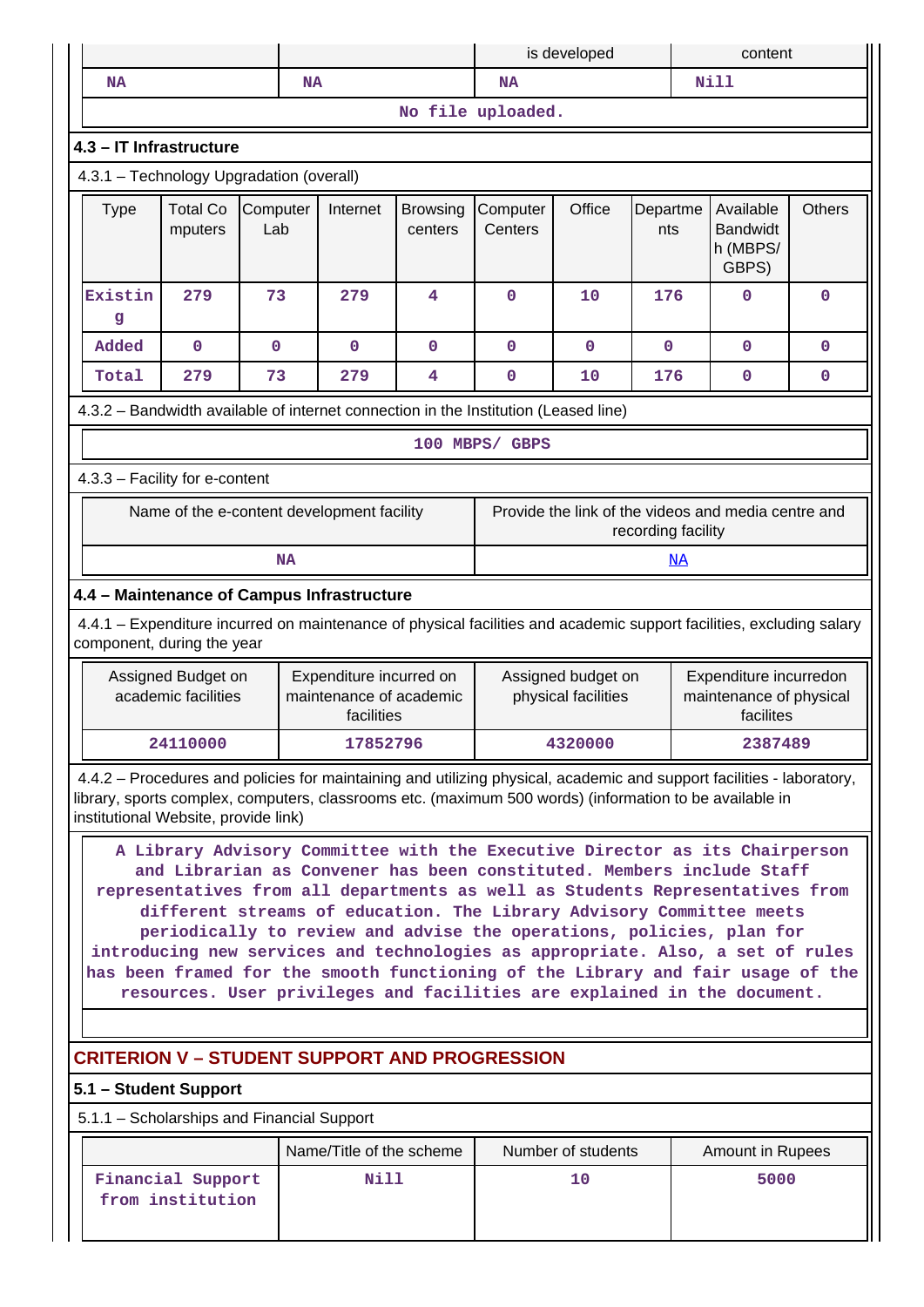| Financial Support<br>from Other Sources                                                                                                                                                                         |                                                                                                                                                                |                                                                                                           |                                                                             |                                                              |                                                |  |  |  |  |  |
|-----------------------------------------------------------------------------------------------------------------------------------------------------------------------------------------------------------------|----------------------------------------------------------------------------------------------------------------------------------------------------------------|-----------------------------------------------------------------------------------------------------------|-----------------------------------------------------------------------------|--------------------------------------------------------------|------------------------------------------------|--|--|--|--|--|
| a) National                                                                                                                                                                                                     |                                                                                                                                                                | Nill                                                                                                      | 45                                                                          |                                                              | 677150                                         |  |  |  |  |  |
| b) International                                                                                                                                                                                                |                                                                                                                                                                | <b>Nill</b>                                                                                               | Nill                                                                        |                                                              | Nill                                           |  |  |  |  |  |
|                                                                                                                                                                                                                 | View File                                                                                                                                                      |                                                                                                           |                                                                             |                                                              |                                                |  |  |  |  |  |
| 5.1.2 – Number of capability enhancement and development schemes such as Soft skill development, Remedial<br>coaching, Language lab, Bridge courses, Yoga, Meditation, Personal Counselling and Mentoring etc., |                                                                                                                                                                |                                                                                                           |                                                                             |                                                              |                                                |  |  |  |  |  |
| Name of the capability<br>enhancement scheme                                                                                                                                                                    |                                                                                                                                                                | Date of implemetation                                                                                     | Number of students<br>enrolled                                              |                                                              | Agencies involved                              |  |  |  |  |  |
| mental health<br>awareness and<br>personal support                                                                                                                                                              |                                                                                                                                                                | Nill                                                                                                      | 267                                                                         |                                                              | Nill                                           |  |  |  |  |  |
|                                                                                                                                                                                                                 |                                                                                                                                                                |                                                                                                           | View File                                                                   |                                                              |                                                |  |  |  |  |  |
| institution during the year                                                                                                                                                                                     |                                                                                                                                                                | 5.1.3 - Students benefited by guidance for competitive examinations and career counselling offered by the |                                                                             |                                                              |                                                |  |  |  |  |  |
| Year                                                                                                                                                                                                            | Name of the<br>scheme                                                                                                                                          | Number of<br>benefited<br>students for<br>competitive<br>examination                                      | Number of<br>benefited<br>students by<br>career<br>counseling<br>activities | Number of<br>students who<br>have passedin<br>the comp. exam | Number of<br>studentsp placed                  |  |  |  |  |  |
| 2019                                                                                                                                                                                                            | <b>Nill</b>                                                                                                                                                    | $\overline{2}$                                                                                            | Nill                                                                        | Nill                                                         | Nill                                           |  |  |  |  |  |
|                                                                                                                                                                                                                 |                                                                                                                                                                |                                                                                                           | View File                                                                   |                                                              |                                                |  |  |  |  |  |
|                                                                                                                                                                                                                 | 5.1.4 – Institutional mechanism for transparency, timely redressal of student grievances, Prevention of sexual<br>harassment and ragging cases during the year |                                                                                                           |                                                                             |                                                              |                                                |  |  |  |  |  |
| Total grievances received                                                                                                                                                                                       |                                                                                                                                                                |                                                                                                           | Number of grievances redressed                                              |                                                              | Avg. number of days for grievance<br>redressal |  |  |  |  |  |
|                                                                                                                                                                                                                 | <b>Nill</b>                                                                                                                                                    |                                                                                                           | <b>Nill</b>                                                                 |                                                              | <b>Nill</b>                                    |  |  |  |  |  |
| 5.2 - Student Progression                                                                                                                                                                                       |                                                                                                                                                                |                                                                                                           |                                                                             |                                                              |                                                |  |  |  |  |  |
| 5.2.1 - Details of campus placement during the year                                                                                                                                                             |                                                                                                                                                                |                                                                                                           |                                                                             |                                                              |                                                |  |  |  |  |  |
|                                                                                                                                                                                                                 | On campus                                                                                                                                                      |                                                                                                           |                                                                             | Off campus                                                   |                                                |  |  |  |  |  |
| Nameof<br>organizations<br>visited                                                                                                                                                                              | Number of<br>students<br>participated                                                                                                                          | Number of<br>stduents placed                                                                              | Nameof<br>organizations<br>visited                                          | Number of<br>students<br>participated                        | Number of<br>stduents placed                   |  |  |  |  |  |
| <b>Not</b><br>Applicable                                                                                                                                                                                        | 20                                                                                                                                                             | 10                                                                                                        | <b>Not</b><br>Applicable                                                    | <b>Nill</b>                                                  | 7                                              |  |  |  |  |  |
|                                                                                                                                                                                                                 |                                                                                                                                                                |                                                                                                           | View File                                                                   |                                                              |                                                |  |  |  |  |  |
|                                                                                                                                                                                                                 |                                                                                                                                                                | 5.2.2 - Student progression to higher education in percentage during the year                             |                                                                             |                                                              |                                                |  |  |  |  |  |
| Year                                                                                                                                                                                                            | Number of<br>students<br>enrolling into<br>higher education                                                                                                    | Programme<br>graduated from                                                                               | Depratment<br>graduated from                                                | Name of<br>institution joined                                | Name of<br>programme<br>admitted to            |  |  |  |  |  |
| 2019                                                                                                                                                                                                            | 1                                                                                                                                                              | <b>BSc</b> Comc<br>Computer<br>Science (HI)                                                               | Computer<br>Scince (HI)                                                     | <b>Baselios</b><br>Poulosell<br>Catholic<br>Collgeom         | Msc<br>Computer<br>Science                     |  |  |  |  |  |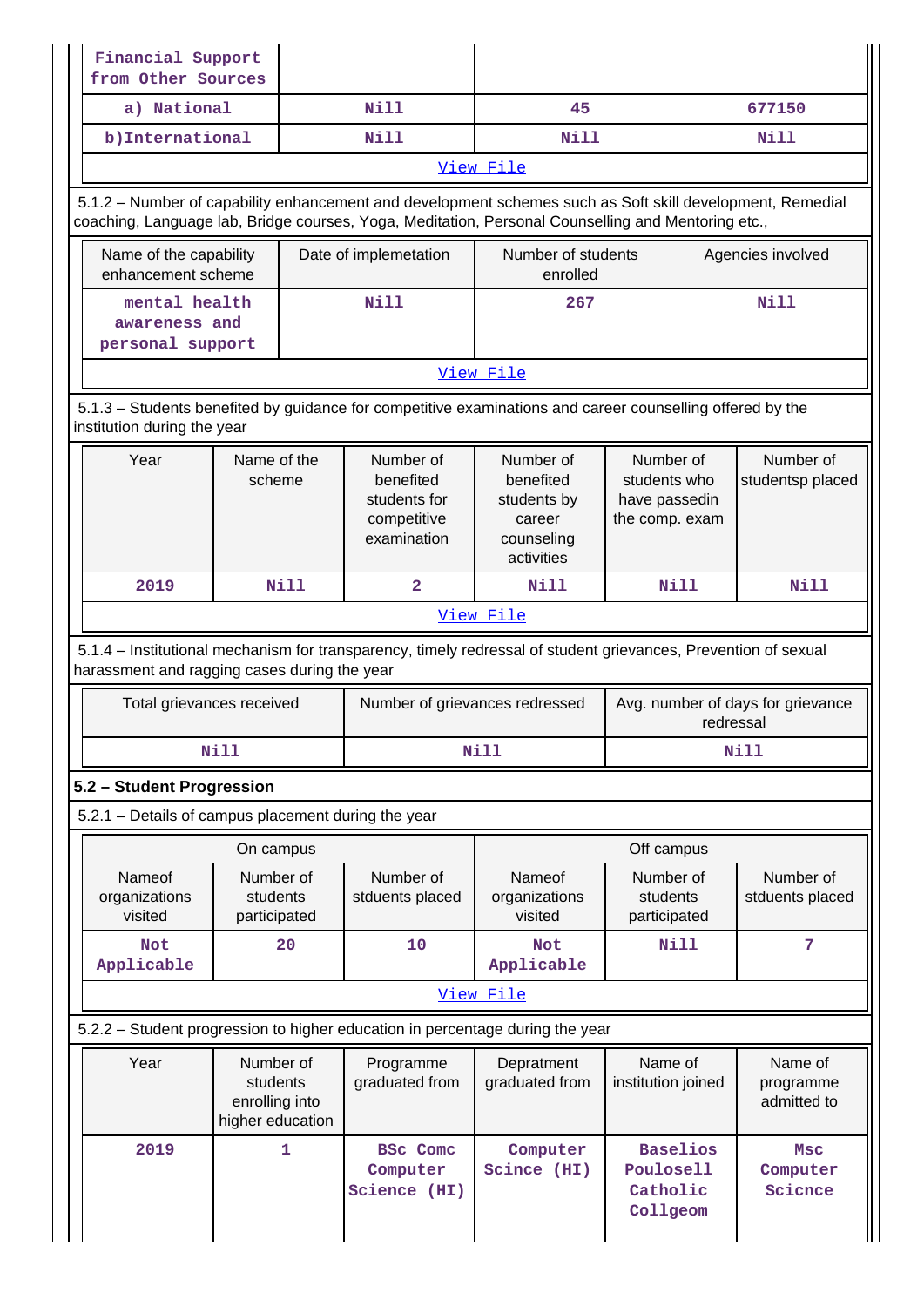|                                                                                                                                                                                                                                                                                                                                                                                                                                                                                                                                                                                                                                                                                                                                                                                                                                                                                                                                                                                                                                                                                                                                                                                                                                                                                                                                                                                                                                                                                                                                                                                                                                                                                                                                                                                                                                                                                                                                                                                                                                                                                                                                                   |                                                                                                                                                                                |                           |                                   |              |                                     |  | Piravomv                      |                        |  |
|---------------------------------------------------------------------------------------------------------------------------------------------------------------------------------------------------------------------------------------------------------------------------------------------------------------------------------------------------------------------------------------------------------------------------------------------------------------------------------------------------------------------------------------------------------------------------------------------------------------------------------------------------------------------------------------------------------------------------------------------------------------------------------------------------------------------------------------------------------------------------------------------------------------------------------------------------------------------------------------------------------------------------------------------------------------------------------------------------------------------------------------------------------------------------------------------------------------------------------------------------------------------------------------------------------------------------------------------------------------------------------------------------------------------------------------------------------------------------------------------------------------------------------------------------------------------------------------------------------------------------------------------------------------------------------------------------------------------------------------------------------------------------------------------------------------------------------------------------------------------------------------------------------------------------------------------------------------------------------------------------------------------------------------------------------------------------------------------------------------------------------------------------|--------------------------------------------------------------------------------------------------------------------------------------------------------------------------------|---------------------------|-----------------------------------|--------------|-------------------------------------|--|-------------------------------|------------------------|--|
| 2019                                                                                                                                                                                                                                                                                                                                                                                                                                                                                                                                                                                                                                                                                                                                                                                                                                                                                                                                                                                                                                                                                                                                                                                                                                                                                                                                                                                                                                                                                                                                                                                                                                                                                                                                                                                                                                                                                                                                                                                                                                                                                                                                              | 1                                                                                                                                                                              |                           | B Com (HI)                        |              | Commerce                            |  | Private<br>Study              | M Com                  |  |
| View File                                                                                                                                                                                                                                                                                                                                                                                                                                                                                                                                                                                                                                                                                                                                                                                                                                                                                                                                                                                                                                                                                                                                                                                                                                                                                                                                                                                                                                                                                                                                                                                                                                                                                                                                                                                                                                                                                                                                                                                                                                                                                                                                         |                                                                                                                                                                                |                           |                                   |              |                                     |  |                               |                        |  |
| 5.2.3 - Students qualifying in state/ national/ international level examinations during the year<br>(eg:NET/SET/SLET/GATE/GMAT/CAT/GRE/TOFEL/Civil Services/State Government Services)                                                                                                                                                                                                                                                                                                                                                                                                                                                                                                                                                                                                                                                                                                                                                                                                                                                                                                                                                                                                                                                                                                                                                                                                                                                                                                                                                                                                                                                                                                                                                                                                                                                                                                                                                                                                                                                                                                                                                            |                                                                                                                                                                                |                           |                                   |              |                                     |  |                               |                        |  |
| Number of students selected/ qualifying<br>Items                                                                                                                                                                                                                                                                                                                                                                                                                                                                                                                                                                                                                                                                                                                                                                                                                                                                                                                                                                                                                                                                                                                                                                                                                                                                                                                                                                                                                                                                                                                                                                                                                                                                                                                                                                                                                                                                                                                                                                                                                                                                                                  |                                                                                                                                                                                |                           |                                   |              |                                     |  |                               |                        |  |
| <b>Nill</b><br><b>Nill</b>                                                                                                                                                                                                                                                                                                                                                                                                                                                                                                                                                                                                                                                                                                                                                                                                                                                                                                                                                                                                                                                                                                                                                                                                                                                                                                                                                                                                                                                                                                                                                                                                                                                                                                                                                                                                                                                                                                                                                                                                                                                                                                                        |                                                                                                                                                                                |                           |                                   |              |                                     |  |                               |                        |  |
|                                                                                                                                                                                                                                                                                                                                                                                                                                                                                                                                                                                                                                                                                                                                                                                                                                                                                                                                                                                                                                                                                                                                                                                                                                                                                                                                                                                                                                                                                                                                                                                                                                                                                                                                                                                                                                                                                                                                                                                                                                                                                                                                                   |                                                                                                                                                                                |                           | No file uploaded.                 |              |                                     |  |                               |                        |  |
|                                                                                                                                                                                                                                                                                                                                                                                                                                                                                                                                                                                                                                                                                                                                                                                                                                                                                                                                                                                                                                                                                                                                                                                                                                                                                                                                                                                                                                                                                                                                                                                                                                                                                                                                                                                                                                                                                                                                                                                                                                                                                                                                                   | 5.2.4 - Sports and cultural activities / competitions organised at the institution level during the year                                                                       |                           |                                   |              |                                     |  |                               |                        |  |
|                                                                                                                                                                                                                                                                                                                                                                                                                                                                                                                                                                                                                                                                                                                                                                                                                                                                                                                                                                                                                                                                                                                                                                                                                                                                                                                                                                                                                                                                                                                                                                                                                                                                                                                                                                                                                                                                                                                                                                                                                                                                                                                                                   | Activity                                                                                                                                                                       |                           | Level                             |              |                                     |  | <b>Number of Participants</b> |                        |  |
|                                                                                                                                                                                                                                                                                                                                                                                                                                                                                                                                                                                                                                                                                                                                                                                                                                                                                                                                                                                                                                                                                                                                                                                                                                                                                                                                                                                                                                                                                                                                                                                                                                                                                                                                                                                                                                                                                                                                                                                                                                                                                                                                                   | NISH Sports DAy                                                                                                                                                                |                           |                                   | Instituition |                                     |  |                               | 100                    |  |
|                                                                                                                                                                                                                                                                                                                                                                                                                                                                                                                                                                                                                                                                                                                                                                                                                                                                                                                                                                                                                                                                                                                                                                                                                                                                                                                                                                                                                                                                                                                                                                                                                                                                                                                                                                                                                                                                                                                                                                                                                                                                                                                                                   | Dhwani 2020                                                                                                                                                                    |                           |                                   | instituition |                                     |  |                               | 100                    |  |
|                                                                                                                                                                                                                                                                                                                                                                                                                                                                                                                                                                                                                                                                                                                                                                                                                                                                                                                                                                                                                                                                                                                                                                                                                                                                                                                                                                                                                                                                                                                                                                                                                                                                                                                                                                                                                                                                                                                                                                                                                                                                                                                                                   |                                                                                                                                                                                |                           |                                   | View File    |                                     |  |                               |                        |  |
|                                                                                                                                                                                                                                                                                                                                                                                                                                                                                                                                                                                                                                                                                                                                                                                                                                                                                                                                                                                                                                                                                                                                                                                                                                                                                                                                                                                                                                                                                                                                                                                                                                                                                                                                                                                                                                                                                                                                                                                                                                                                                                                                                   | 5.3 - Student Participation and Activities                                                                                                                                     |                           |                                   |              |                                     |  |                               |                        |  |
|                                                                                                                                                                                                                                                                                                                                                                                                                                                                                                                                                                                                                                                                                                                                                                                                                                                                                                                                                                                                                                                                                                                                                                                                                                                                                                                                                                                                                                                                                                                                                                                                                                                                                                                                                                                                                                                                                                                                                                                                                                                                                                                                                   | 5.3.1 – Number of awards/medals for outstanding performance in sports/cultural activities at national/international<br>level (award for a team event should be counted as one) |                           |                                   |              |                                     |  |                               |                        |  |
| Year                                                                                                                                                                                                                                                                                                                                                                                                                                                                                                                                                                                                                                                                                                                                                                                                                                                                                                                                                                                                                                                                                                                                                                                                                                                                                                                                                                                                                                                                                                                                                                                                                                                                                                                                                                                                                                                                                                                                                                                                                                                                                                                                              | Name of the<br>award/medal                                                                                                                                                     | National/<br>Internaional | Number of<br>awards for<br>Sports |              | Number of<br>awards for<br>Cultural |  | Student ID<br>number          | Name of the<br>student |  |
| Nill                                                                                                                                                                                                                                                                                                                                                                                                                                                                                                                                                                                                                                                                                                                                                                                                                                                                                                                                                                                                                                                                                                                                                                                                                                                                                                                                                                                                                                                                                                                                                                                                                                                                                                                                                                                                                                                                                                                                                                                                                                                                                                                                              | <b>NA</b>                                                                                                                                                                      | <b>Nill</b>               |                                   | <b>Nill</b>  | Nill                                |  | Nill                          | <b>NA</b>              |  |
|                                                                                                                                                                                                                                                                                                                                                                                                                                                                                                                                                                                                                                                                                                                                                                                                                                                                                                                                                                                                                                                                                                                                                                                                                                                                                                                                                                                                                                                                                                                                                                                                                                                                                                                                                                                                                                                                                                                                                                                                                                                                                                                                                   |                                                                                                                                                                                |                           | No file uploaded.                 |              |                                     |  |                               |                        |  |
|                                                                                                                                                                                                                                                                                                                                                                                                                                                                                                                                                                                                                                                                                                                                                                                                                                                                                                                                                                                                                                                                                                                                                                                                                                                                                                                                                                                                                                                                                                                                                                                                                                                                                                                                                                                                                                                                                                                                                                                                                                                                                                                                                   |                                                                                                                                                                                |                           |                                   |              |                                     |  |                               |                        |  |
| 5.3.2 - Activity of Student Council & representation of students on academic & administrative bodies/committees of<br>the institution (maximum 500 words)<br>Two awareness classes were conducted. One session was for the deaf students in<br>the bachelor's program at NISH and the second session was conducted for the<br>parents of children attending EIP. The awareness class was conducted by two<br>first semester BASLP students under the guidance of Ms. Mini Mathew (staff<br>nurse). Students Union in association with CCMD celebrited Independence day and<br>conducted a virtual online assembly which was aired as live streaming in NISH<br>youtube channel on 15th August 2020 at 9.30 am The ED of NISH and HOD's of<br>all departments shared the independence day message. There was a short<br>motivational speech by Mr. Brahmanayakam Mahadevan. The students of DHI and<br>ASLP together conducted a skit. The assembly concluded with the National Anthem<br>in Sign Language. IWD 2020 was celebrated virtually for one week from 21st to<br>26th September in association with the Department of DHI with the support of<br>CCMD. The chief guest for the inaugural ceremony was Shri. Gopinath Muthukad<br>and Smt. KK Shailaja Teacher (Honorable Minister of Health and Social Welfare<br>of Kerala state) inaugurated the closing ceremony. An online webinar on the<br>topic "National Education Policy-2020 with special reference to Deaf Education<br>was conducted by the famous Deaf Leader Mr. Sibaji Panda, Director, Happy Hands<br>School for the Deaf, Odisha. Students, faculty, public and stakeholders from<br>all over India attended the webinar. Various competitions in Indian Sign<br>Language (ISL) were conducted for students and cash prizes were distributed.<br>The inaugural and closing ceremonies were live streamed on the NISH youtube<br>channel. Students union organized virtual onam celebrations and photo contests<br>for staff and students. Cash prizes were given to the student prize<br>winners. Samskruthi students union in association with CCMD had organised NISH |                                                                                                                                                                                |                           |                                   |              |                                     |  |                               |                        |  |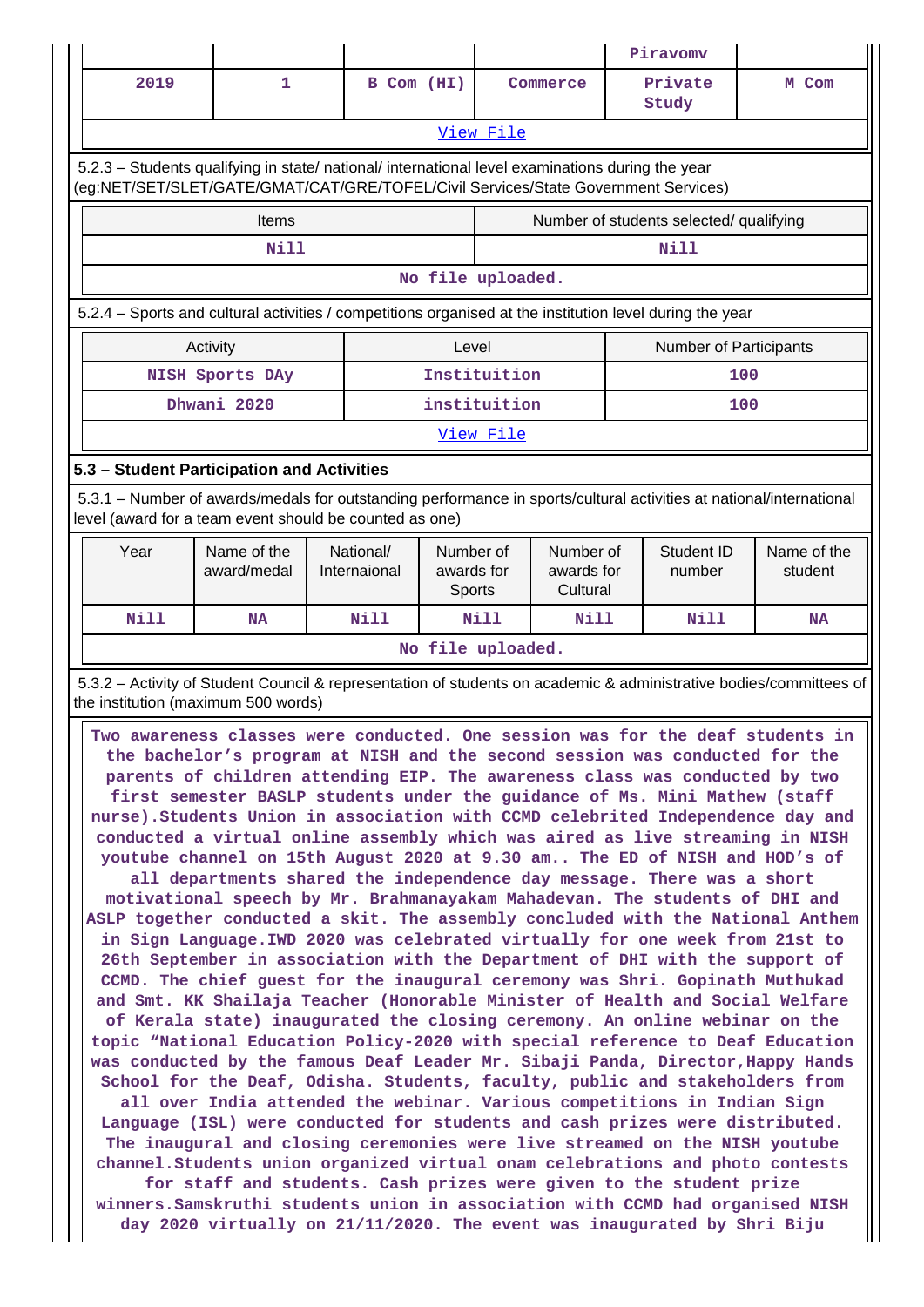**Prabhakar IAS Secretary to Government,SJD, Chairman Managing Director, KSRTC) and the function was presided over by Smt. Sheeba George IAS,(Director SJD, Executive Director NISH). The event was graced with the presence of Smt KS Chitra, Singer, Shri. Jagadish, Film Actor and Shri. Maniyanpilla Raju, Film Actor. Cultural programs were conducted with the participation of Staff, Students and children undergo(ing interventions in various departments at NISH.Students union in association with COVID Jagratha Samithi at NISH have developed posters and signages for public awareness to be exhibited at the cynical cite and lobbies of both buildings. Dhwani 2020 was inaugurated by Mr. Sarath Das (Cine and Serial actor). Smt Sheeba George IAS, Executive Director, NISH presided over the function and Dr. K G Satheesh Kumar, Director, CATI welcomed the gathering. Students and staff were divided into 4 groups and they echoed their talents.KUHS Students union was inaugurated officially along with the inauguration of the arts fest. College Union Staff Advisor Ms. Lekha S Nair administered the oath to the members. Smt Sheeba George IAS, Executive Director, NISH presided over the function**

#### **5.4 – Alumni Engagement**

5.4.1 – Whether the institution has registered Alumni Association?

 **Yes**

5.4.2 – No. of enrolled Alumni:

5.4.3 – Alumni contribution during the year (in Rupees) :

**0**

**27**

5.4.4 – Meetings/activities organized by Alumni Association :

# **NA**

## **CRITERION VI – GOVERNANCE, LEADERSHIP AND MANAGEMENT**

**6.1 – Institutional Vision and Leadership**

 6.1.1 – Mention two practices of decentralization and participative management during the last year (maximum 500 words)

 **Decentralization/participant management is in place as discussed below: (i) HOD's have been delegated with powers of assignment of duties of their respective domain. (ii) HOD's are authorized to make indents for purchases/works upto certain bench mark level. (iii) Advance are being sanctioned to HOD's for local purchases/works upto Rs.10000. (iv) Project heads are authorised to spend the approved Budgeted expenditure for the projects. (v) All HOD's are consulting before taking decisions with appropriate authorities and Finance Administration wherever necessary. (vi) All technical matters are subject to the decision/approval of the Technical Committee. (vii) Construction matters are subject to review and approval of Construction Committee before placing to Project Board. (viii) Designated Committees are in place for appropriate decision in the respective decentralized areas.**

6.1.2 – Does the institution have a Management Information System (MIS)?

| Yes                                                                                                                   |         |  |  |  |  |  |
|-----------------------------------------------------------------------------------------------------------------------|---------|--|--|--|--|--|
| 6.2 – Strategy Development and Deployment                                                                             |         |  |  |  |  |  |
| 6.2.1 – Quality improvement strategies adopted by the institution for each of the following (with in 100 words each): |         |  |  |  |  |  |
| <b>Strategy Type</b>                                                                                                  | Details |  |  |  |  |  |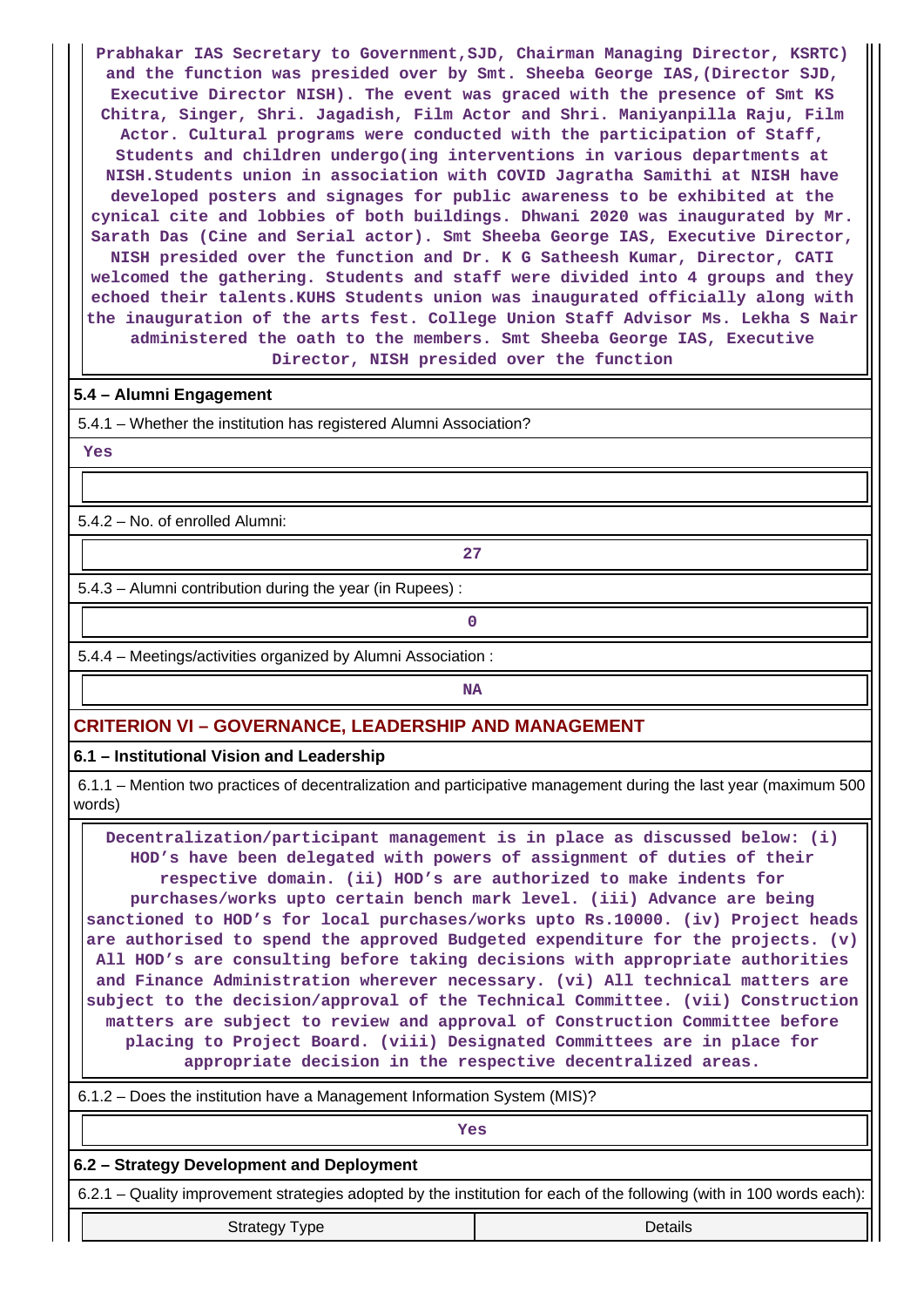| Nill                                                           | <b>NA</b>                                                                                                                                                                                                                                                                                                                                                                                                                                                                                                                                                                                                                                                                                                                                                                                                                                                                                                                                                                                                                                                                                                                                                                                                                                                                                                                                                                                                                                                                                                                                                                                                                                                                                                                                                                                                                                                                                                                                                                                                                            |  |  |  |  |  |  |
|----------------------------------------------------------------|--------------------------------------------------------------------------------------------------------------------------------------------------------------------------------------------------------------------------------------------------------------------------------------------------------------------------------------------------------------------------------------------------------------------------------------------------------------------------------------------------------------------------------------------------------------------------------------------------------------------------------------------------------------------------------------------------------------------------------------------------------------------------------------------------------------------------------------------------------------------------------------------------------------------------------------------------------------------------------------------------------------------------------------------------------------------------------------------------------------------------------------------------------------------------------------------------------------------------------------------------------------------------------------------------------------------------------------------------------------------------------------------------------------------------------------------------------------------------------------------------------------------------------------------------------------------------------------------------------------------------------------------------------------------------------------------------------------------------------------------------------------------------------------------------------------------------------------------------------------------------------------------------------------------------------------------------------------------------------------------------------------------------------------|--|--|--|--|--|--|
| 6.2.2 – Implementation of e-governance in areas of operations: |                                                                                                                                                                                                                                                                                                                                                                                                                                                                                                                                                                                                                                                                                                                                                                                                                                                                                                                                                                                                                                                                                                                                                                                                                                                                                                                                                                                                                                                                                                                                                                                                                                                                                                                                                                                                                                                                                                                                                                                                                                      |  |  |  |  |  |  |
| E-governace area                                               | <b>Details</b>                                                                                                                                                                                                                                                                                                                                                                                                                                                                                                                                                                                                                                                                                                                                                                                                                                                                                                                                                                                                                                                                                                                                                                                                                                                                                                                                                                                                                                                                                                                                                                                                                                                                                                                                                                                                                                                                                                                                                                                                                       |  |  |  |  |  |  |
| Administration                                                 | E- Office is a web application<br>enabling the Government to automate the<br>entire work flow of file processing<br>starting from Tapal creation, File<br>Creation, File processing and issuing<br>orders from the file. The file<br>management system has been implemented<br>at NISH in the year 2019. The<br>administration and finance department<br>has started using the system Vital<br>functions are automated by applying<br>delegated modules/solutions (AASOFT)<br>NISH staff are trained in using the<br>system for their HR related matters as<br>well departmental requirements.<br>Administration, Procurement, and Asset<br>Management: Includes support services,<br>all aspects of procurement of goods and<br>services, assets and inventory.<br>Included are supplier / vendor<br>management, Indent, stock position,<br>orders in pipeline, RFP/RFQ, use of the<br>e-tendering module of the Government of<br>Kerala, works-tendering, tender<br>evaluation, purchase / work order,<br>goods receipt, returns management,<br>order amendments, repeat order, quality<br>testing, rejections, certification for<br>payment, part and final bills, bill<br>payments, statutory recoveries,<br>penalties for delays / defects,<br>incentives for early completion etc.<br>The system should also provide MIS<br>reports to management. Asset Management<br>includes capital and revenue budgets,<br>budget tracking, tracking payments,<br>asset management, asset procurement,<br>asset allocation, location of fixed<br>assets, physical verification support,<br>warranty, AMC, depreciation, scrap<br>sales etc. This program are being used<br>on trial basis. HR Management is<br>recruitment, training, employee data,<br>life cycle processes, performance<br>management and appraisals. Also, Leave<br>management, different leave types,<br>holidays, leave requests, approvals.<br>Office duty out of office, compensatory<br>off, reports regarding attendance and<br>leave, interfacing with existing |  |  |  |  |  |  |
|                                                                | biometric system.                                                                                                                                                                                                                                                                                                                                                                                                                                                                                                                                                                                                                                                                                                                                                                                                                                                                                                                                                                                                                                                                                                                                                                                                                                                                                                                                                                                                                                                                                                                                                                                                                                                                                                                                                                                                                                                                                                                                                                                                                    |  |  |  |  |  |  |
| Finance and Accounts                                           | Accounting is fully automated by<br>using Tally software (latest version)                                                                                                                                                                                                                                                                                                                                                                                                                                                                                                                                                                                                                                                                                                                                                                                                                                                                                                                                                                                                                                                                                                                                                                                                                                                                                                                                                                                                                                                                                                                                                                                                                                                                                                                                                                                                                                                                                                                                                            |  |  |  |  |  |  |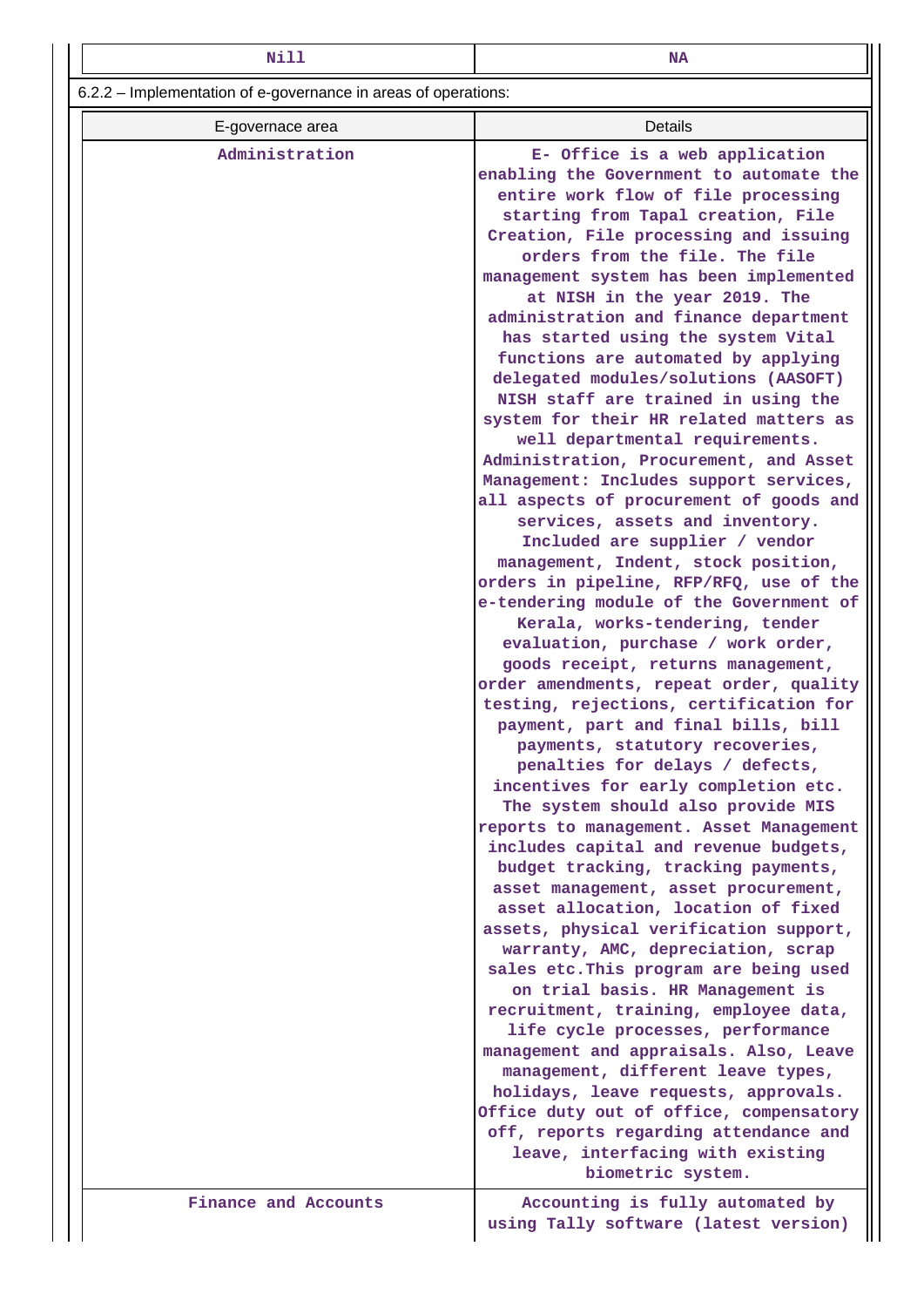| and Balance Sheet, Income Expenditure<br>Statement and Receipts and Payments |
|------------------------------------------------------------------------------|
| Account are prepared accordingly.                                            |
| Accounts and Finance Management:                                             |
| Payroll Management - Compensation                                            |
| processing, salary structure,                                                |
| generation of payroll statements,                                            |
| salary slips, reimbursements, arrears,                                       |
| bonus, incentives, loans / advances,                                         |
| deductions, advance / loan management,                                       |
| income tax recovery and remittance.                                          |
| Also the management of funds, tax, fee,                                      |
| travel, PF, budget, financial                                                |
| statements etc. This program are under                                       |
| trial.                                                                       |

# **6.3 – Faculty Empowerment Strategies**

 6.3.1 – Teachers provided with financial support to attend conferences / workshops and towards membership fee of professional bodies during the year

| Year              | Name of Teacher   | Name of conference/<br>workshop attended<br>for which financial<br>support provided | Name of the<br>professional body for<br>which membership<br>fee is provided | Amount of support |  |  |  |
|-------------------|-------------------|-------------------------------------------------------------------------------------|-----------------------------------------------------------------------------|-------------------|--|--|--|
| 2019              | Not<br>applicable | Not<br>Applicable                                                                   | <b>Not</b><br>Applicable                                                    | Nill              |  |  |  |
| No file uploaded. |                   |                                                                                     |                                                                             |                   |  |  |  |

 6.3.2 – Number of professional development / administrative training programmes organized by the College for teaching and non teaching staff during the year

| Year | Title of the<br>professional<br>development<br>programme<br>organised for<br>teaching staff | Title of the<br>administrative<br>training<br>programme<br>organised for<br>non-teaching<br>staff | From date  | To Date    | Number of<br>participants<br>(Teaching<br>staff) | Number of<br>participants<br>(non-teaching<br>staff) |
|------|---------------------------------------------------------------------------------------------|---------------------------------------------------------------------------------------------------|------------|------------|--------------------------------------------------|------------------------------------------------------|
| 2020 | 'Cost<br>Effective<br>Agricultur<br>a <sub>1</sub><br>Solutions'                            | 'Cost<br>Effective<br>Agricultur<br>a <sub>1</sub><br>Solutions'                                  | 24/01/2020 | 24/01/2020 | 20                                               | 5                                                    |
| 2020 | <b>Nill</b>                                                                                 | Aha!<br>Special<br>Maths' for<br>teachers<br>and<br>parents                                       | 16/01/2020 | 16/01/2020 | Nill                                             | <b>Nill</b>                                          |
| 2020 | Introduc<br>tion to<br><b>PROMPT'</b>                                                       | Nill                                                                                              | 29/01/2020 | 31/01/2020 | Nill                                             | Nill                                                 |
| 2020 | Introduc<br>tion to<br><b>PROMPT'</b>                                                       | <b>Nill</b>                                                                                       | 24/01/2020 | 26/01/2020 | <b>Nill</b>                                      | <b>Nill</b>                                          |
| 2020 | <b>Nill</b>                                                                                 | orientat<br>ion                                                                                   | 29/01/2020 | 29/01/2020 | Nill                                             | Nill                                                 |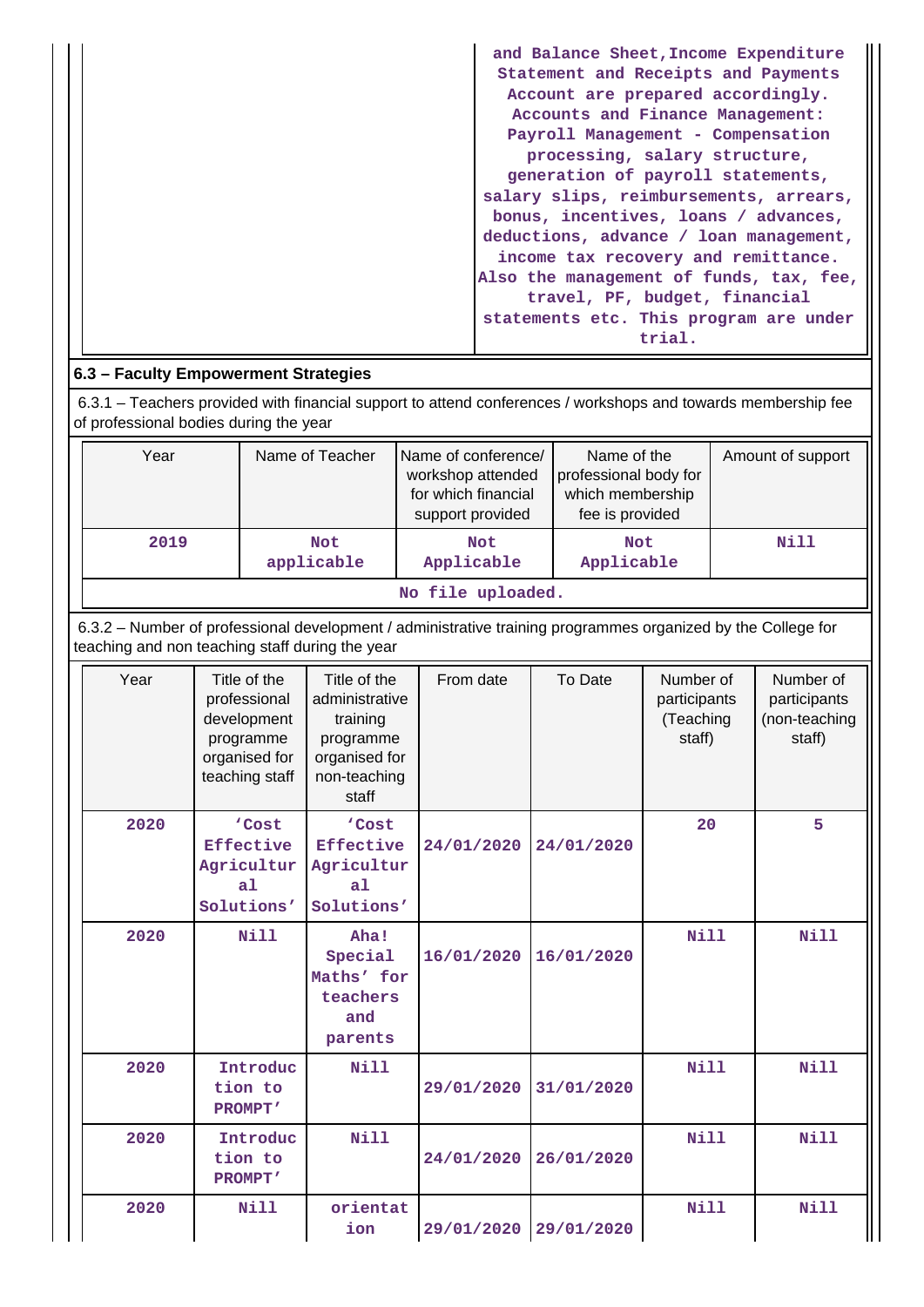|                                                                             |                                                                                                                            | session on<br>the<br>provisions<br>and requir<br>ement of<br>the Act<br>was<br>conducted<br>for all<br>the<br>Employees<br>with<br>Disability<br>( EWD ) |            |             |             |                |  |  |  |
|-----------------------------------------------------------------------------|----------------------------------------------------------------------------------------------------------------------------|----------------------------------------------------------------------------------------------------------------------------------------------------------|------------|-------------|-------------|----------------|--|--|--|
| 2020                                                                        | $\mathbf{A}$<br><b>Bridging</b><br>Workshop<br>on PROMPT<br>Therapy                                                        | <b>Nill</b>                                                                                                                                              | 03/02/2020 | 05/12/2020  | Nill        | <b>Nill</b>    |  |  |  |
| 2020                                                                        | Inclusion<br>Through<br>Technology<br>and<br>Advocacy'                                                                     | Nill                                                                                                                                                     | 04/01/2020 | <b>Nill</b> | <b>Nill</b> | Nill           |  |  |  |
| 2019                                                                        | Awareness<br>program on<br>Disability<br>- Two day<br>seminar<br>for main<br>stream<br>teachers                            | <b>Nill</b>                                                                                                                                              | 15/10/2019 | 16/10/2019  | <b>Nill</b> | <b>Nill</b>    |  |  |  |
| 2019                                                                        | <b>Nill</b>                                                                                                                | workshop<br>on Self-<br>awareness                                                                                                                        | 16/03/2019 | 16/03/2019  | <b>Nill</b> | <b>Nill</b>    |  |  |  |
| 2019                                                                        | <b>Nill</b>                                                                                                                | 'Kalianu<br>Karyam,' a<br>creative<br>drama<br>workshop                                                                                                  | 05/04/2019 | 06/04/2019  | <b>Nill</b> | <b>Nill</b>    |  |  |  |
|                                                                             | View File<br>6.3.3 - No. of teachers attending professional development programmes, viz., Orientation Programme, Refresher |                                                                                                                                                          |            |             |             |                |  |  |  |
| Course, Short Term Course, Faculty Development Programmes during the year   |                                                                                                                            |                                                                                                                                                          |            |             |             |                |  |  |  |
| Title of the<br>professional<br>development<br>programme                    |                                                                                                                            | Number of teachers<br>who attended                                                                                                                       | From Date  | To date     |             | Duration       |  |  |  |
| Workshop on<br>Robotics and<br>Assistive<br>Technologies by<br>NIT-Durgapur |                                                                                                                            | 1                                                                                                                                                        | 03/01/2019 | 04/01/2019  |             | $\overline{2}$ |  |  |  |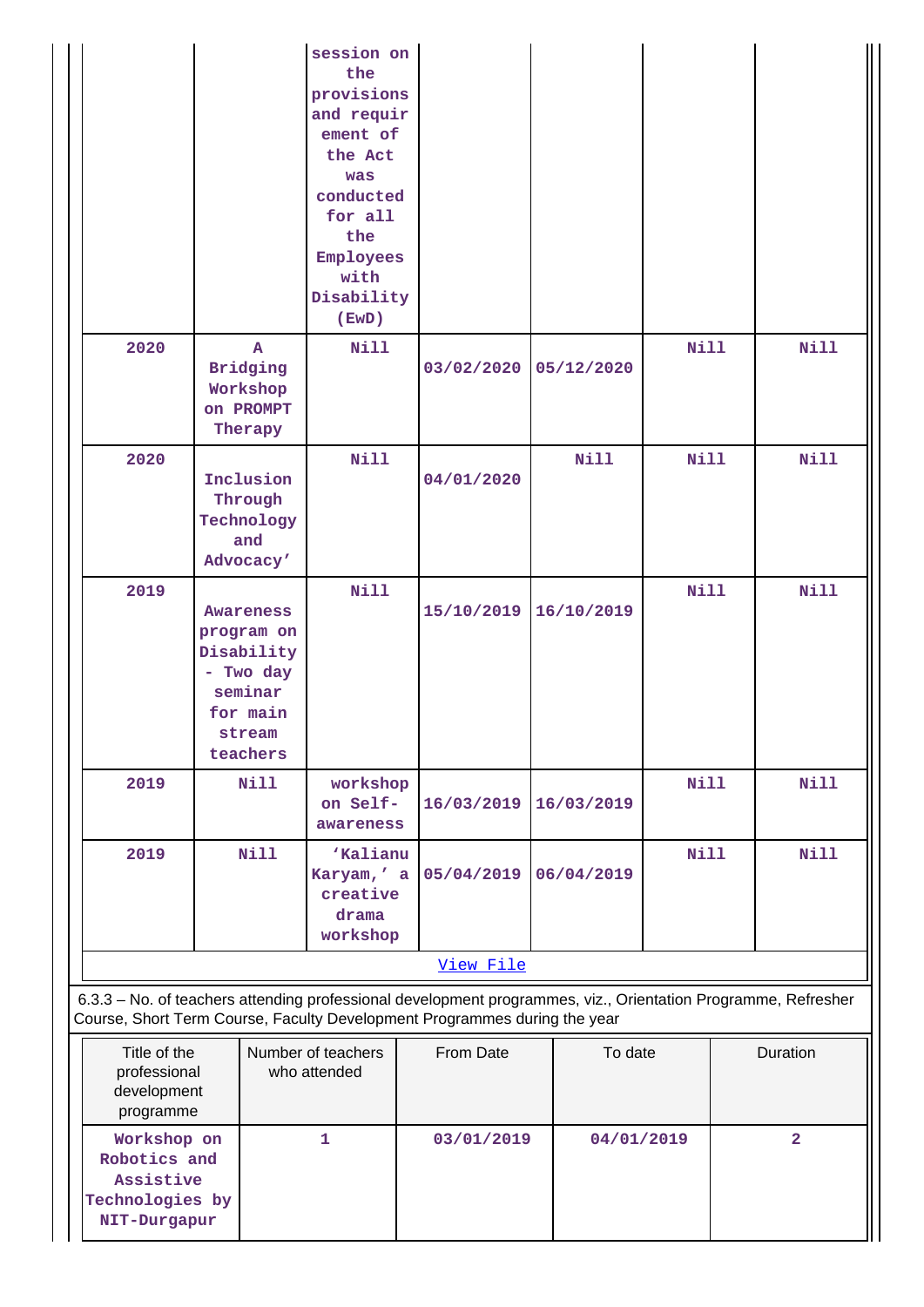| Forging the<br>AT Value Chain,<br><b>NISH</b>                                                                       | $\mathbf{1}$                                                           |  | 18/01/2019               | 19/01/2019 | $\overline{a}$   |  |  |  |
|---------------------------------------------------------------------------------------------------------------------|------------------------------------------------------------------------|--|--------------------------|------------|------------------|--|--|--|
| Web<br>accessibility,<br><b>NISH</b>                                                                                | $\mathbf{1}$                                                           |  | 13/08/2019<br>14/08/2019 |            | $\overline{2}$   |  |  |  |
| <b>EMPOWER AT</b><br>conference, IIT-<br>Delhi Sonepat<br>campus                                                    | $\mathbf{1}$                                                           |  | 15/10/2019               | 15/10/2019 | $\mathbf{1}$     |  |  |  |
| Autism<br>Diagnostics and<br>Applied<br>behavioral<br>Analysis                                                      | $\mathbf{1}$                                                           |  | 30/09/2019               | 30/09/2019 | $\mathbf{1}$     |  |  |  |
| Neurophysiolo<br>gical correlate<br>for<br>communication<br>behaviours<br>among Neurodeve<br>lopmental<br>Disorders | $\mathbf{1}$                                                           |  | 18/06/2019<br>18/06/2019 |            | $\mathbf{1}$     |  |  |  |
| global<br>convention on<br>safe sound,<br>SNHL, vertigo<br>and tinnitus                                             | $\mathbf{1}$                                                           |  | 27/08/2019               | 27/08/2019 | $\mathbf{1}$     |  |  |  |
| The Global<br>Convention On<br>Safe Sound,<br>Vertigo,<br>Deafness, And<br>Tinnitus                                 | $\mathbf{1}$                                                           |  | 23/08/2019<br>25/08/2019 |            | 3                |  |  |  |
| Unlocking AAC<br>concepts in<br>children with<br>complex<br>communication<br>needs                                  | $\mathbf{1}$                                                           |  | 17/06/2019               | 19/06/2019 | $\overline{3}$   |  |  |  |
| Introduction<br>to PROMPT:<br>Technique<br>Workshop                                                                 | $\mathbf{1}$                                                           |  | 17/06/2019<br>17/06/2019 |            | $\mathbf{1}$     |  |  |  |
| View File                                                                                                           |                                                                        |  |                          |            |                  |  |  |  |
|                                                                                                                     | 6.3.4 - Faculty and Staff recruitment (no. for permanent recruitment): |  |                          |            |                  |  |  |  |
| Teaching                                                                                                            |                                                                        |  | Non-teaching             |            |                  |  |  |  |
| Permanent                                                                                                           | <b>Full Time</b>                                                       |  |                          | Permanent  | <b>Full Time</b> |  |  |  |
| 87                                                                                                                  | 9                                                                      |  |                          | 25         | 12               |  |  |  |
| $6.3.5$ – Welfare schemes for                                                                                       |                                                                        |  |                          |            |                  |  |  |  |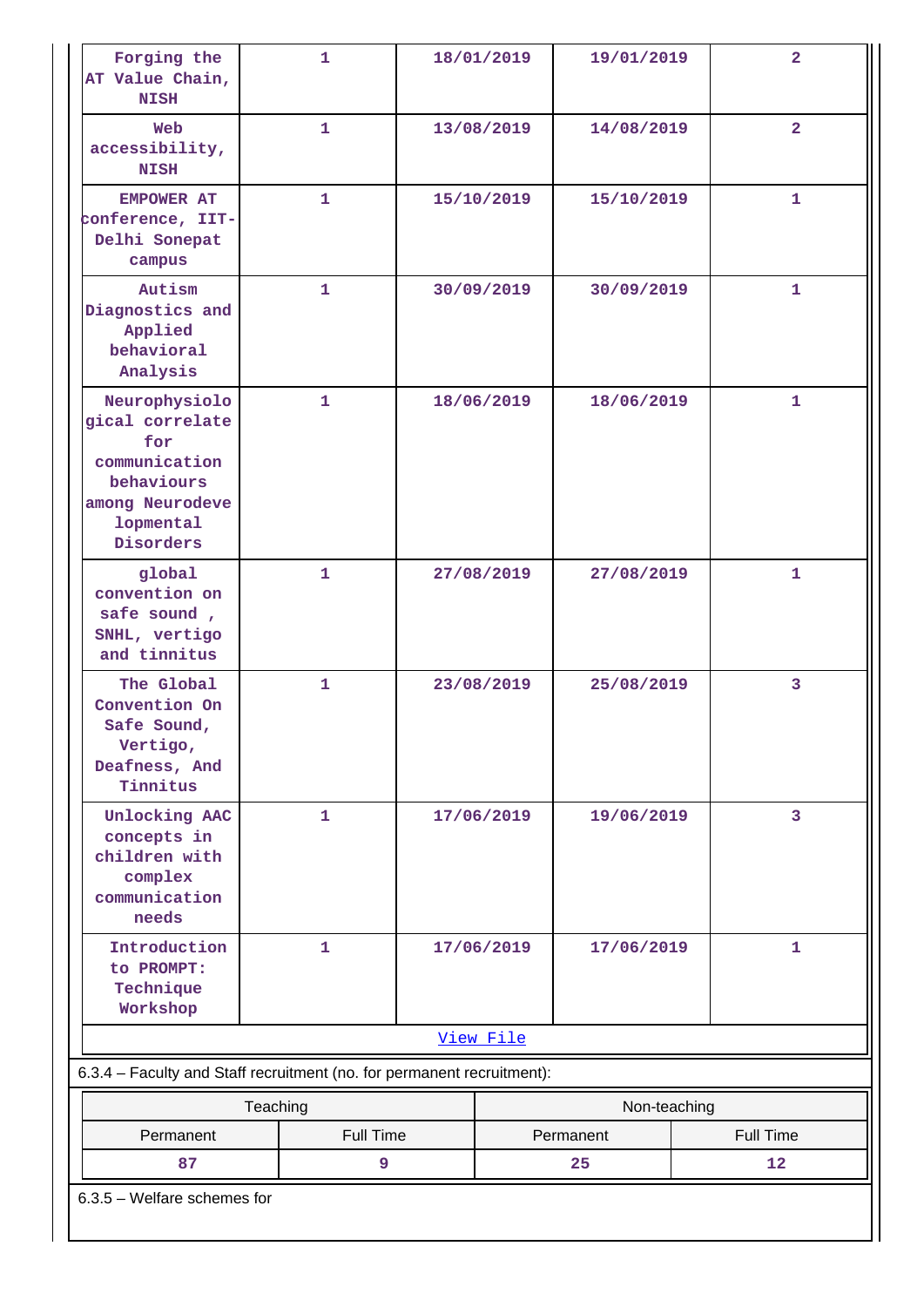6.4.1 – Institution conducts internal and external financial audits regularly (with in 100 words each)

 **(i) Audit conducted by Chartered Accountants ,appointed by the Governing Council. Annual accounts are audited and audit certificate issued by Chartered Accountants (ii) Internal pre-check system is in place (iii) Accountant General (Audit) conduct the Audit under Section 14 of CAG's DPC Act annually.**

6.4.2 – Funds / Grants received from management, non-government bodies, individuals, philanthropies during the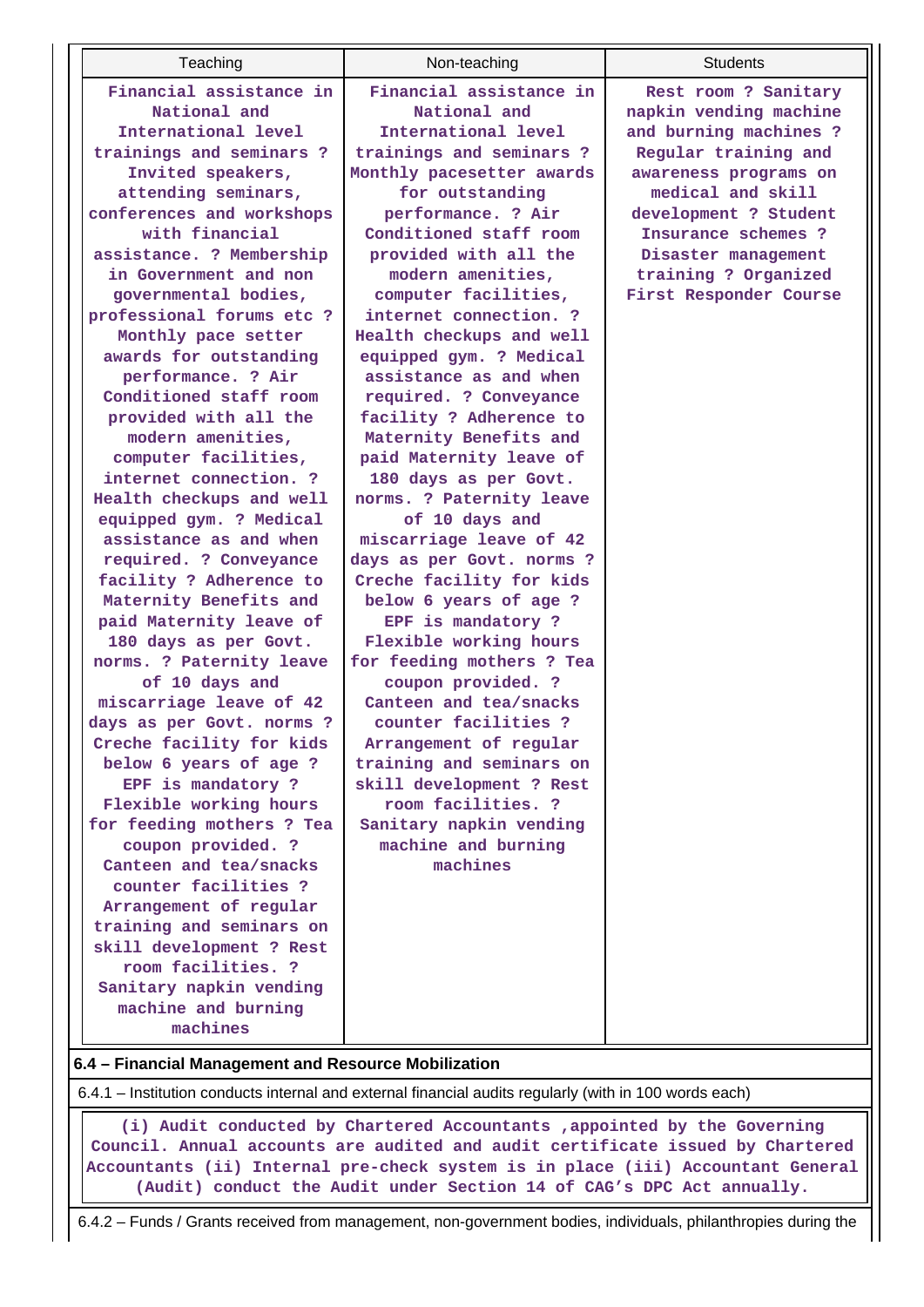| year(not covered in Criterion III)                                                                              |                                                                                                      |                            |                               |                    |                           |  |  |  |  |  |  |
|-----------------------------------------------------------------------------------------------------------------|------------------------------------------------------------------------------------------------------|----------------------------|-------------------------------|--------------------|---------------------------|--|--|--|--|--|--|
|                                                                                                                 | Name of the non government<br>funding agencies /individuals                                          |                            | Funds/ Grnats received in Rs. |                    | Purpose                   |  |  |  |  |  |  |
|                                                                                                                 | Federal bank (CATI),<br>Microsoft                                                                    |                            | 95400000                      | Programs at NISH   |                           |  |  |  |  |  |  |
| No file uploaded.                                                                                               |                                                                                                      |                            |                               |                    |                           |  |  |  |  |  |  |
| 6.4.3 - Total corpus fund generated                                                                             |                                                                                                      |                            |                               |                    |                           |  |  |  |  |  |  |
| 0                                                                                                               |                                                                                                      |                            |                               |                    |                           |  |  |  |  |  |  |
| 6.5 - Internal Quality Assurance System                                                                         |                                                                                                      |                            |                               |                    |                           |  |  |  |  |  |  |
| 6.5.1 – Whether Academic and Administrative Audit (AAA) has been done?                                          |                                                                                                      |                            |                               |                    |                           |  |  |  |  |  |  |
| <b>Audit Type</b>                                                                                               |                                                                                                      | External                   | Internal                      |                    |                           |  |  |  |  |  |  |
|                                                                                                                 | Yes/No                                                                                               | Agency                     |                               | Yes/No             | Authority                 |  |  |  |  |  |  |
| Academic                                                                                                        | Yes                                                                                                  |                            | Nill                          | No                 | Nill                      |  |  |  |  |  |  |
| Administrative                                                                                                  | Yes                                                                                                  |                            | Nill                          | <b>No</b>          | Nill                      |  |  |  |  |  |  |
| 6.5.2 - Activities and support from the Parent - Teacher Association (at least three)                           |                                                                                                      |                            |                               |                    |                           |  |  |  |  |  |  |
| Parents meetings are conducted at the beginning of each semester. Feedback is<br>collected from them informally |                                                                                                      |                            |                               |                    |                           |  |  |  |  |  |  |
|                                                                                                                 | 6.5.3 – Development programmes for support staff (at least three)                                    |                            |                               |                    |                           |  |  |  |  |  |  |
| Induction programs are conducted at the time of joining to get an awareness<br>about NISH and disability        |                                                                                                      |                            |                               |                    |                           |  |  |  |  |  |  |
| 6.5.4 - Post Accreditation initiative(s) (mention at least three)                                               |                                                                                                      |                            |                               |                    |                           |  |  |  |  |  |  |
| Accessibility audit ISL Consultancy Performance matrix of committies                                            |                                                                                                      |                            |                               |                    |                           |  |  |  |  |  |  |
|                                                                                                                 | 6.5.5 - Internal Quality Assurance System Details                                                    |                            |                               |                    |                           |  |  |  |  |  |  |
|                                                                                                                 | a) Submission of Data for AISHE portal                                                               |                            |                               | Yes                |                           |  |  |  |  |  |  |
|                                                                                                                 | b) Participation in NIRF                                                                             |                            | <b>No</b>                     |                    |                           |  |  |  |  |  |  |
|                                                                                                                 | c)ISO certification                                                                                  |                            | Yes                           |                    |                           |  |  |  |  |  |  |
| d)NBA or any other quality audit                                                                                | No                                                                                                   |                            |                               |                    |                           |  |  |  |  |  |  |
|                                                                                                                 | 6.5.6 - Number of Quality Initiatives undertaken during the year                                     |                            |                               |                    |                           |  |  |  |  |  |  |
| Year                                                                                                            | Name of quality<br>initiative by IQAC                                                                | Date of<br>conducting IQAC | <b>Duration From</b>          | <b>Duration To</b> | Number of<br>participants |  |  |  |  |  |  |
| 2019                                                                                                            | A hands on<br>workshop on<br>Value<br>Addition of<br>Aquatic<br>Weeds by Dr<br>G. Nagendra<br>Prabhu | 05/10/2019                 | 05/10/2019                    | 05/10/2019         | 35                        |  |  |  |  |  |  |
| 2019                                                                                                            | Foundation<br>Skills In En<br>trepreneursh<br>ip                                                     | 18/09/2019                 | 18/09/2019                    | 19/09/2019         | 42                        |  |  |  |  |  |  |
|                                                                                                                 |                                                                                                      |                            |                               |                    |                           |  |  |  |  |  |  |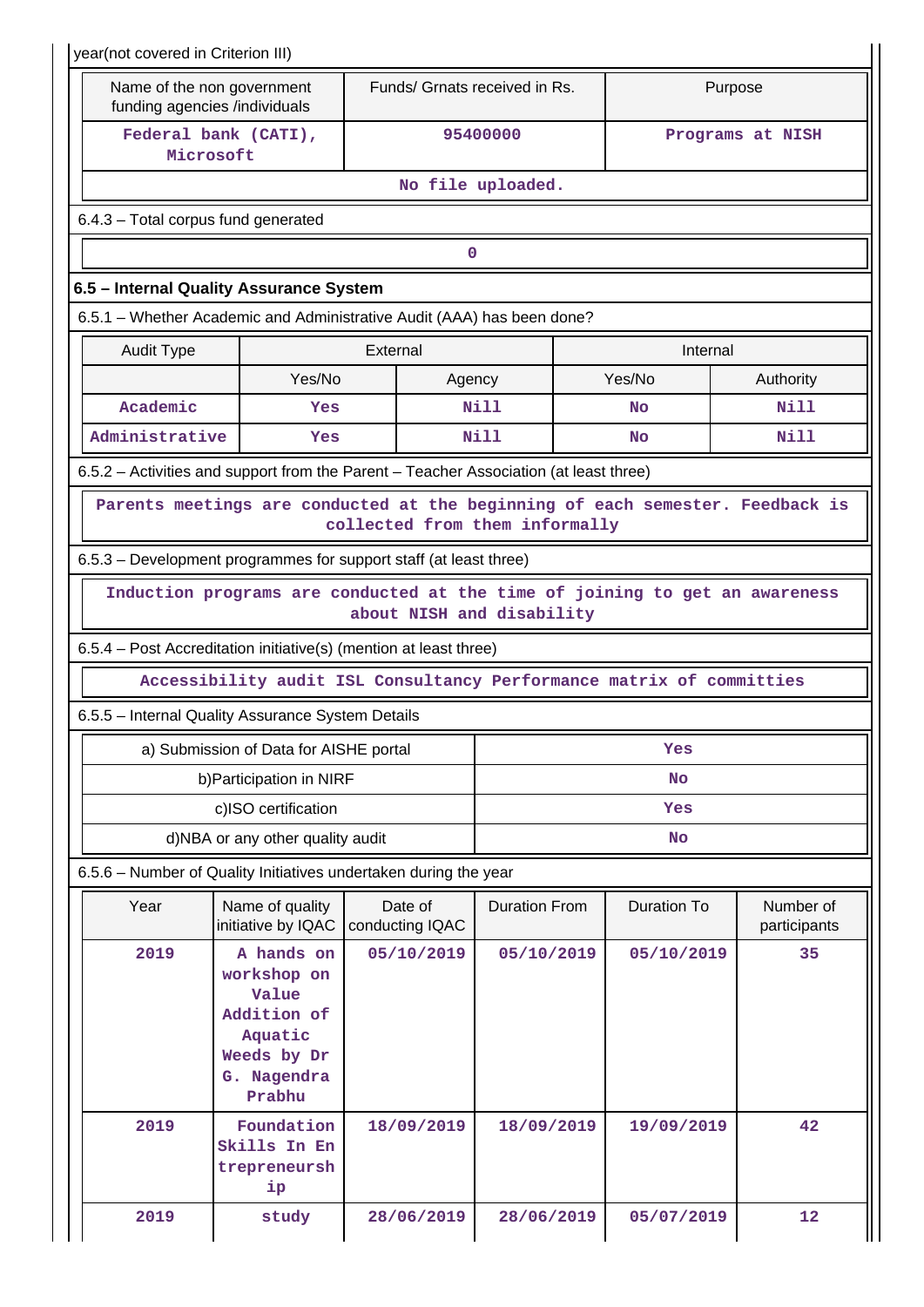|                                                                                                                                                                                |                                                      | abroad<br>program by<br>Purdue<br>University                                                   |           |            |            |                       |                            |            |                                                     |     |  |
|--------------------------------------------------------------------------------------------------------------------------------------------------------------------------------|------------------------------------------------------|------------------------------------------------------------------------------------------------|-----------|------------|------------|-----------------------|----------------------------|------------|-----------------------------------------------------|-----|--|
| 2019                                                                                                                                                                           |                                                      | Salus<br>University<br>team visit                                                              |           | 16/12/2019 |            | 16/12/2019            |                            | 21/12/2020 | 3                                                   |     |  |
| 2020                                                                                                                                                                           | national<br>conference<br>of the<br>Deafblind        |                                                                                                |           | 04/01/2020 | 04/01/2020 |                       | 05/01/2020                 |            | 75                                                  |     |  |
| 2019                                                                                                                                                                           |                                                      | awareness<br>programme on<br>Niramaya<br>Health<br>Insurance<br>scheme                         |           | 10/04/2019 | 10/04/2019 |                       | 10/04/2019                 |            |                                                     | 57  |  |
| 2019                                                                                                                                                                           |                                                      | <b>Block</b><br>fieldwork in<br>association<br>with Loyola<br>College of<br>Social<br>Sciences |           | 17/02/2020 | 17/02/2020 |                       | Nill                       |            |                                                     | 266 |  |
|                                                                                                                                                                                |                                                      |                                                                                                |           |            | View File  |                       |                            |            |                                                     |     |  |
| <b>CRITERION VII - INSTITUTIONAL VALUES AND BEST PRACTICES</b>                                                                                                                 |                                                      |                                                                                                |           |            |            |                       |                            |            |                                                     |     |  |
|                                                                                                                                                                                |                                                      |                                                                                                |           |            |            |                       |                            |            |                                                     |     |  |
| 7.1 - Institutional Values and Social Responsibilities<br>7.1.1 – Gender Equity (Number of gender equity promotion programmes organized by the institution during the<br>year) |                                                      |                                                                                                |           |            |            |                       |                            |            |                                                     |     |  |
| Title of the<br>Period from<br>programme                                                                                                                                       |                                                      |                                                                                                | Period To |            |            |                       | Number of Participants     |            |                                                     |     |  |
|                                                                                                                                                                                |                                                      |                                                                                                |           |            | Female     |                       | Male                       |            |                                                     |     |  |
| 0<br><b>Nill</b><br>Nill<br><b>Nill</b><br><b>Nill</b>                                                                                                                         |                                                      |                                                                                                |           |            |            |                       |                            |            |                                                     |     |  |
| 7.1.2 - Environmental Consciousness and Sustainability/Alternate Energy initiatives such as:                                                                                   |                                                      |                                                                                                |           |            |            |                       |                            |            |                                                     |     |  |
|                                                                                                                                                                                |                                                      | Percentage of power requirement of the University met by the renewable energy sources          |           |            |            |                       |                            |            |                                                     |     |  |
| Provide landscaping for a green and environment friendly campus Plastic free<br>campus                                                                                         |                                                      |                                                                                                |           |            |            |                       |                            |            |                                                     |     |  |
| 7.1.3 - Differently abled (Divyangjan) friendliness                                                                                                                            |                                                      |                                                                                                |           |            |            |                       |                            |            |                                                     |     |  |
|                                                                                                                                                                                | Item facilities<br>Yes/No<br>Number of beneficiaries |                                                                                                |           |            |            |                       |                            |            |                                                     |     |  |
| Ramp/Rails                                                                                                                                                                     |                                                      |                                                                                                | Yes       |            |            |                       | <b>Nill</b>                |            |                                                     |     |  |
| Provision for lift                                                                                                                                                             |                                                      |                                                                                                | Yes       |            |            | <b>Nill</b>           |                            |            |                                                     |     |  |
|                                                                                                                                                                                | 7.1.4 – Inclusion and Situatedness                   |                                                                                                |           |            |            |                       |                            |            |                                                     |     |  |
| Year<br>Number of<br>Number of<br>initiatives to<br>initiatives<br>taken to<br>address<br>locational<br>engage with<br>advantages<br>and<br>and disadva<br>contribute to       |                                                      |                                                                                                | Date      | Duration   |            | Name of<br>initiative | <b>Issues</b><br>addressed |            | Number of<br>participating<br>students<br>and staff |     |  |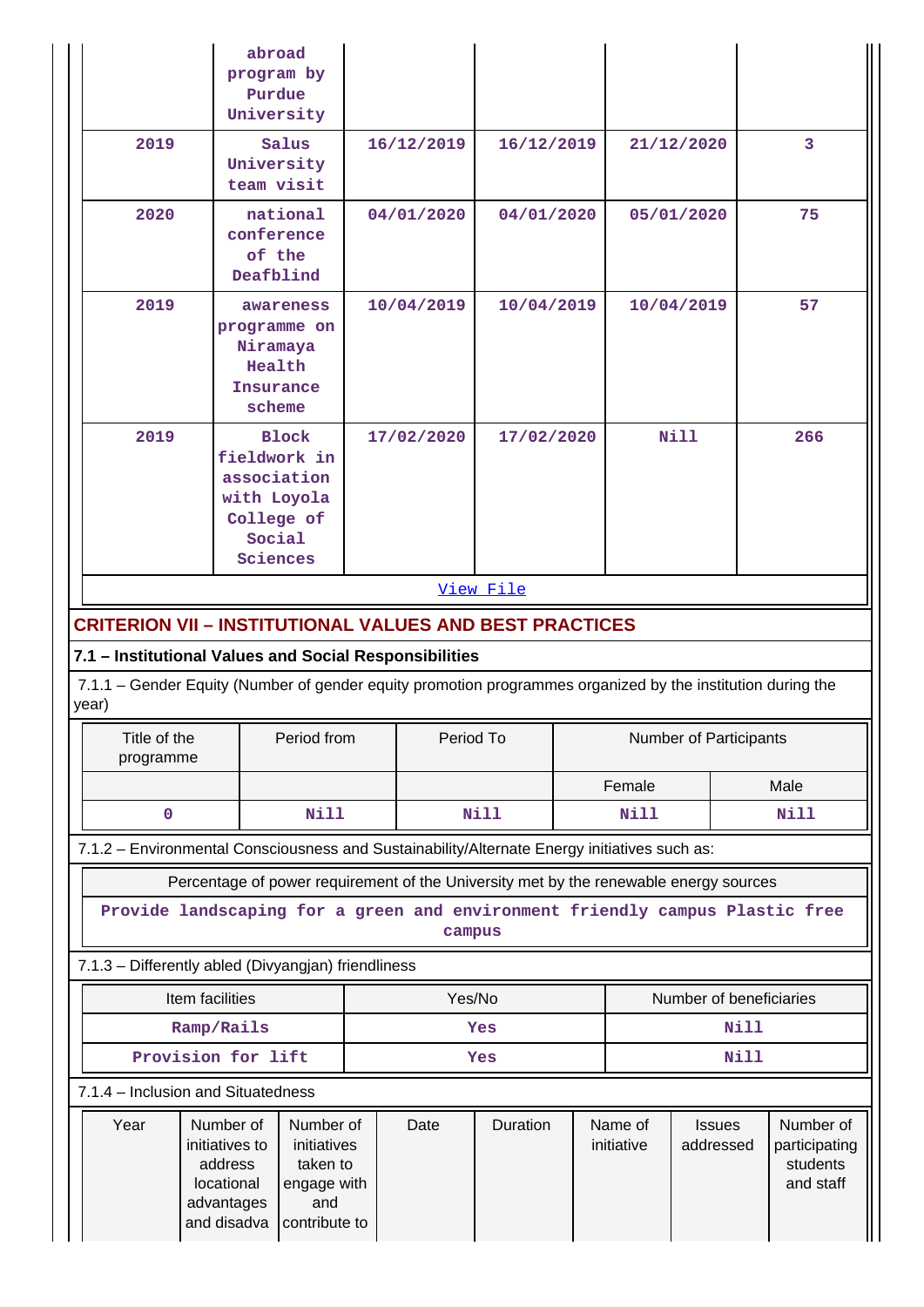|                                                                                                   |                                                                                              | ntages | local<br>community |                     |                      |      |             |                          |                        |      |  |  |
|---------------------------------------------------------------------------------------------------|----------------------------------------------------------------------------------------------|--------|--------------------|---------------------|----------------------|------|-------------|--------------------------|------------------------|------|--|--|
|                                                                                                   | 2019                                                                                         | 7      | 7                  |                     | Nill                 | Nill |             | Nill                     | Nill                   | Nill |  |  |
|                                                                                                   | View File                                                                                    |        |                    |                     |                      |      |             |                          |                        |      |  |  |
| 7.1.5 – Human Values and Professional Ethics Code of conduct (handbooks) for various stakeholders |                                                                                              |        |                    |                     |                      |      |             |                          |                        |      |  |  |
|                                                                                                   | Title                                                                                        |        |                    | Date of publication |                      |      |             | Follow up(max 100 words) |                        |      |  |  |
|                                                                                                   | <b>NA</b>                                                                                    |        |                    |                     | Nill                 |      |             |                          | Nil                    |      |  |  |
| 7.1.6 - Activities conducted for promotion of universal Values and Ethics                         |                                                                                              |        |                    |                     |                      |      |             |                          |                        |      |  |  |
|                                                                                                   | Activity                                                                                     |        |                    |                     | <b>Duration From</b> |      | Duration To |                          | Number of participants |      |  |  |
|                                                                                                   |                                                                                              | NA     | Nil                |                     |                      | Nil  |             |                          | Nil                    |      |  |  |
|                                                                                                   | No file uploaded.                                                                            |        |                    |                     |                      |      |             |                          |                        |      |  |  |
|                                                                                                   | 7.1.7 – Initiatives taken by the institution to make the campus eco-friendly (at least five) |        |                    |                     |                      |      |             |                          |                        |      |  |  |

 **Bhoomithrasena has been contemplated under the state plan scheme for the colleges of the state for strengthening the commitments of the students towards environmental protection. Through this programme it is intended to take up environmental protection activities cum awareness extension at the grass root level.National institute of speech and Hearing was initiated this club from 2010. The Bhoomithrasena Club organizes seminars, debates, lectures and popular talks on environment, organizes awareness camps to propagate waste minimization, personal hygiene habits and sustainable lifestyles, organizes action-based activities like tree plantation and cleanliness drives, both within and outside the college campus. As a part of the world environment day club organized in planting fruit-bearing trees on 6th June 2019 in NISH campus. Both students and staff have participated in the event. Quiz competitions are always interesting and informative, which provide excitement among the students and also make them aware of the current environment matters. As a part of the world environment day, bhoomithrasena club initiated a quiz programme on 7th June 2019. It was very informative and knowledge enriching competition for the participants along with the audience.**

## **7.2 – Best Practices**

7.2.1 – Describe at least two institutional best practices

 **Infant clinic - Unit for Resonance Disorders The infant clinic in the unit for resonance disorders (URD) was initiated in February 2020, with the objectives of providing speech and language stimulation for infants with cleft lip and/palate and to improve the maternal interactive behavior towards infants with cleft lip and/ palate. Department of Neurodevelopmental Sciences developed Sensory park which focuses on features that attract multiple senses of a child. This specialized parks are for children with disabilities. The purpose of such an initiative is to provide individual combined sensory opportunities to the users who may not have had such an experience so far. This was developed through a project funded by federal bank**

 Upload details of two best practices successfully implemented by the institution as per NAAC format in your institution website, provide the link

## **7.3 – Institutional Distinctiveness**

 7.3.1 – Provide the details of the performance of the institution in one area distinctive to its vision, priority and thrust in not more than 500 words